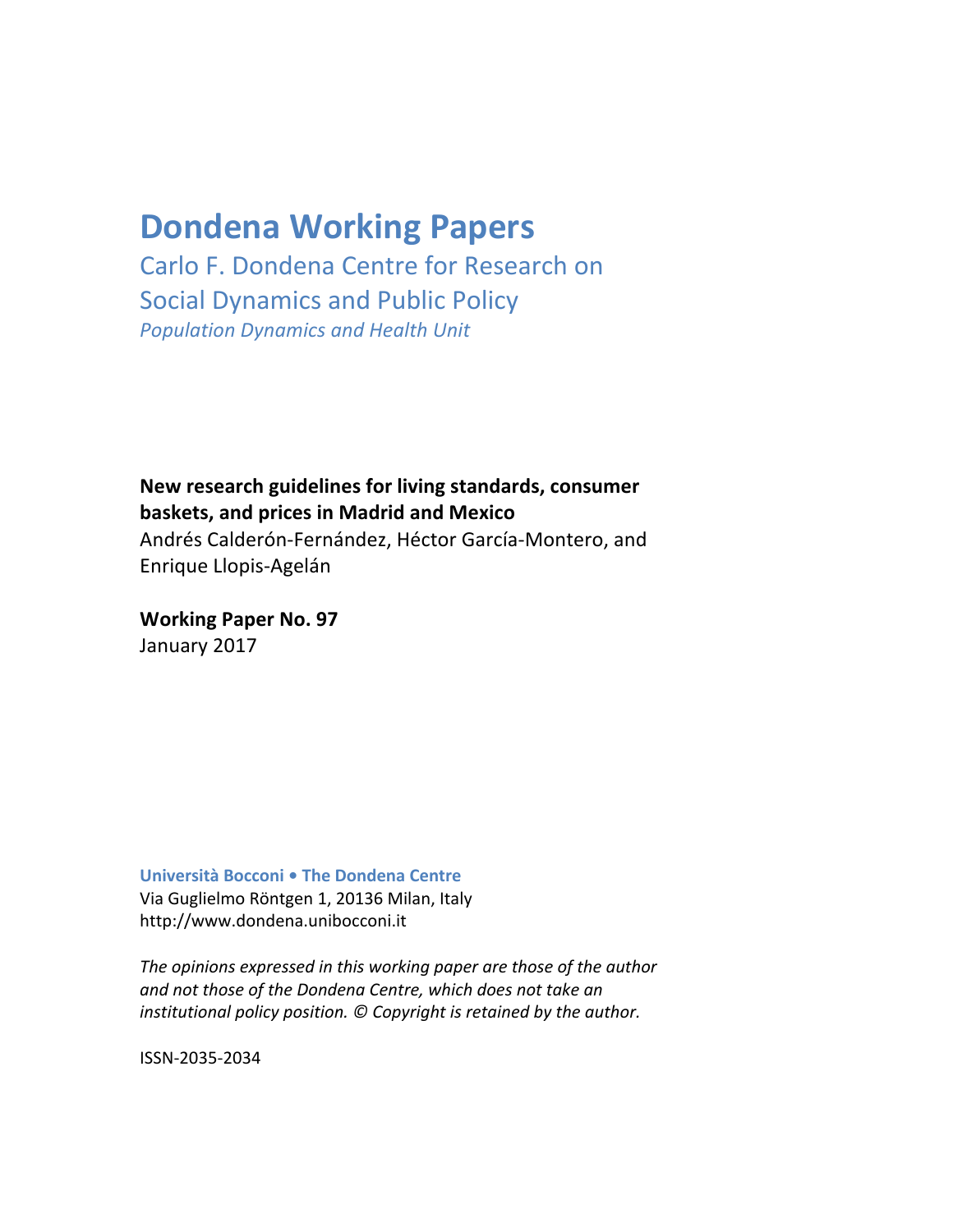*New research guidelines for living standards, consumer baskets, and prices in Madrid and Mexico***<sup>1</sup>**

Andrés Calderón-Fernández<sup>2</sup>, Héctor García-Montero<sup>3</sup>, and Enrique Llopis-Agelán4

#### **ABSTRACT**

The history of prices has played a key role in the economic history of the preindustrial world. In this field, Allen's paper (2001) set a milestone by proposing the calculation of a *welfare ratio* that would allow a comparison among different areas of the world and different times. Nevertheless, we consider that this method *as is* has reached its limits and needs major improvements. We therefore propose a change of scope that would allow the establishment of the real *consumption*-*possibility frontier* of families—the actual unit of production and consumption in Early Modern times. We also revise the *barebone baskets* that have been used until now, replacing them with consumer baskets that approach, to a greater degree, the true consumption patterns of different kinds of families. By focusing on two widely documented cases—Madrid and Mexico City—we conclude, first, that consumers had *regular* access to a wider array of products than previously assumed; second, that in the 18th century prices evolved in Madrid in a relatively similar way to the large cities of Western Europe, even if Madrid constituted an exception in the Castilian context, where inflation was more intense during the second half of the aforementioned century; and, third, that volatility in the consumer price index was around 10% higher for unskilled workers than for skilled workers. However, the volatility deduced from our price indices is significantly lower than the one calculated using the typical *barebone* method.

Keywords: economic history; standard of living; prices; welfare ratios; consumer baskets; real wages; Europe; Spain; Latin America; Mexico.

JEL codes: N30, N33, N36, E31, I31, I32

 <sup>1</sup> This work was partially funded by the "Proyecto de Investigación HAR2012-33810 del Ministerio de Economía y Competitividad del Gobierno de España". We express our gratitude to Victoria López Barahona, who kindly allowed us to use some unpublished data necessary to estimate the female activity rate in Madrid during the 18th century. 2 Universidad Iberoamericana, Ciudad de México.

<sup>3</sup> Università Bocconi, Dondena Centre for Research on Social Dynamics and Public Policy, Milano.

<sup>4</sup> Universidad Complutense de Madrid.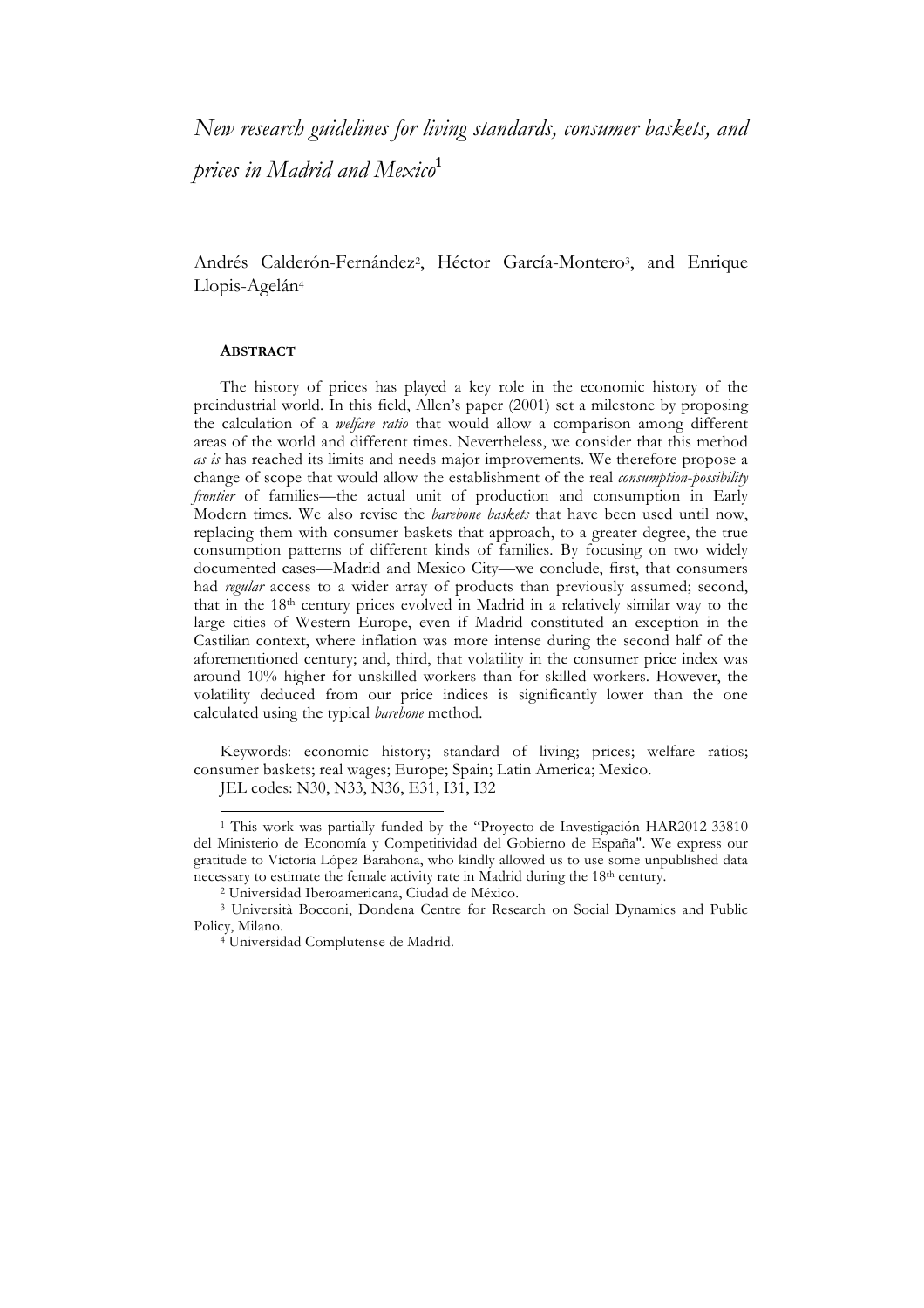# **1. INTRODUCTION**

The history of prices has played a pivotal role in the economic history of the preindustrial world. Among other contributions, it has allowed the identification of periods and situations of serious instability and the turning of nominal values of several series of variables into real values, making comparisons of each one of these variables possible over time. Even though it also dealt with other topics, the history of prices has been closely related to the history of wages and living standards. This work is placed within that field.

It is undeniable that in the course of the investigations on salaries and living standards, and indirectly on the construction of consumer price indexes (CPIs), "the publication of the paper by Allen (2001) marks the time in which the discussion took a new direction".<sup>5</sup> Allen's goal was to design a new methodology that would allow the more-effective comparison of living standards of workers in different areas of the world and in the very long run. His ultimate purpose consisted of analysing the chronology and the intensity of the economic divergence among Northwestern European countries and countries located in other European areas, as well as on other continents, between the end of the Middle Ages or the beginning of the Early Modern period and the 19<sup>th</sup> century.

The aims of this paper are threefold: 1) to contribute to the debate on the lines of research that should be given priority in the study of the evolution of living standards in the preindustrial age; 2) to approach the actual consumption structure of families of skilled and unskilled workers in the cities of Madrid and Mexico in the  $18<sup>th</sup>$  century and propose new consumer baskets for these social groups in each one of these cities; and 3) to calculate cost of living indices for these categories of workers with the new baskets and compare the evolution of prices with previous estimations.

Following this brief introduction, the paper is divided into three parts. The first one focuses on what has been discovered and what is still unclear about the transformations of living standards of common people in different areas of the world between the end of the Middle Ages and the 19<sup>th</sup> century. In the second part, we lay the foundations that justify the use of consumer baskets, which include richer and more varied diets than the "bare-bones". Finally, the third section of the work presents, analyses, and compares our new price indexes. A brief conclusion closes the text.

 <sup>5</sup> R.C. ALLEN, T.E. MURPHY, E.B. SCHNEIDER, *Una de cal y otra de arena. Building comparable real wages in a global perspective* in "Revista de Historia Económica", 33 – 1, 2015, pp. 61-75, 66.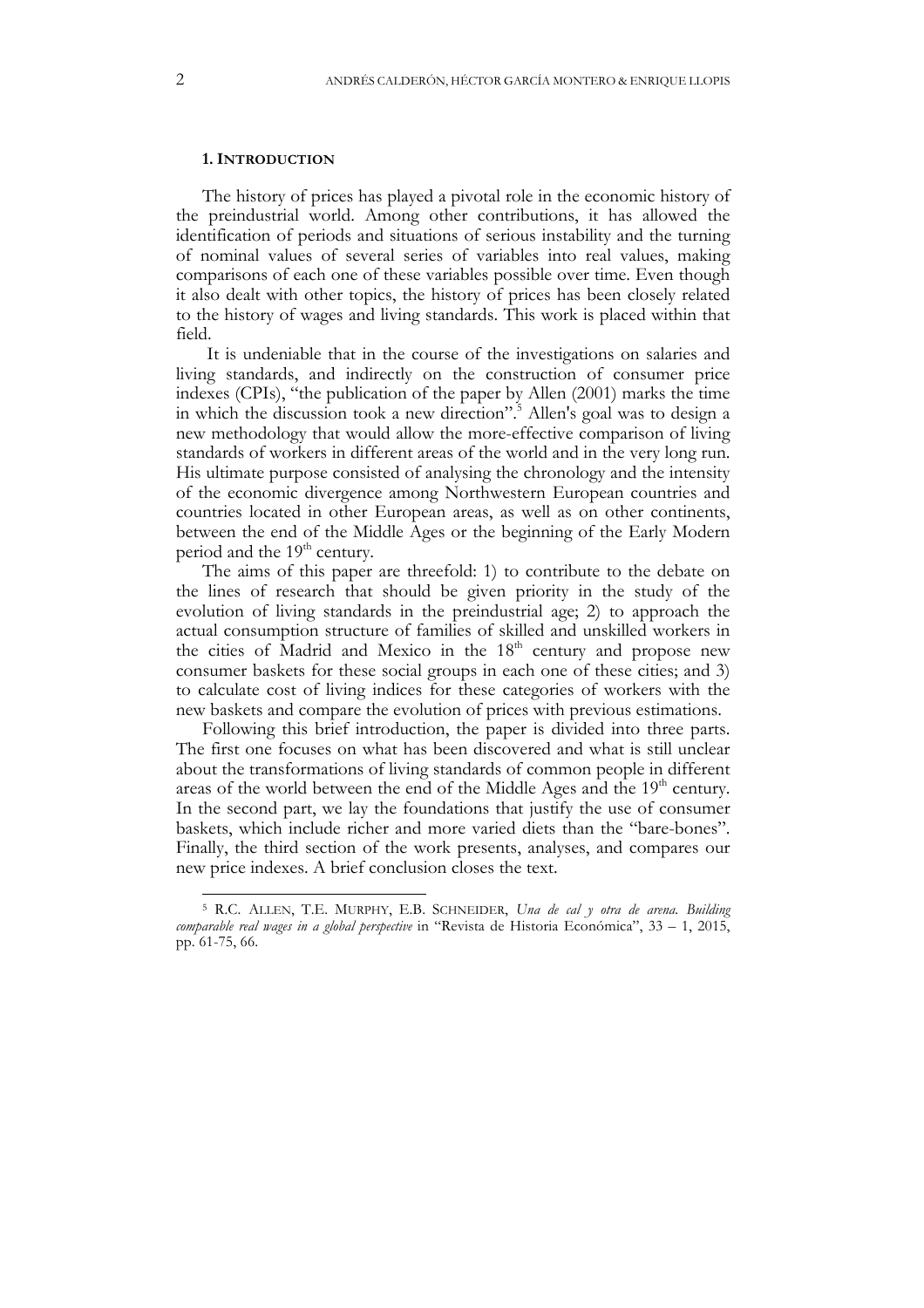# **2. THE DEBATE ON LIVING STANDARDS.**

Allen proposed calculating what percentage of a theoretical consumption basket, one that meets the minimum subsistence needs of urban workers' families, could be afforded by the wage of variously qualified male workers in different periods and countries. This idea has been very fruitful. As a matter of fact, his "welfare ratios" have allowed the determination of the chronology of the gestation of English economic leadership,<sup>6</sup> discernment of the existence of clearly different models of wages in the different areas of Early Modern Europe, and the tracing of the evolution of living standards in several European cities between 1500 and 1913.

In the last fifteen years, Allen, Allen, *et al*. significantly contributed to the inclusion of other continents such as Asia and the Americas into the research on the evolution of living standards, to revising the content of the consumption basket that provided the basic subsistence, to reconsidering the issue of the food energy requirements, and to highlighting the role played by high salaries in the industrial revolution and in the development of the education and training systems, especially in Britain.<sup>8</sup>

 <sup>6</sup> However, some topics, such as the dates in which real wages in England diverged from the other countries of the European continent, are still debated. In this respect see P. MALANIMA, *When did England overtake Italy? Medieval and Early Modern divergence in prices and wages*, in "European Review of Economic History", 17, 2013, pp. 45-70; and E. LÓPEZ LOSA, S. PIQUERO, *Spanish Real Wages in the North-western Mirror. On the Timings and Magnitude of the Little Divergence in Europe* (XV Congress of the SEHA. Old and New Worlds: The Global Challanges of Rural History, Panel S10 - Living standards in the Americas and Europe, 16th – 20th centuries) Lisbon, January 27-30, 2016.

<sup>7</sup> R.C. ALLEN, *The Great Divergence in European Wages and Prices from the Middle Ages to the First World War*, in "Explorations in Economic History", 38, 2001, pp. 411-447.

<sup>8</sup> See R.C. ALLEN, *Real Wages in Europe and Asia: A First Look at the Long-Term Patterns*, in R.C. ALLEN, T. BENGTSSON, M. DRIBE eds., *Living Standards in the Past. New Perspectives on Well-being in Asia and Europe*, Oxford, 2005, pp. 111-130; R.C. ALLEN, *India in the Great Divergence*, in *The New Comparative Economic History. Essays in Honor of Jeffrey G. Williamson*, T. HATTON, K. O'ROURKE, A.M. TAYLOR eds., Cambridge & London, 2007, pp. 9-32; R.C. ALLEN, *The British Industrial Revolution in Global Perspective*, Cambridge & New York, 2009; R.C. ALLEN, *Poverty lines in history, theory, and current international practice*, University of Oxford, Departament of Economics, Discussions Paper Series, 685, 2013; R.C. ALLEN, J.P. BASSINO, D. MA, C. MOLL-MURATA, J.L. VAN ZANDEN, *Wages, prices, and livings standards in China, 1738-1925: in comparison with Europe, Japan, and India*, in "Economic History Review", 64 - S1, 2011, pp. 8-38; R.C. ALLEN, J.L. WEISDORF, *Was there an 'industrious revolution' before the industrial revolution? An empirical exercise for England, 1300-1800*, in "Economic History Review", 64 - 3, 2011, pp. 715-729; R.C. ALLEN, T.E. MURPHY, E.B. SCHNEIDER, *The Colonial Origins of the Divergence in the Americas: A Labour Market Approach*, in "The Journal of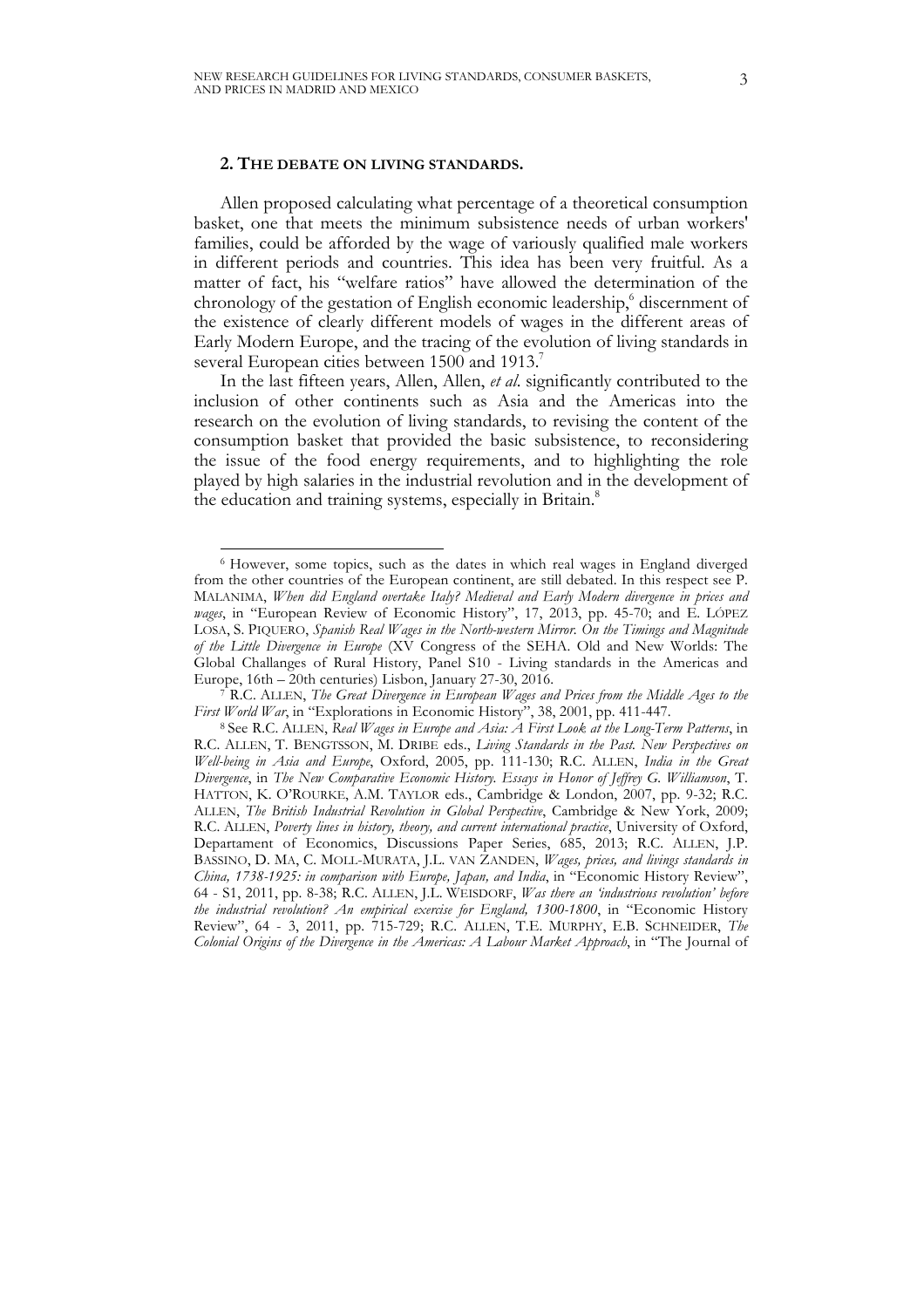In short, this important effort, along with the work of other authors, allowed the formulation of sounder hypotheses on the chronology and intensity of the "Little Divergence" and the "Great Divergence" in several areas of the world between the  $16<sup>th</sup>$  and the  $19<sup>th</sup>$  centuries, and the underlining of the catalyst role played by high wages in the economic development of certain areas in the preindustrial period.

So, should we close the research on the "welfare ratios" based on "barebone" baskets? In our opinion, Allen's methodology can still deliver important results. In order to achieve this aim, it is necessary to improve the information we have on prices and/or wages in some cities and to extend the samples in order to include more non-European and small- and medium-sized cities.

Two problems compromise the quality of some price or wage series in Allen's and Allen *et al.*'s works: the huge gaps in certain series and, in some cases, the use of data related to a different city from the one being analysed. Thus, to take the example of Madrid,<sup>9</sup> E.J. Hamilton's series come from the Colegio Mayor de San Ildefonso and the Hospital de Antezana, which are located in Alcalá de Henares, and mostly from the Hospital de Tavera and the Dominican monastery of San Pedro in the city of Toledo.<sup>10</sup> Therefore, Hamilton attributed to New Castile series that do not refer to the "prices of things" in Madrid.<sup>11</sup> And this is not a minor issue, since the unequal rise in the sales taxes of some basic foodstuffs (meat, wine, and oil) in Castilian cities, particularly since the end of the  $16<sup>th</sup>$  century, and the dissimilar intensity of the consumers' protection policy in the different Castilian cities, above all in the second half of the  $18<sup>th</sup>$  century and in the early  $19<sup>th</sup>$  century,<sup>1</sup>

-

Economic History", 72 - 4, 2012, pp. 863-894, and; R.C. ALLEN, T.E. MURPHY, E.B. SCHNEIDER, *Una de cal y otra de arena,* cit., pp. 61-75.

<sup>9</sup> R.C. ALLEN, *The Great Divergence in European Wages and Prices from the Middle Ages to the First World War*, cit. 10 E.J. HAMILTON, *El tesoro americano y la revolución de los precios en España, 1501-1650*,

Barcelona, 1975, p. 156; IDEM, *Guerra y precios en España, 1651-1800*, Madrid, 1988, p. 128.

<sup>11</sup> The indices of prices built for Madrid by Andrés & Lanza for the period between 1595 and 1700 (J.I. ANDRÉS, R. LANZA, *Prices and real wages in seventeenth century Madrid*, in "Economic History Review", 67 - 3, 2014, pp. 607-626) and by Llopis *et al.* (E. LLOPIS, A. GARCÍA-HIERNAUX, H. GARCÍA MONTERO, M. GONZÁLEZ MARISCAL, R. HERNÁNDEZ GARCÍA, *Índices de precios de tres ciudades españolas, 1680-1800: Palencia, Madrid y Sevilla*, in "América Latina en la Historia Económica", 32, 2009, pp. 29-80). The period between 1680 and 1800 is instead based on the accounting of institutions of this city.

 $12$  On the extraordinary growth of the royal and local taxation in Madrid in the  $17<sup>th</sup>$ century see J.I. ANDRÉS*, Fiscalidad real y fiscalidad municipal en Castilla durante el siglo XVII: el caso de Madrid*, in "Investigaciones de Historia Económica", 5, 2006, pp. 41-70. With respect to the magnitude of the policy to protect consumers in Madrid in the second half of the  $18<sup>th</sup>$ century see C. CASTRO, *El pan de Madrid. El abasto de las ciudades españolas del Antiguo Régimen*, Madrid, 1987, pp. 205-295.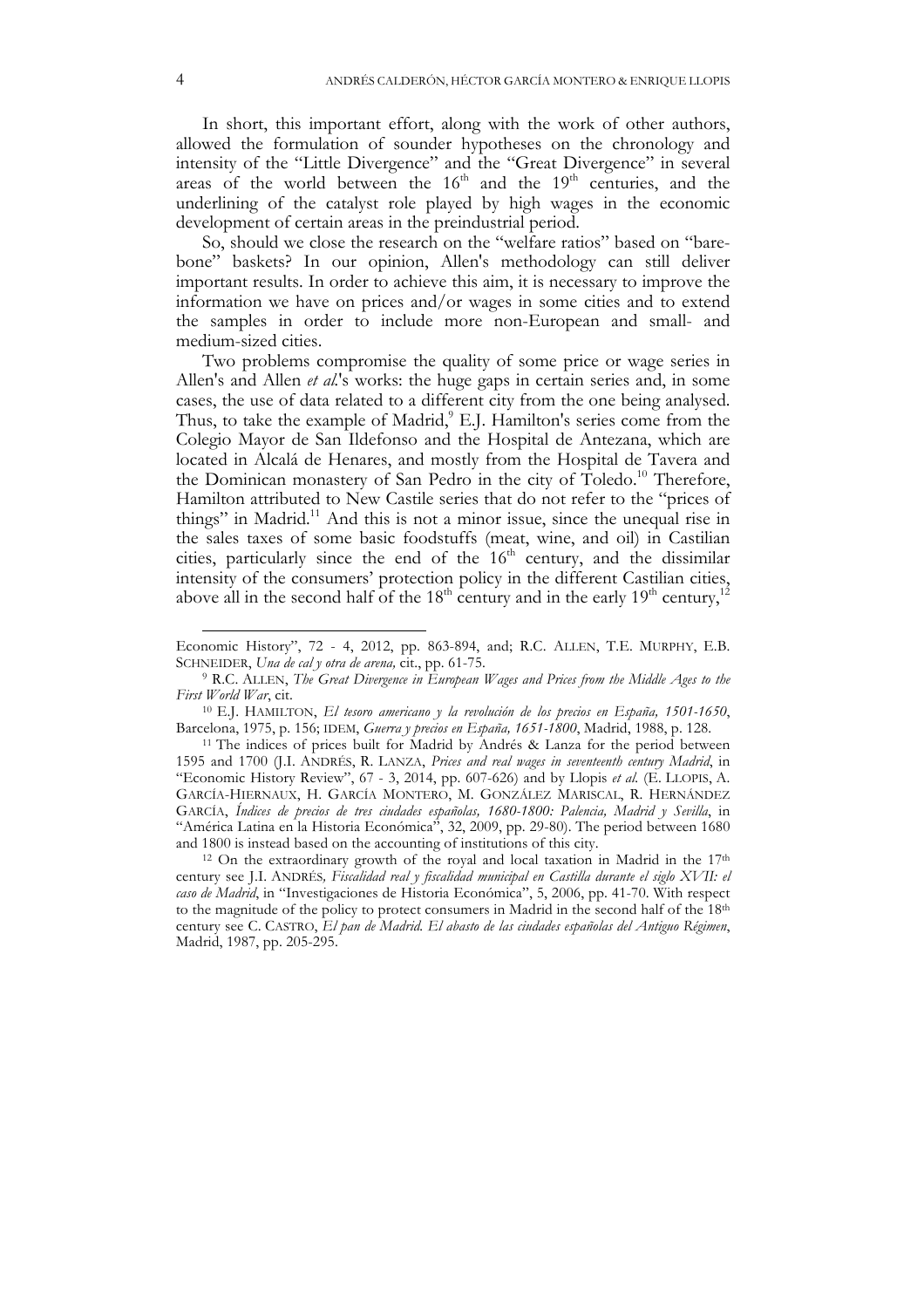brought about certain discrepancies in the magnitude of the long term trends of prices and in their cyclical fluctuations.<sup>13</sup>

The series that have been used by Allen *et al.* to build the price index for Mexico City in the period 1525-1800 pose two major problems: their huge omissions<sup>14</sup> and their non-homogeneous geographical origin.<sup>15</sup> There are other proceedings that are questionable in our opinion: first, they don't indicate a clear methodology for adjusting series of retail and wholesale prices.<sup>16</sup> Price research in Spanish America also has a major complication that is poorly addressed by Allen *et al*: the diversity of units of measure. Some units may bear the same names as Spanish ones but don't have the same content, and the measurement system gets even more complicated due to the use of indigenous units mixed with the Castilian system.<sup>17</sup> Since Allen

coincide in either level or movements. 16 They just say that they "have applied the appropriate mark-up to wholesale prices as necessary to estimate the retail prices needed for our cost of living indices" (R.C. ALLEN, T. E. MURPHY & E. B. SCHNEIDER, *The Colonial Origins of the Divergence in the Americas,* cit.)

<sup>17</sup> Allen *et al* refer to an article from 2005 as their source for conversions (R.C. ALLEN, T.E. MURPHY, *Just before the metre, the gram, the litre: building a Rosetta Stone of weights and measures in the Early Modern World*, 2005). Nevertheless, there is not a single Spanish American town on their equivalences lists, just Spanish cities. Some scholars have tried to shed light on the peculiarities of the measurement system of New Spain (H. VERA, *A peso el kilo. Historia del* 

 <sup>13</sup> It can be seen even in close cities such as Madrid and Toledo. Between 1740-1748 and 1792-1800, prices rose much more in Toledo than in Madrid. In the former, the cumulative average annual growth rate was 1.50 per cent, while in the latter it was 1.12 per cent. Madrid is only 70 km from Toledo. The reason behind this high differential in the speed of the growth of prices is probably the significant amount of subsidies for basic foodstuffs in Madrid (E. LLOPIS, H. GARCÍA MONTERO, *Precios y salarios en Madrid, 1680- 1800*, in "Investigaciones de Historia Económica", 7 – 2, 2011, pp. 295-309, p. 300).

<sup>14</sup> For instance, they lack actual prices for beans for the period 1525-1664, and they have deducted all prices from the maize series, without bearing in mind that relative prices may have changed—a lot, perhaps—in one-and-a-half centuries.

<sup>15</sup> Again with bean prices, Allen *et al* used the data of Espinosa (L. ESPINOSA MORALES, *Análisis de precios de los productos diezmados. El Bajío oriental, 1665-1786,* in *Los precios de alimentos y manufacturas novohipanos,* coord. V. GARCÍA ACOSTA, Mexico City, 1995, pp. 122-172, pp. 140-149) and Garner (R.L. GARNER, *Price trends in eighteenth-century Mexico*, in "Hispanic American Historical Review", 65 - 2, 1985, pp. 279–326, p. 313). There are great variations in prices from one town to another, even if they all lay in a region that is not too big, El Bajío, having some 40,000 sq. km. Nevertheless, the series are applied for Mexico City, more than 300 km from this area. In the capital of the viceroyalty in 1761, a *fanega* of 'meco' bean cost 28 *reales* (Archivo General de la Nación, México, [AGNM] – Indiferente Virreinal, 6299, 27) while the average bean price of the Eastern Bajío was 13 *reales* (although one locality, Acámbaro, had a price twice as high as the average, L. ESPINOSA MORALES, *Análisis de precios de los productos diezmados*, cit*.*, p. 159). In 1765, the *fanega* of black and *parraleño* beans cost 16 *reales* in Mexico City (AGNM – Indiferente Virreinal, 3124, 6) while in the Eastern Bajío it cost on average less than 7 *reales* (L. ESPINOSA MORALES, *Análisis de precios de los productos diezmados*, cit*.*, p. 159). The next year (1766), the price in the Bajío was even lower, less than 6 *reales*, while in Mexico City it had risen to 20. As we can see, price series don't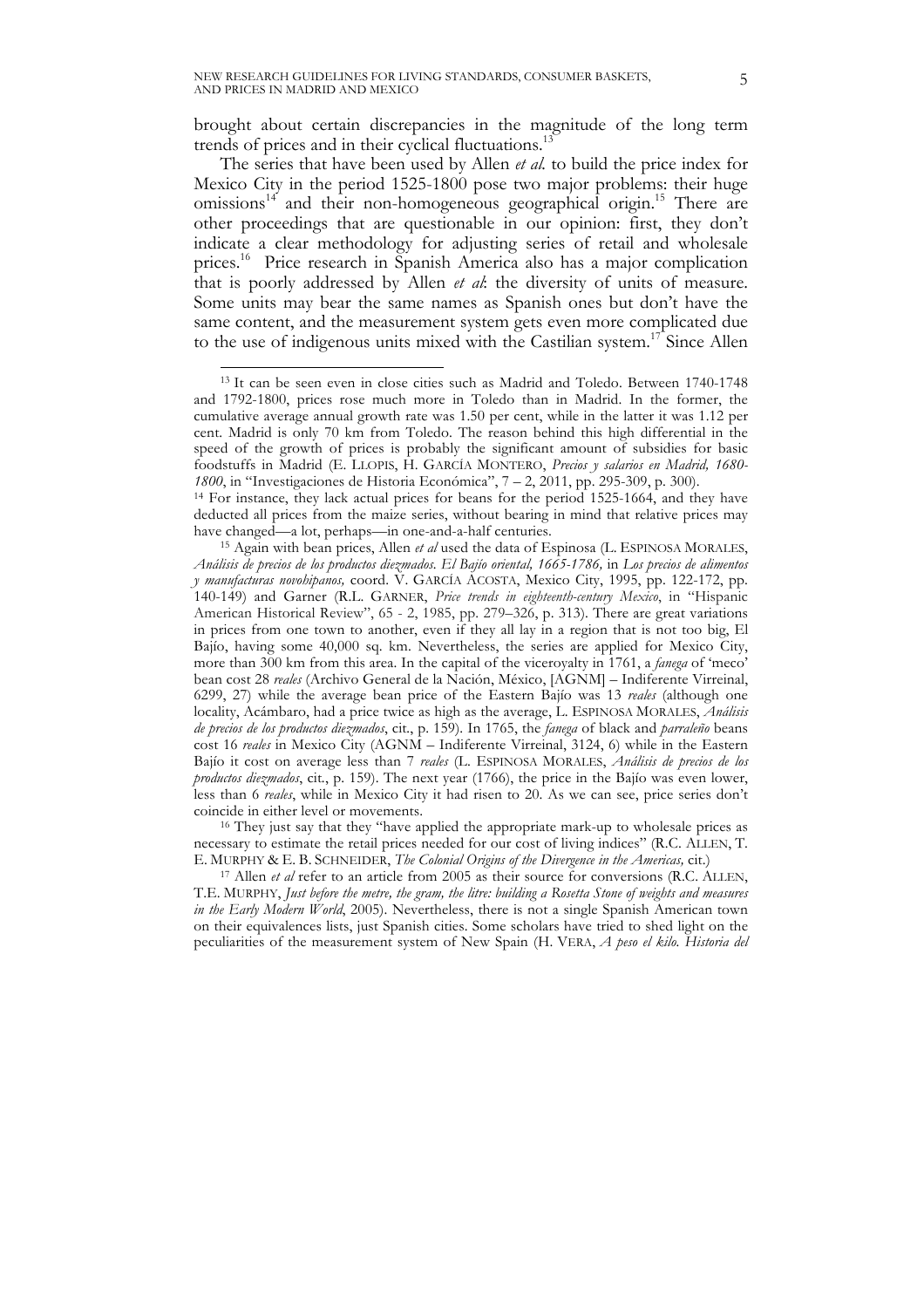*et al.* have made many conversions to assemble their series,<sup>18</sup> this is not a minor issue.<sup>19</sup>

To summarise, the revision or improvement of the series of prices or wages in Madrid and Mexico can allow a better calculation of the "welfare ratios". The same issues we have detected in the data on these two cities, as well as other problems not mentioned in this pages, may also be present in the price and/or wage indexes in other European or non-European cities. For this reason, it is important to work on the re-validation of the series well beyond the two specific cases studied in this paper.

Notwithstanding the research efforts made in recent years, the samples of cities used to compare different living standards during the Early Modern period in diverse parts of the world are not representative enough. On one side, we have very few long series of prices and wages in some continents. In America, for instance, we have series only for Boston, Philadelphia, the Chesapeake Bay (region), Mexico City, Bogota, Lima, Potosi, Buenos Aires, and Santiago de Chile.<sup>20</sup> Some of these series present relevant, sometimes enormous, gaps. The representativeness issue also impinges on another sphere: a high proportion of the sample is made up of the largest cities, which in many cases were the capital of the political unit in which they were located.

The living standards and their evolution in London and Madrid, at least for much of the Early Modern period, cannot be considered as representative of the English and Spanish cities, respectively.<sup>21</sup> Furthermore,

j

*sistema métrico decimal en México,* Mexico City, 2007; I.E. SANTACRUZ, L. GIMÉNEZ-CACHO GARCÍA, *Pesas y medidas. Las pesas y medidas en la agricultura*", in *Siete ensayos sobre la hacienda mexicana. 1780-1880*, coord. E. SEMO, Mexico City, 1977, pp. 247-269). Nevertheless, a comprehensive metrological study for New Spain is still unavailable.

<sup>18</sup> R.C. ALLEN, J.P. BASSINO, *ET AL*, *Wages, prices, and livings standards in China,* cit., p. 48.

<sup>19</sup> By doing far fewer conversions and more detailed research, Challú & Gómez Galvarriato (A.E. CHALLÚ, A. GÓMEZ GALVARRIATO, *Mexico's real wages in the age of the Great Divergence, 1730-1930,* in "Revista de Historia Económica", 33 – 1, 2015, pp. 83-122) have found prices that are 5% lower for the 18<sup>th</sup> century and 35% lower for the 19<sup>th</sup> century. When compared with Arroyo & van Zanden's series (L. ARROYO, E. DAVIES, J.L. VAN ZANDEN, *Between conquest and independence: Real wages and demographic change in Spanish America*, in "Explorations in Economic History", 49 - 2, 2012, pp. 149-166), their series are 35% to 70% lower. Even though the trend is similar, as Challú & Gómez Galvarriato themselves state, we consider that the difference in levels is significant and that the 'crisis' of the late viceregal period may have been less acute or at least had different implications than those suggested by Allen *et al* and van Zanden *et al.*

<sup>20</sup> R.C. ALLEN, T.E. MURPHY, E.B. SCHNEIDER, *The Colonial Origins of the Divergence in the Americas,* cit., p. 867; L. ARROYO, E. DAVIES, J.L. VAN ZANDEN *Between conquest and independence*, cit., p. 153.

<sup>21</sup> Wages in London diverged from the other cities in England after 1650. The convergence in the living standards in the cities of these countries did not occur until the 18th century (R. C. ALLEN, *The British Industrial Revolution in Global Perspective,* cit., pp. 43-44).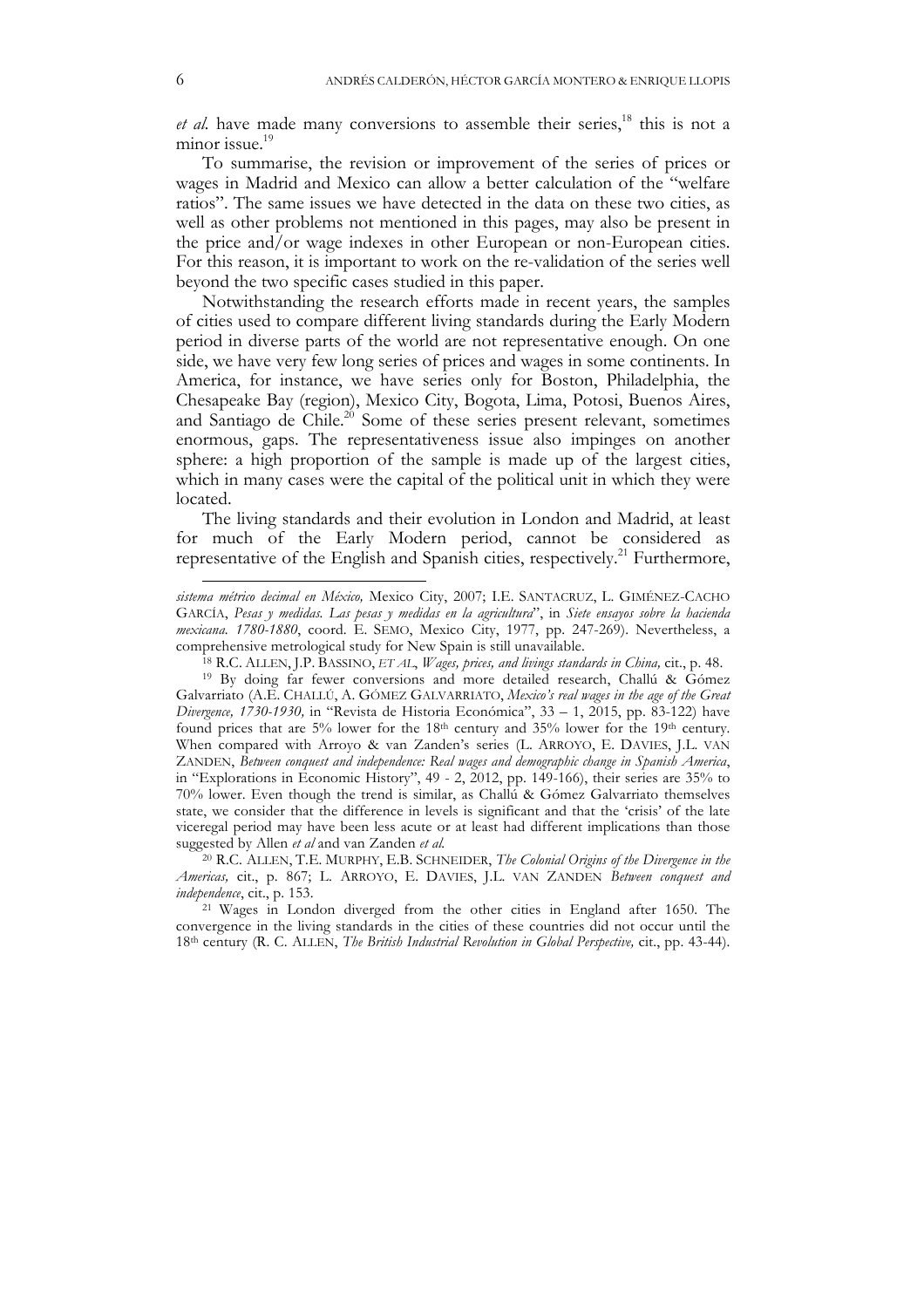Malanima showed that the uniqueness of London wages in an international perspective did not reflect English cities as a whole.<sup>22</sup>

In the same way, López Losa & Piquero significantly reduce the differences between the living standards of workers in London and Madrid before 1700. If the diet of London workers was essentially based on the cheapest wheat bread—something that sounds reasonable—instead of oatmeal, the purchasing power of their wages would not have been substantially higher than the one of their Madrid counterparts, at least until the  $18<sup>th</sup>$  century.<sup>23</sup> That is to say, the "oatmeal effect" may have exaggerated the differences in wages between London and Amsterdam and other cities of Western, Central, and Southern Europe.

Real wages represent a good indicator of living standards and their evolution in urban centres. Having said that, is this indicator suitable for the rural areas and for the whole population of a region or country? In our humble opinion, this is frequently not the case. Why? Because wages were not the main source of income available to rural families in many areas in Europe and other continents. A high percentage of these families owned or made use of the production of small farms, and their net income, both in cash and in kind, represented an important, or the major part, of the family income. It is true that one or more family members were frequently involved in other activities as wage earners during a greater or lesser number of days every year. But the income coming from wage sources, albeit growing at the end of the *Ancien Régime*, did not represent in many cases the main component of the family income. In short, the amount of the annual daily wages cannot adequately assess the evolution of rural family incomes.

It is undeniable that measuring the trend of real wages, in particular urban ones, is less arduous and is usually subject to smaller margins of error than the measurement of per capita GDP or per capita agricultural product.24 Nevertheless, real wages represent an insufficient indicator for understanding the evolution of living standards in both the rural world and of the whole population in a region or nation. Therefore, it is necessary to continue our efforts, especially in the areas in which the sources needed to construct other indicators of the evolution of living standards, such as per capita GDP, per capita agricultural product, <sup>25</sup> or crude death rate, are

 $\overline{a}$ 

As far as Spain is concerned, real wages in Madrid behaved very differently than those in the cities of the Crown of Aragon during almost all the Early Modern period (E. LÓPEZ LOSA, S. PIQUERO, *Spanish Real Wages in the North-western Mirror*, cit., p. 18).

<sup>22</sup> P. MALANIMA, *When did England overtake Italy?*, cit., p. 60.

<sup>23</sup> E. LÓPEZ LOSA, S. PIQUERO, *Spanish Real Wages in the North-western Mirror*, cit., pp. 8-9.

<sup>24</sup> R.C. ALLEN, T.E. MURPHY, E.B. SCHNEIDER, *The Colonial Origins of the Divergence in the Americas,* cit., pp. 865-866.

<sup>&</sup>lt;sup>25</sup> Estimates of the growth of per capita agricultural product have been conducted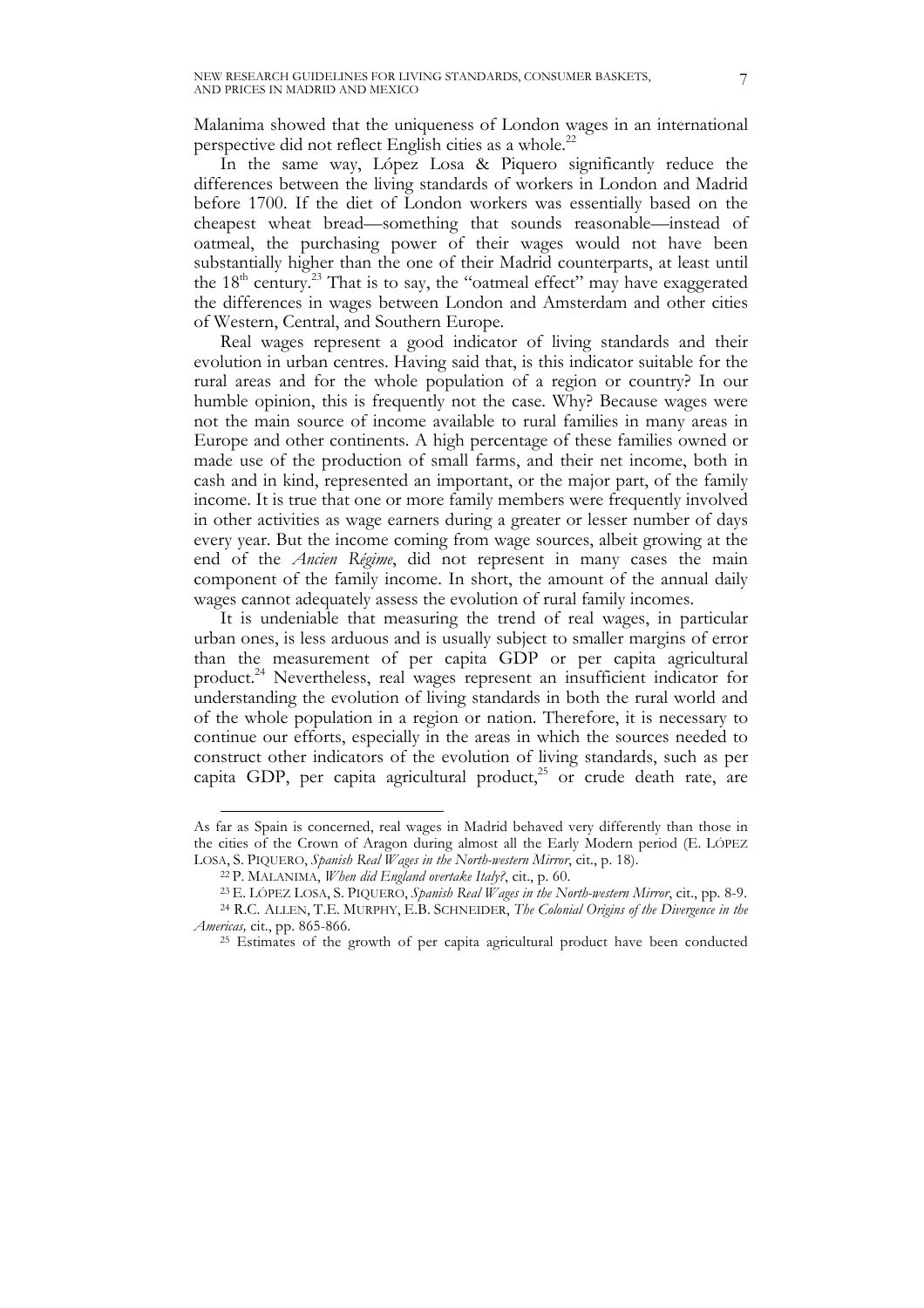available.26

j

The discrepancy between the trends of per capita GDP and real wages in some phases of the economic development of different countries before the Industrial Revolution is well known. The second half of the  $18<sup>th</sup>$  century represents a good example in this sense: real wages dropped significantly, $^{27}$ but at the same time there was a reduction of mortality in many regions of Europe.28 It seems doubtful to argue at the same time that mortality could decrease and that improvements in diet were absent. Consequently, to estimate a slight growth of per capita agricultural product in some European areas does not seem unreasonable.<sup>29</sup>

In 18<sup>th</sup> century England, the different behaviour of per capita GDP and

recently through the direct estimate of the product itself, which is considered more adequate and subject to a minor margin of error, on Holland (J.L. VAN ZANDEN, B. VAN LEEUWEN, *Persistent but not consistent: the growth of national income in Holland 1347-1807*, in "Explorations in Economic History", 49, 2012, pp. 119-130), Britain (S. BROADBERRY, B. CAMPBELL, A. KLEIN, M. OVERTON, B. VAN LEEUWEN, *British Economic Growth, 1270-1870*, Cambridge, 2015), Spain (C. ÁLVÁREZ-NOGAL, L. PRADOS DE LA ESCOSURA, C. SANTIAGO-CABALLERO, *Agriculture in Europe´s Little Divergence: The Case of Spain*, in "Working Papers in Economic History", WP 15-07, 2015) and Castile and Leon (E. LLOPIS, J.A. SEBASTIÁN, V. ABARCA, J.U. BERNARDOS, A.L. VELASCO, *¿Retrocedió el producto agrario por habitante en Europa entre el siglo XVI y la segunda mitad del XVIII? El caso castellano*, (XV Congress of the SEHA. Old and New Worlds: The Global Challanges of Rural History, Panel S10 - Living standards in the Americas and Europe, 16th – 20th centuries) Lisbon,

January 27-30, 2016). 26 Cuervo (N. CUERVO, *Población y crecimiento agrario en un territorio de la España central. La provincia de Ávila (siglos XVI-XIX)*, Madrid, 2015 (Universidad Complutense de Madrid. PhD thesis)) and Abarca (V. ABARCA, *Campos conocidos, senderos nuevos. Población y producción agraria en Burgos, 1540-1865*, Madrid, 2016 (Universidad Complutense de Madrid. PhD thesis)) reconstructed the mortality trend in two Castilian provinces, Ávila and Burgos, respectively, from the early and mid 17th century until the second half of the 19th century.

<sup>27</sup> R.C. ALLEN, *The Great Divergence in European Wages and Prices from the Middle Ages to the First World War,* cit., p. 427; P. MALANIMA, *When did England overtake Italy?,* cit., p. 61; E. LLOPIS, H. GARCÍA MONTERO, *Precios y salarios en Madrid,* cit., p. 306.

<sup>28</sup> See J. VALLIN, *Mortality in Europe from 1720 to 1914: Long-Term Trends and Changes in Patterns by Age and Sex*, in *The decline of mortality in Europe*, R. SCHOFIELD, D.S. REHER, A. BIDEAU eds., Oxford & New York, 1991, pp. 38-67); R. SCHOFIELD, D.S. REHER, *The decline of mortality in Europe*, in R. SCHOFIELD, D.S. REHER, A. BIDEAU, *op. cit.*, pp. 1-17; A. PERRENOUD, *El retroceso de la mortalidad ordinaria*, in *Historia de las Poblaciones Europeas*, Vol. II. *La revolución demográfica, 1750-1914*, J.P. BARDET, J. DUPÂQUIER dirs., Madrid, 2001, pp. 59- 82; U. PFISTER, G. FERTIG, *The Population history of Germany: Reasearch agenda and preliminary results*, in "Max Planck Institute for Demographic Research Working Paper", WP 2010-035, 2010; E. LLOPIS, J.U. BERNARDOS, A.L. VELASCO, ¿*Pasó de largo por la España interior la primera fase de la transición demográfica? La mortalidad en Ávila y Guadalajara, 1700-1895*, in "Investigaciones de Historia Económica", 11 - 2, 2015, pp. 69-79.

<sup>29</sup> V. ABARCA, E. LLOPIS, J.A. SEBASTIÁN, J.U. BERNARDOS, A.L. VELASCO, *El descenso de la mortalidad en la España interior: Albacete y Ciudad Real, 1700-1895*, in "América Latina en la Historia Económica", 22 – 3, 2015, pp. 108-144, pp. 132-139.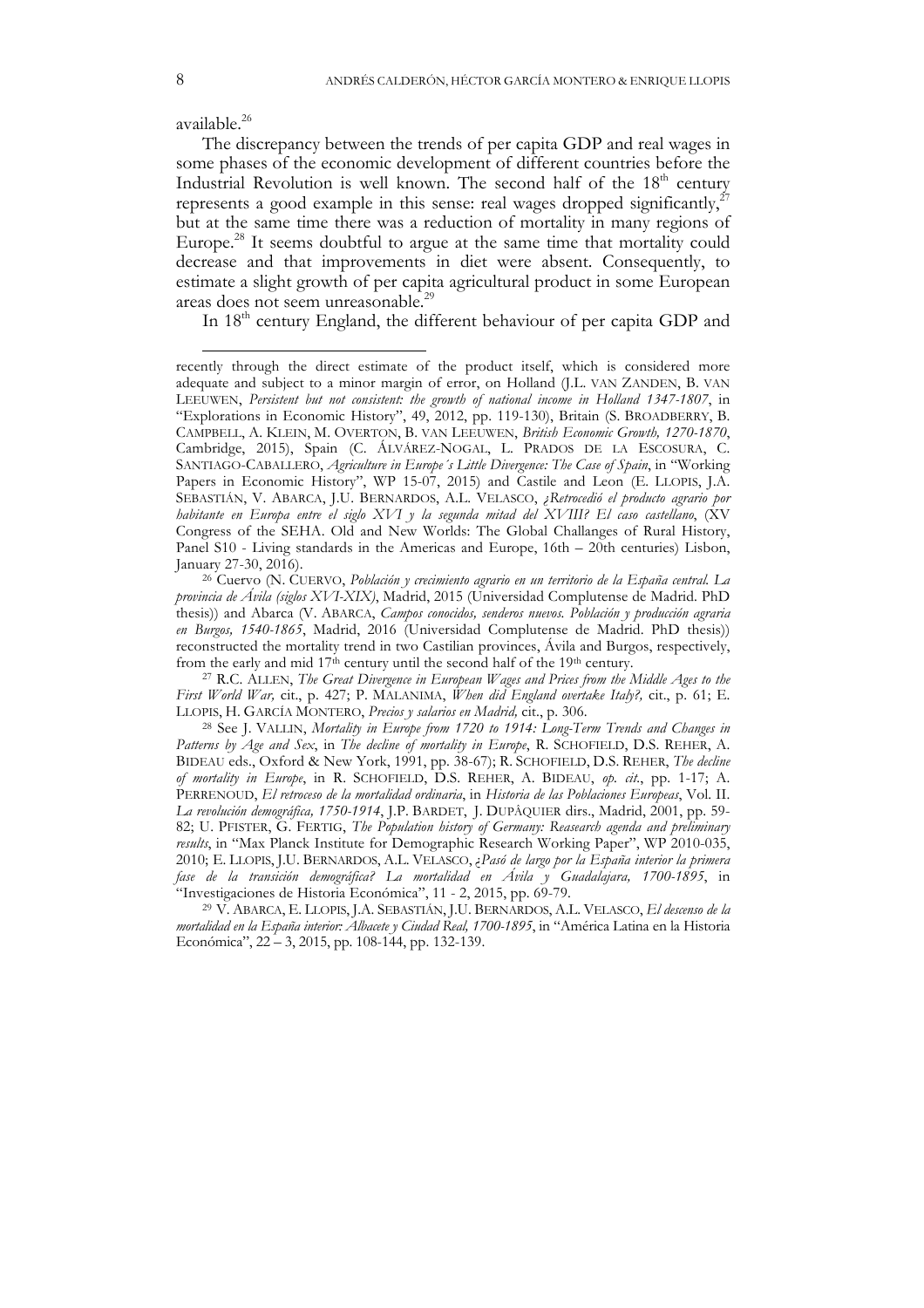real wages has been explained by means of the increase in per capita work supply and the consequent reduction of labour costs.<sup>30</sup> However, these dynamics could also be explained, both in England and in other European territories, by arguing that the income of rural families, which was not based on wages, performed quite better than the income based on wages.<sup>31</sup>

In conclusion, the research effort undertaken in the last fifteen years has allowed us to approach the differences in living standards and their trends in the medium and long run in a relatively high number of European cities and a minor number of urban centres in Asia and America in the Early Modern age. However, as far as rural areas are concerned, which were clearly predominant in the world, we have less information on real wages trends (also because it is difficult to calculate the cost of the consumption basket in these kinds of households). On top of this, real wages represent an insufficient indicator for understanding the transformations in rural living standards.

# **3. OUR PROPOSAL TO FURTHER ADVANCE OUR KNOWLEDGE ON LIVING STANDARDS.**

As we have said, the methodology developed by Allen has allowed an interesting comparison of construction workers' living standards and their basic trends in several cities of different continents between the end of the Middle Ages or the Early Modern age and the  $19<sup>th</sup>$  century. Nevertheless, this methodology is not suitable for measuring with preciseness the living standards of the families of urban wage earners and their yearly and cyclical fluctuations.<sup>32</sup> For this reason we consider it fundamental to develop another —parallel—line of research that should make possible a better assessment of income, consumption models, and expenses of urban workers' families. This requires a transformation of the "lens of our camera": the "fish-eye" or "wide angle" lens must be substituted by a "normal" one.

In order to improve accuracy it is necessary to renounce investigations

 <sup>30</sup> L.A. ÁNGELES, *GDP per capita or real wages? Making sense of conflicting views on pre-industrial Europe*, in "Explorations in Economic History", 45 - 2, 2008, pp. 147-163, p. 158.

<sup>&</sup>lt;sup>31</sup> In the largest part of pre-industrial Europe, GDP and per capita GDP depended basically on what happened in the rural world. In Castile, the per capita agricultural product was a bit higher in the second part of the  $18<sup>th</sup>$  century than at the end of the  $16<sup>th</sup>$ . This was possible thanks to the recovery of agricultural activities in the century of the Enlightenment (E. LLOPIS, J.A. SEBASTIÁN, V. ABARCA, J.U. BERNARDOS, A.L. VELASCO, *¿Retrocedió el producto agrario por habitante en Europa entre el siglo XVI y la segunda mitad del XVIII?,* cit.).

<sup>&</sup>lt;sup>32</sup> To this purpose it is necessary to get more information on family income, on the real basket of different groups of wage earners, and on the margin they had to introduce changes in their diet in the case of strong variations in relative or absolute prices of the main foodstuffs.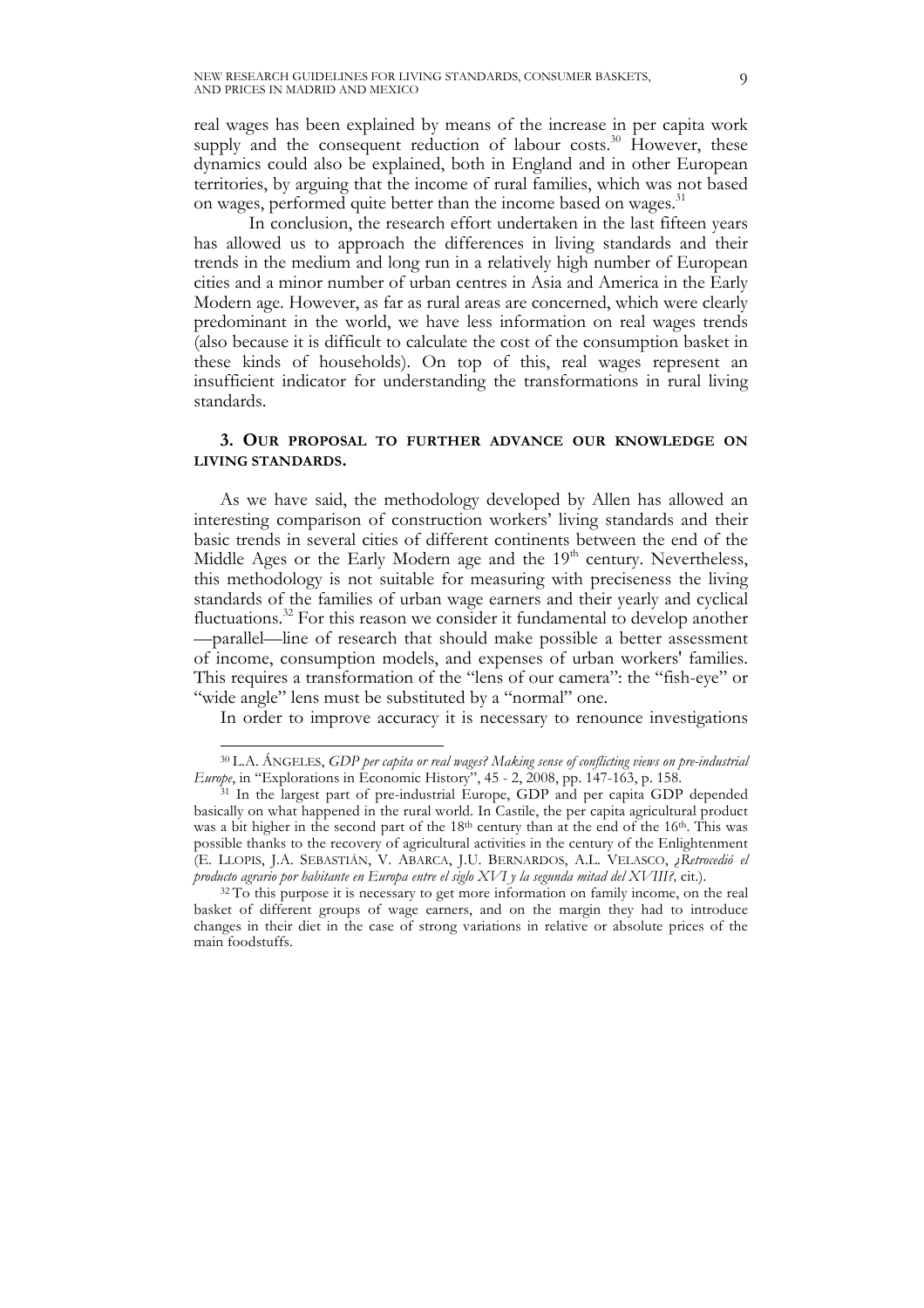which cover many centuries,<sup>33</sup> and the samples used for international comparisons should be downsized.<sup>34</sup> Comparisons would still be possible, but the time period considered will be shorter and they will be circumscribed to the urban centres that hold sources with high quality and comparable information, at least for the topics that are investigated in this work.<sup>35</sup>

# I. A REASSESMENT OF FAMILY INCOME.

A) THE INCLUSION OF CHILDREN AND WOMEN'S LABOUR AS PART OF FAMILY INCOME.

A considerable amount of evidence points to the fact that women and children contributed to a non-minor extent to the funding of the budget of most urban European families in the preindustrial period. Specifically, the "breadwinner" represented an exception, not the rule.<sup>36</sup> Consequently, "the true labor unit, as several scholars have shown, was the family".<sup>37</sup> This other way to approach the evolution of the living standards of different groups of urban workers requires going back to archives to look for new and better information, and presents many difficulties. But it is absolutely necessary in order to approach a real *consumption*-*possibility frontier* of families and its evolution over time.

In the case of Madrid, we have a recent doctoral dissertation of great

<sup>&</sup>lt;sup>33</sup> The approach to the income and expenses of the families of different kinds of urban workers requires much more information than that needed for the investigations of the living standards of construction workers and labourers made through "Allen's method".

<sup>&</sup>lt;sup>34</sup> Arroyo and van Zanden claimed that the improvement in the measurement of the cost of living in cities has a high cost in terms of international comparisons (L. ARROYO, E. DAVIES, J.L. VAN ZANDEN, *Optimistic but flawed? A reply*, in "Revista de Historia Económica", 33 – 1, 2015, pp. 77-82, p. 79).

<sup>35</sup> Frequently, studies on prices and wages in Early Modern Europe still rely heavily on data gathered by investigations driven by the Internacional Scientific Comité on Price History that were conducted between the 1930s and the 1950s. These series did not include either house rents or, at least in many cases, the prices of bread. It would be good to encourage coordinated international projects to extend, complete, and improve these price and wages series.

<sup>36</sup> J.I. ANDRÉS, R. LANZA, *Trabajar y vivir en el Madrid de los Austrias*, in *Ciudades y ciudadanía en la Europa moderna*, R. LÓPEZ VELA, M. TORRES eds., Madrid, 2015, pp. 227-253. Allen also recognises that female work was necessary to the survival of many families of unskilled wage earners in Asia and Europe in the last part of the  $18<sup>th</sup>$  century and during the first part of the 19<sup>th</sup> century (R.C. ALLEN, *The British industrial revolution in global perspective*, cit., pp. 40-41).

<sup>37</sup> J. DJENDEREDJIAN, J.L. MARTIRÉN, *Measuring living standards. Some caveats concerning salary elements in pre-modern Rio de la Plata región, 1770-1830*, (XV Congress of the SEHA. Old and New Worlds: The Global Challanges of Rural History, Panel S10 - Living standards in the Americas and Europe, 16th – 20th centuries) Lisbon, January 27-30, 2016, p. 5.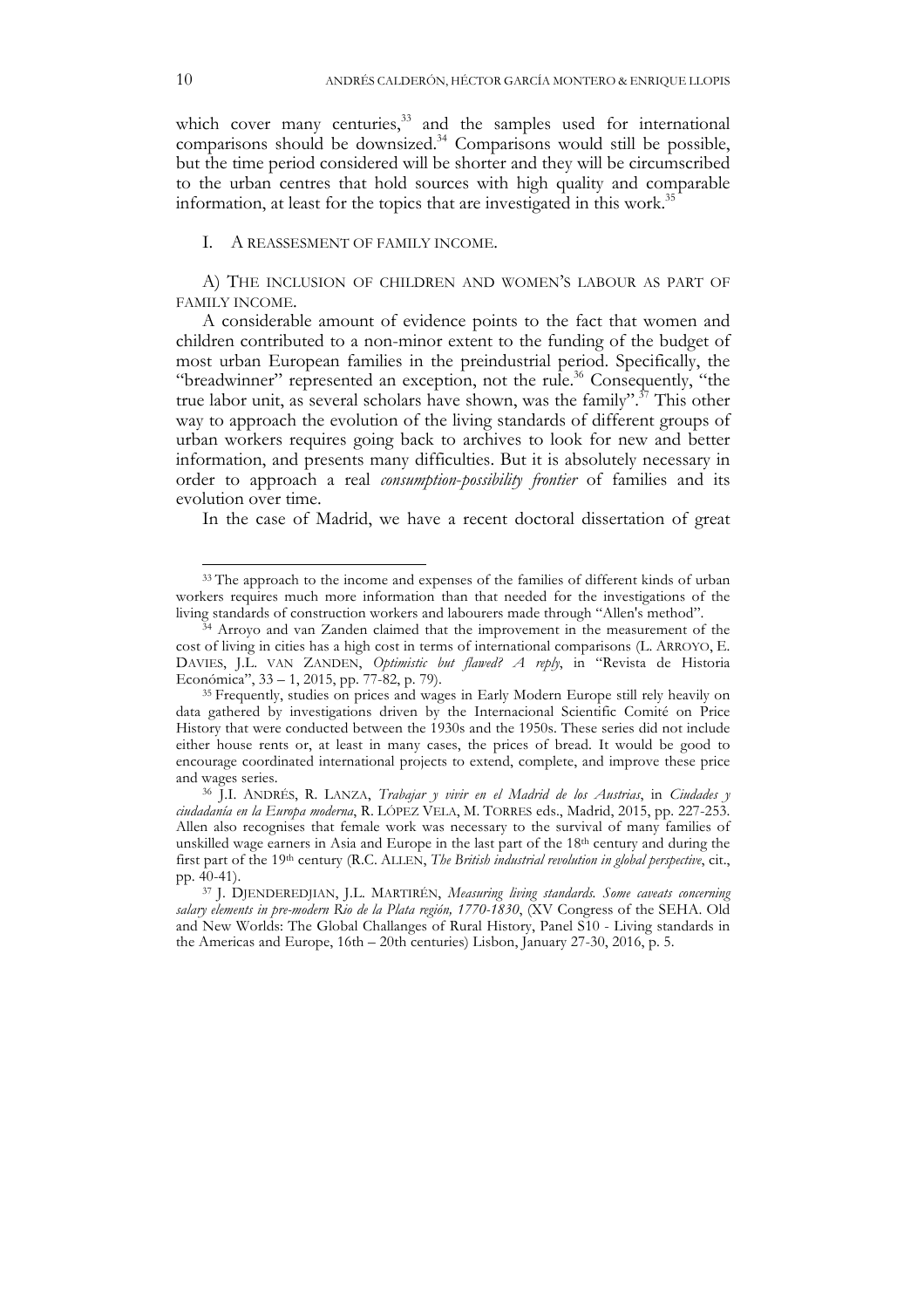quality on female labour in the  $18<sup>th</sup>$  century<sup>38</sup> and we also have several series of female wages.39 Thus, we know that in Madrid, in that century, the rate of female activity was around 60 per cent and that workers represented 37 per cent of the whole female population in this time period.<sup>40</sup> Female wages amounted to no less than half of that of males. <sup>41</sup> Taking into account the rates of female activity and the wage differences between men and women, it is likely that the income of a family of workers in Madrid were, at least, 30 per cent higher than the wage of the male head of the household. This percentage could be higher when one or more children worked as wage earners<sup>42</sup> and/or when one or more members of the family got wages from activities other than from their usual ones or other kinds of income that did not come from wages. To sum up, it would be necessary to multiply male wages by a minimum of 1.3 in order to estimate the total income of their families.

Of course, it is quite possible that the contribution of female labour to family income was quite heterogeneous among the different urban wage earner households. Its importance was higher in the case of families of unskilled male workers than in the case of the families of skilled workers.<sup>43</sup> This would imply that the differences among the total rents of the urban wage earners were a bit weaker than the contrasts among the levels of urban male wages. However, we do acknowledge that female work was marginal or nonexistent in those families in which the income coming from the male

an average age of 10 (C. SARASÚA, *¿Activos desde cuándo? La edad de acceso al mercado de trabajo en la España del siglo XVIII*, in *El trabajo infantil en España (1700-1950),* ed. J.M. BORRÁS, Barcelona, 2013, pp. 63-89).

 <sup>38</sup> V. LÓPEZ BARAHONA, *Las trabajadoras madrileñas en el siglo XVIII. Familias, talleres y mercados*, Madrid, 2015 (Universidad Autónoma de Madrid, PhD thesis).

<sup>39</sup> E. LLOPIS, H. GARCÍA MONTERO, *Precios y salarios en Madrid,* cit., p. 305.

<sup>40</sup> V. LÓPEZ BARAHONA, *Las trabajadoras madrileñas en el siglo XVIII,* cit.

<sup>&</sup>lt;sup>41</sup> In the 17<sup>th</sup> century, in Madrid, laundresses earned half of the wage of an unskilled labourer in the construction sector (J.I. ANDRÉS, R. LANZA, *Trabajar y vivir en el Madrid de los Austrias*, cit.). In the 1740s, for instance, the average yearly wage of a female servant increased to 724.6 *reales* while the wage of an unskilled labourer in construction was 1,013 *reales.* Therefore, in this case, the wage of an unskilled female worker was only 28.5 per cent lower than the wage of an unskilled male worker. Wages of unskilled labourers from the construction sector proceed from the accounting of the Santa Hermandad del Refugio, and wages of the female servants proceed from the accounting of the Colegio de Santa Isabel (E. LLOPIS, H. GARCÍA MONTERO, *Precios y salarios en Madrid,* cit., p. 298). 42 According to recent estimations, inclusion in the labour market in Spain occurred at

<sup>&</sup>lt;sup>43</sup> If women had some skills, they could earn even more than their male partners. This was the case of Clara, a cook at the Vizcaínas College in Mexico City, who in 1817 earned 3 pesos a month, while her husband, Casimiro, working as a *mozo* (servant) for the same insititution earned only 2 pesos (A. CALDERÓN FERNÁNDEZ, *Una serie de precios de vivienda. Las accesorias del Real Colegio de San Ignacio de Loyola de los Señores Vizcaínos, 1771-1821*, in "Gaceta Vizcaínas"*,* 2 – 4, July-December, 2009, pp. 47-83, p. 60).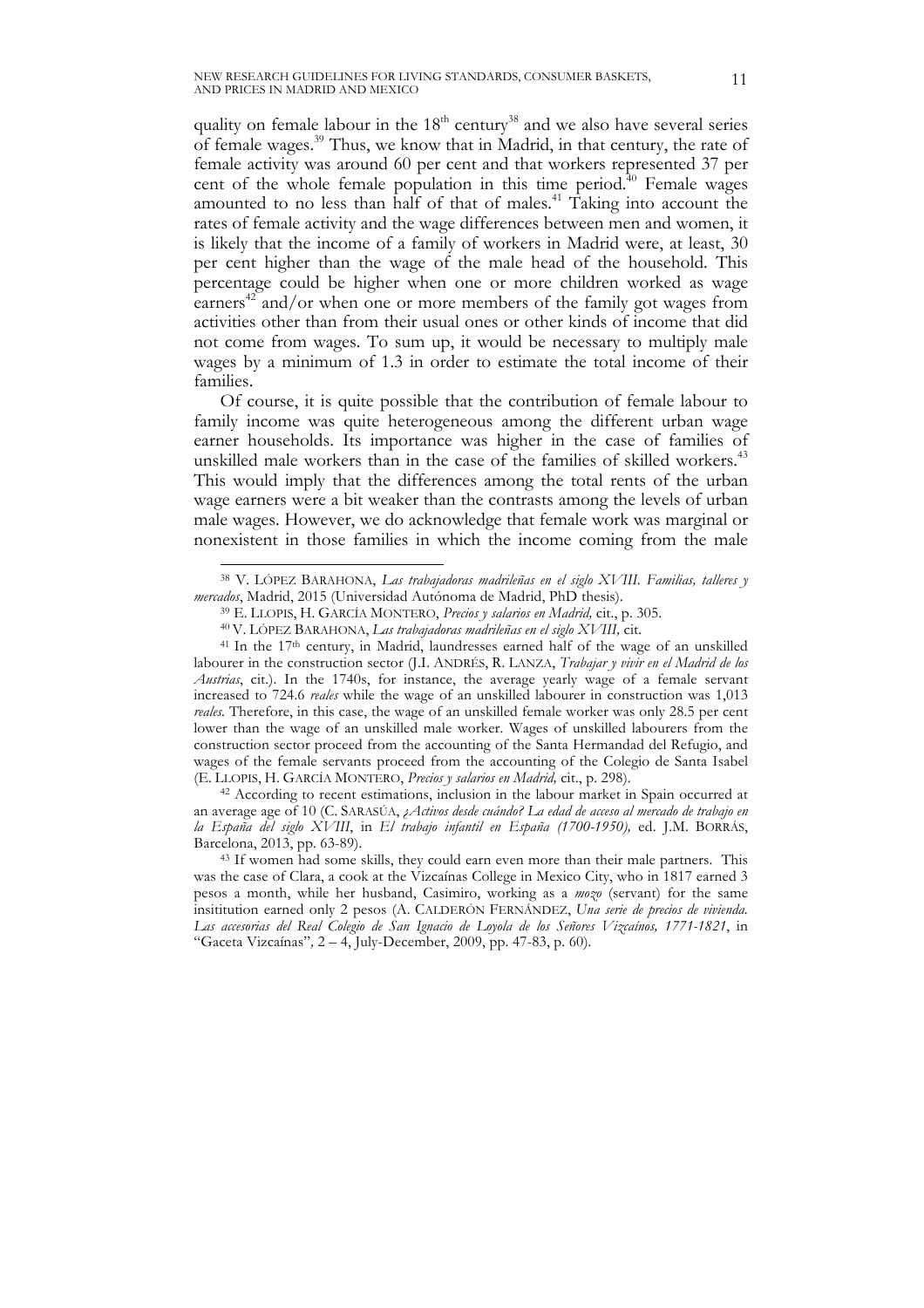breadwinner was high or very high.

B) THE CREATION OF WAGE SERIES FOR PROFESSIONS OTHER THAN CONSTRUCTION.

To what extent do construction workers' real wages represent a good indicator of the trends in living standards of urban workers in the European, American, and Asian cities in the preindustrial period? The case of Madrid can provide some evidence. Our work on wages in this city, which covers the period between 1680 and 1800, includes 10 series of male wages—3 are based on construction workers and 7 on service workers—and 4 series of female wages.44 This study showed that there was coincidence among the fundamental trends in real wages of different kinds of workers in Madrid between the end of the  $17<sup>th</sup>$  century and the final part of the  $18<sup>th</sup>$  century, but also that: 1) the average male wage dropped twice as much as the female one; 2) the decrease in male wages was higher in the construction sector than in the service sector; 3) the "skill premium" significantly increased in the service sector and remained high in construction; and 4) the chronology in the trends of increase and decrease in the payments of different kinds of workers showed notable contrasts.<sup>45</sup> This suggests that construction workers' wages represent an insufficient indicator for determining the changes in the living standards of the urban working class, especially if an approximation to the trends in the short and medium run of this variable is expected. It is thus necessary to search in the archives in order to try to build new series of wages of different kinds of workers, both male and female, in the manufacturing and services sector. It is likely that it won't be possible to do so in many cities, and in others the time coverage of the series will be limited. But, at the same time, it is worthwhile to assume these inconveniences in order to draw a sounder picture of the evolution of living standards in the universe of urban workers in one or more periods.

When the living standards of construction workers in one or more cities are considered, it is necessary to take into account the fact that a significant percentage of unskilled labourers in construction, at least in the case of Madrid, were temporary immigrants. In particular, in those years in which real estate investments or public works were stronger, many men came to Madrid in the spring to offer small transportation services, as unskilled labourers in construction, or as warehouse assistants. In the autumn, they went back to their home towns and villages located in the two Castiles and, above all, in Galicia and on the Cantabrian coast.<sup>46</sup> This should lead us either

 <sup>44</sup> E. LLOPIS, H. GARCÍA MONTERO, *Precios y salarios en Madrid,* cit., p. 298.

<sup>45</sup> *Ibid.,* pp. 304-308.

<sup>46</sup> J.I. ANDRÉS, R. LANZA, *Prices and real wages in seventeenth century Madrid*, cit., p. 16; IIDEM, *Trabajar y vivir en el Madrid de los Austrias,* cit.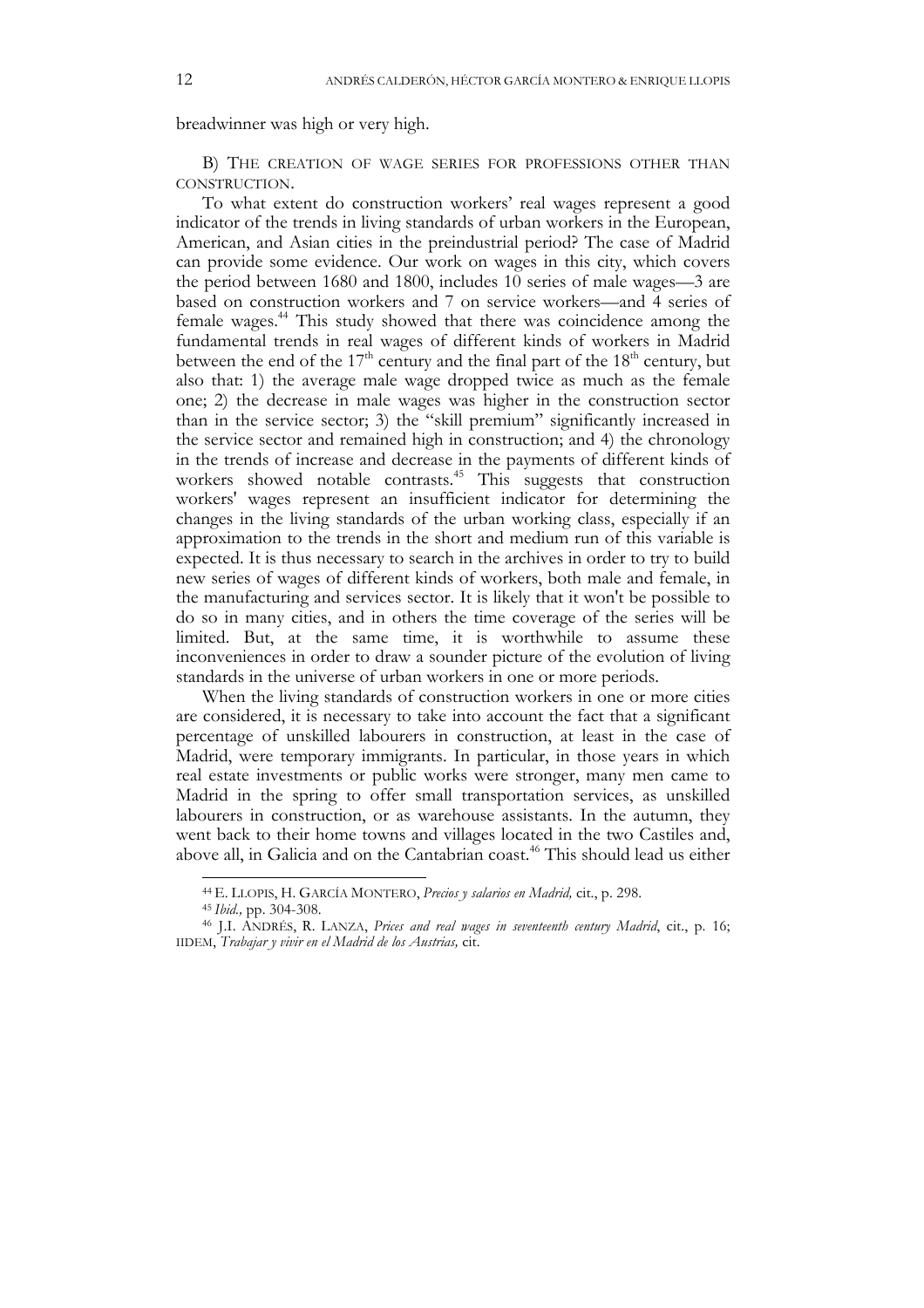to reduce the average size of the families of unskilled labourers in construction or to consider the rural income of these families.

C) THE ATTEMPT TO ESTIMATE THE CHANGES IN THE NUMBER OF DAYS IN WHICH PEOPLE ACTUALLY WORKED.

The exact calculation of a particular kind of family income or, even more, of different kinds of workers in a city, especially if we consider a time span of many centuries, represents an unachievable aim most of the time. To achieve this goal it would be necessary to gather good information on male, female, and child wages; on the number of working days in a year for every active man, woman, and child in the family and their relative variations over time; on the rates of activity of women and children younger than 16 and their transformations during the period; and, moreover, on the wage income from other activities, as well as non-wage income, both in cash and in kind, from hunting, fishing, and the picking of wild fruits, firewood, and wood. $4^7$ 

Although the goal seems unattainable, for Mexico City we have found construction wages covering whole years in different 'private' construction works for the years of 1759, 1775, and 1789.<sup>48</sup> Working days at the construction sites increased from 250 in 1759, to 276½ in 1775, and again to 287½ in 1789; this represents a 15% increase in thirty years. Such alterations did have an impact on the real income of wage earners.

D) THE ESTIMATION OF FAMILY SIZES.

In order to better estimate the living standards of urban wage earners, it is also necessary to know the size of their families and their evolution, the consumption baskets of the households involved in the different activities that have been studied, and the prices of the main goods and services included in the consumption baskets used by the families of skilled and unskilled workers.

Allen, Murphy, and Schneider claimed that: "Family sizes were likely larger in Spain and Latin America than in England and British North America, amplifying the wage gap".<sup>49</sup> As far as the largest part of the Spanish territory is concerned, the best data on the *Ancien Régime* do not support this hypothesis: at the beginning of the decade of 1750 the average size of the

 <sup>47</sup> Most European cities had less than 200,000 inhabitants and their urban centres were relatively close to wooded areas.

<sup>48</sup> The data for 1759 come from the Convent of Santa Clara (AGNM - Indiferente Virreinal, 5978, 10); those for 1775 from the San Hipólito Hospital for Madmen (AGNM - Indiferente Virreinal, 303, 1), and those for 1789 from the Convent of San Bernardo (AGNM - Indiferente Virreinal, 3802, 17). 49 R.C. ALLEN, T.E. MURPHY, E.B. SCHNEIDER, *Una de cal y otra de arena,* cit., p. 69.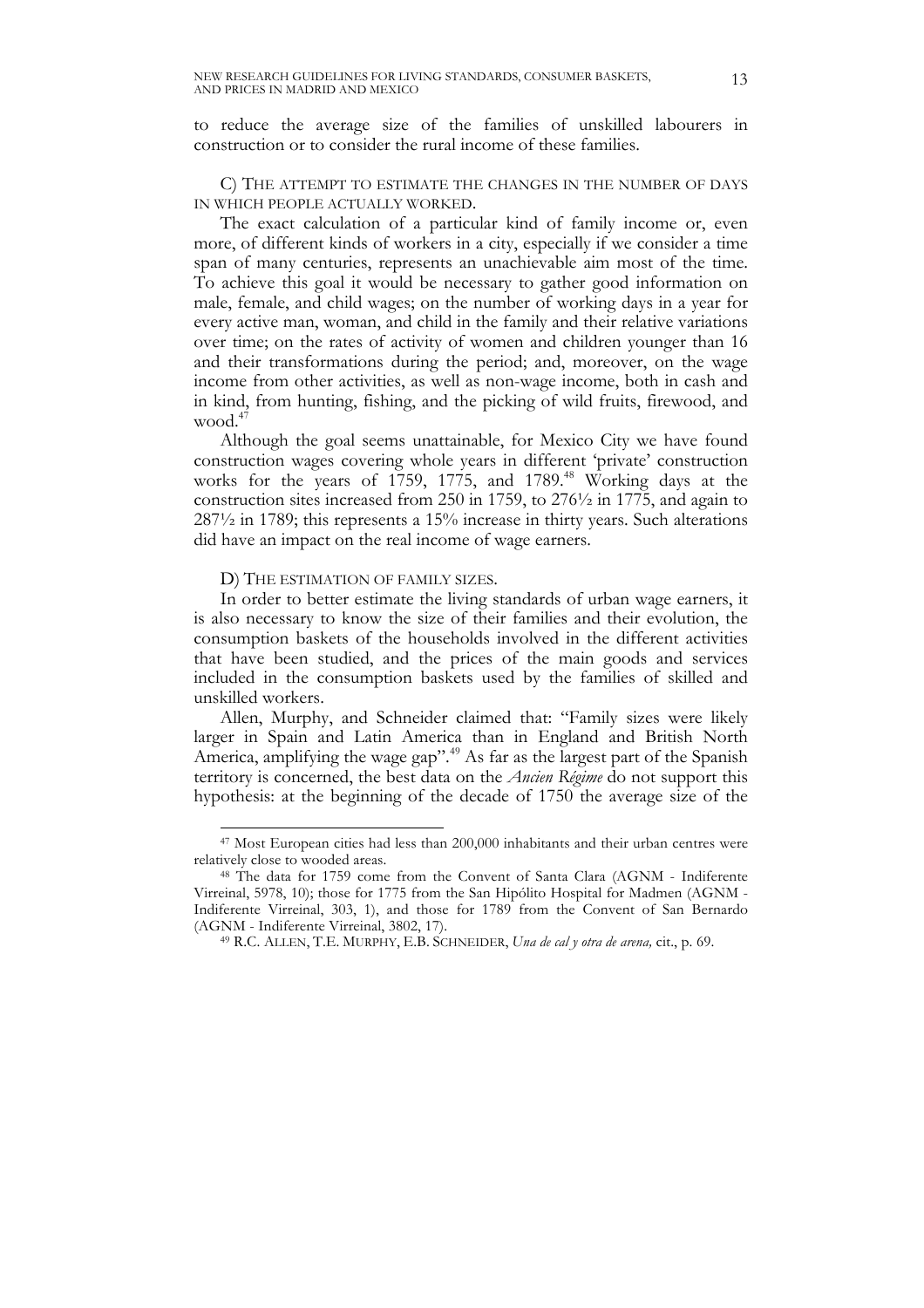families in the Crown of Castile was about 3.8 members, $50$  smaller than in the regions around the North Sea. In the last three decades of the 18<sup>th</sup> century, for instance, in a sample of 409 English communities, the average number of members of a household was 4.8.<sup>51</sup> Data for Spanish America are more scant but there is no evidence that large households were common. For instance, in Mexico City in 1767, in the district of the parish of San Miguel, its 7,448 inhabitants came from to 2,607 households—that is, the average household size was of 2.86.<sup>52</sup>

Schneider showed that the variations in the size of families in England were not important enough to modify the general picture of the evolution of living standards inferred by the purchasing power of daily wages.<sup>53</sup> Having said this, in regions in which there was a deep depression in a long phase of the Early Modern period, as in Castile in the last part of the  $16<sup>th</sup>$  century and the first half of the  $17<sup>th</sup>$  century, we cannot exclude that the average size of the families were significantly reduced over time due to the dwindling of the birth rate, the increase of mortality rates, and the intensification of migration flows towards other territories.<sup>54</sup>

#### II. A BETTER APPRAISAL OF FAMILY EXPENDITURE.

How families of wage earners spent their money depended on their income levels, on the supply of goods and services in their cities, on the variations in the relative prices of different products, and on cultural factors.<sup>55</sup>

 <sup>50</sup> C. CAMARERO, J. CAMPOS, *El Vecindario de la Ensenada para la Corona de Castilla. Estudio preliminar*, in *Vecindario de Castilla, 1759*, ed. C. CAMARERO, Madrid, 1991, Vol. 1, pp. XXI-CXI, pp. CIV-CV.

<sup>51</sup> R. WALL, *Mean Household and Family in Past Time*, in *Household and Family in Past Time*, P. LASLETT, R. WALL eds., Cambridge, 1974, pp. 159-203, pp. 191-192.

<sup>52</sup> A. CALDERÓN FERNÁNDEZ, *Mirando a Nueva España en otros espejos. Cuatro ensayos sobre demografía y niveles de vida, siglos XVI-XIX*, Madrid, 2016 (Universidad Complutense de Madrid. PhD thesis), p. 182.

<sup>53</sup> E.B. SCHNEIDER, *Real Wages and the family. Adjusting real wages to changing demography in pre-modern England*, in "Explorations in Economic History", 50, 2013, pp. 99-115, p. 114. <sup>54</sup> On the Castilian depression at the end of the 16<sup>th</sup> century and the first half of the 17<sup>th</sup>

century, see E. LLOPIS, *La crisis económica en la España del siglo XVII: la decadencia de Castilla*, in A. FURIÓ, E. LLOPIS, F. COMÍN, J.M. SERRANO, A. COSTAS, *Las crisis a lo largo de la historia*, Valladolid, 2010, pp. 47-96. See also J.A. SEBASTIÁN AMARILLA, *El largo siglo XVII: crisis en España, depresión en Castilla*, in *España en crisis. Las grandes depresiones económicas, 1348-2012*, E. LLOPIS, J. MALUQUER DE MOTES eds., Barcelona, 2013, pp. 59-96.

<sup>55</sup> Wheat was, as in the rest of Europe, the most expensive cereal in the Spanish cities in the Early Modern centuries. Notwithstanding, in these cities, low-income groups predominantly ate low quality wheat bread. It is certain that the weight of rye in the cereal Castilian production increased during the  $17<sup>th</sup>$  and  $18<sup>th</sup>$  centuries, but wheat continued to be predominant in this territory (E. LLOPIS, J.A. SEBASTIÁN, V. ABARCA, J.U. BERNARDOS, A.L. VELASCO, *¿Retrocedió el producto agrario por habitante en Europa entre el siglo XVI y la segunda*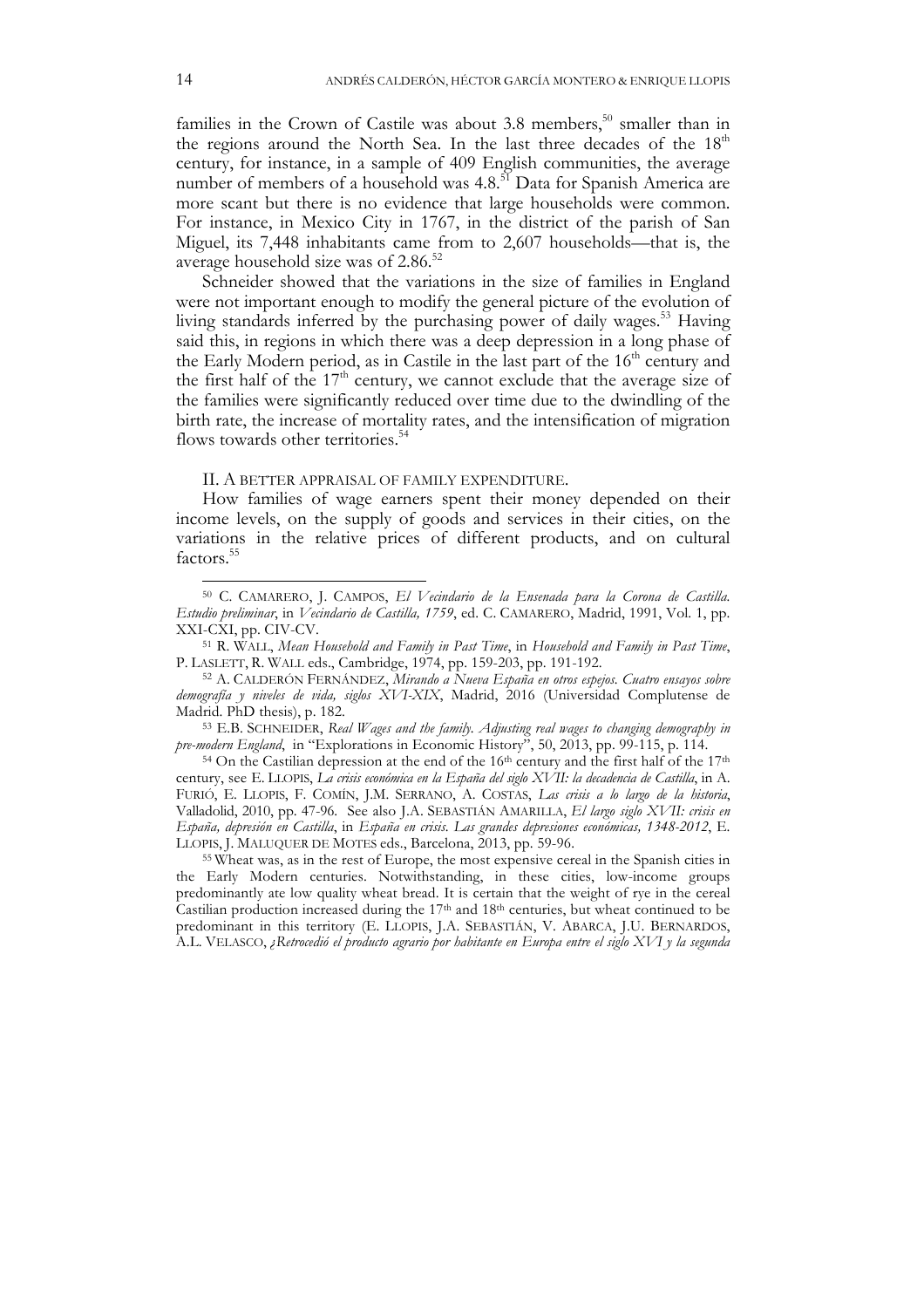The choices made when building consumer baskets are very significant, because relative prices varied considerably during the Early Modern times. Since the structure of family expenditure varied significantly, above all in cities where there was a high skill premium,<sup>56</sup> the consequences of the changes of relative prices were not the same for households depending on the salaries of qualified workers as for those relying on the wages of unskilled workers.

In Europe, we know that the shopping basket of the better-off increased its price at a lower pace than the shopping basket of the poor between 1500 and 1650, that a milder movement in the opposite direction took place between 1650 and 1750, and that during the second half of the 18th century the consumer basket of the poor increased in cost faster than the basket of the rich. In Modern times, the goods and services that became more costly were those that required land intensively (house rents, fuel, and basic staples), absorbing thus a high proportion of the budget of the humblest households. In contrast, luxury products became relatively less expensive, as did those that made an intensive use of labour and capital, which were becoming more affordable.<sup>57</sup> It is indisputable that the changes in relative prices that made staples more costly than other goods contributed to an increase in economic inequality in Early Modern Europe. Nevertheless, we are still unable to determine with accuracy how and when these changes in relative prices led to an increase in the gap between the living standards of skilled and unskilled workers. In order to meet this issue we need to further study the structure of the expenditures of different kinds of households.

Since nominal wages were quite rigid, the precise determination of the changes of living standards depends largely on our ability to gather detailed information on the prices of a wide array of goods and services and on our capacity to choose adequate consumer baskets for each of the social groups being studied. The choices condition noticeably the consumer price indices, as well as the real wages indices, since the values of the different items of the CPIs varied in quite different ways.<sup>58</sup>

*Second generation* CPIs have indeed improved over *first generation* CPIs: they

 $\overline{a}$ 

*mitad del XVIII?,* cit*.*). Therefore, cultural factors were apparently influential in the families' consumption patterns.

<sup>56</sup> On the "skill premium" in Modern Europe, see J.L. VAN ZANDEN, *The skill premium and the 'Great Divergence'*, in "European Review of Economic History", 13, 2009, pp. 121-153, p. 127; E. LLOPIS, H. GARCÍA MONTERO, *Precios y salarios en Madrid*, cit., p. 307. 57 P.T. HOFFMAN, D.S. JACKS, P.A. LEVIN, P.H. LINDERT, *Sketching the Rise of the Real* 

*Inequality in Early Modern Europe* in *Living Standards in the Past. New Perspectives on Well-Being in Asia and Europe*, R.C. ALLEN, T. BENGTSSON, M. DRIBE eds., Oxford, 2005, pp. 131-172, pp. 158 & 161-162.

<sup>58</sup> A. BLAKEWAY, *The sixteenth-century price rise: new evidence from Scotland, 1500-85*, in "Economic History Review", 68 - 1, 2015, pp. 167-190, p. 170.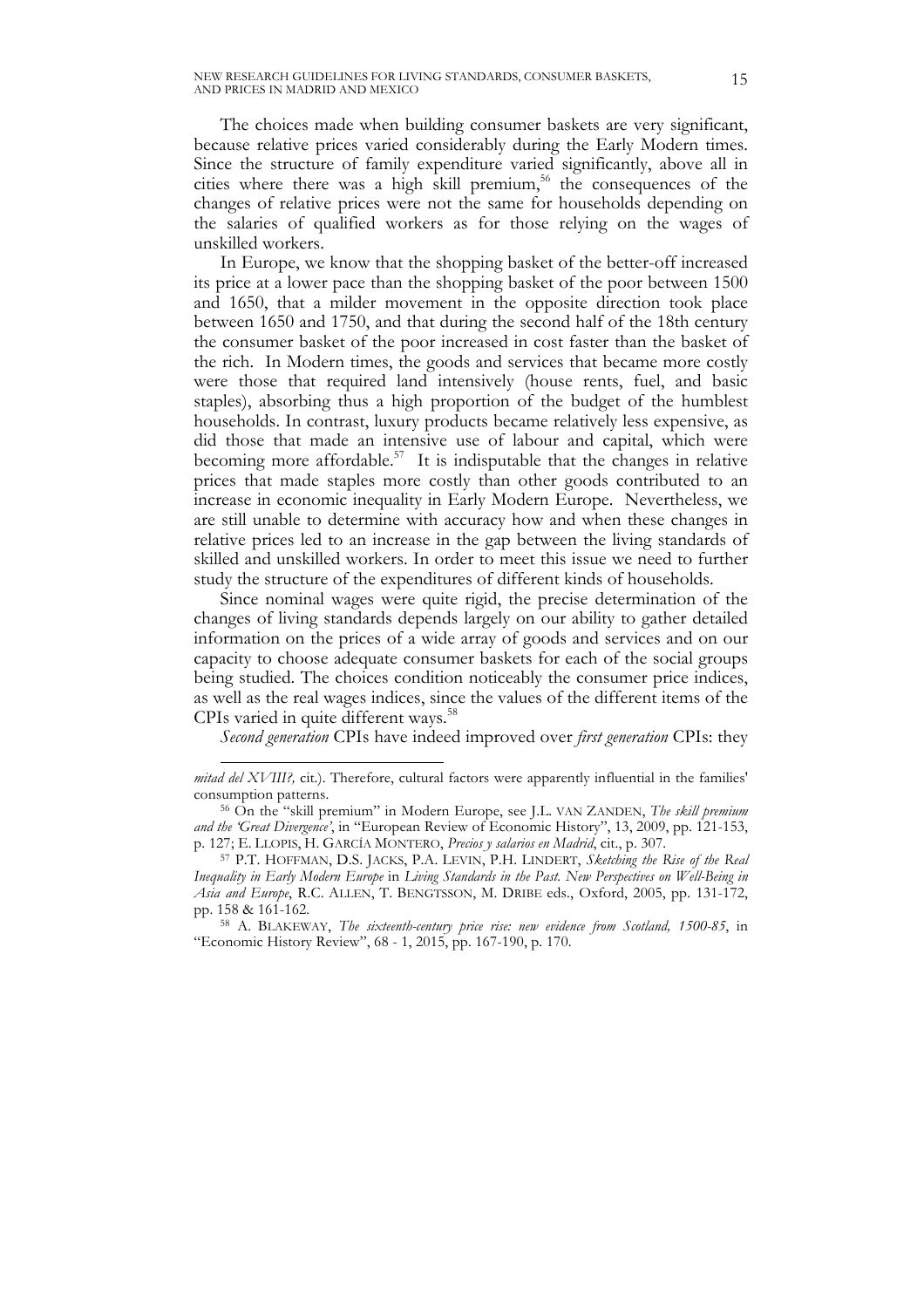have included dwelling rentals, an expenditure that was far from negligible in cities;<sup>59</sup> they have tried to substitute cereal for bread prices;<sup>60</sup> they have incorporated some *new* products; and they have essayed several consumer baskets when important variations of consumer behaviour over time are evident.<sup>61</sup>

How can we elaborate one or several consumer baskets that allow us to build a CPI that is useful for deflating nominal family incomes or the wages of the male heads of households? Our proposal is that we should include all sources of income, not just those of men. We should therefore multiply the salary of the male wage earner by 1.3, at least. We do bear in mind that the ratio between the regular wages of male heads of households and total household income was not constant: eventual sources of income of men themselves, as well as those of women and children, tended to increase when men's real wages decreased.<sup>62</sup> Therefore, this method of calculating the

 <sup>59</sup> Allen has estimated that rentals represented about 5% of the expenditures of wage earners, but evidence has shown, at least in several Castilian cities, that the amount of money dedicated to this item was quite a bit higher:  $9.5\%$  in Toledo during the  $16<sup>th</sup>$  century and an even higher—and increasing—figure in Seville between 1541 and 1603 (R.C. ALLEN, *The Great Divergence in European Wages and Prices from the Middle Ages to the First World War*, cit., pp. 426-427; M. DRELICHMAN, D. GONZÁLEZ AGUDO, *Housing and cost of living in Early Modern Toledo,* in "Explorations in Economic History", 54, 2014, pp. 27-47, p. 42; M. GONZÁLEZ MARISCAL, *Población, coste de la vida, producción agraria y renta de la tierra en Andalucía occidental, 1521-1800*, Madrid, 2013, (Universidad Complutense de Madrid. PhD thesis, p.  $371$ )).<br><sup>60</sup> It is preferable to use bread prices instead of grain prices, first, because heavy duties

were imposed on grain grinding in several places in Europe during Modern times (*e.g.*  Holland), and, second, because bread was the actual product consumed by people, and its price was subsidised by cities or princes when shortages occurred. However, we must bear in mind that the actual weight of each loaf of bread changed according to market conditions, and these changes are at times difficult to determine. Therefore, real bread prices varied more intensely than what is suggested by the registers coming from institutions. This substitution is, thus, not suitable.

<sup>61</sup> Jan Luiten van Zanden has pointed out the changes that should be made to build better *second generation* price indices (J.L. VAN ZANDEN, *What Happened to the Standard of Living Before the Industrial Revolution? New Evidence from the Western Part of the Netherlands*, in *Living Standards in the Past. New Perspectives on Well-being in Asia and Europe*, cit., Oxford, 2005, pp. 173-194, pp. 173-182). The index elaborated by Manuel González Mariscal for 16th century Seville incorporates many of van Zanden's remarks and could be a good model for other attempts (M. GONZÁLEZ MARISCAL, *Población, coste de la vida, producción agraria y renta de la tierra en Andalucía occidental,* cit, pp. 353-386).

 $62$  This was possible from the late  $17<sup>th</sup>$  century and clearly during the 18th century, when the devolpment of the Atlantic economy, partial liberalisation of commerce, and urban growth generated favourable conditions to industriousness, E. LLOPIS, *España, 1750- 1808: crecimiento, cambios y crisis*, in *Iberoamérica y España antes de las Independencias, 1700-1820: crecimiento, reformas y crisis*, J. GELMAN, E. LLOPIS, C. MARICHAL coords., Mexico City, 2014, pp. 389-446, pp. 400-403.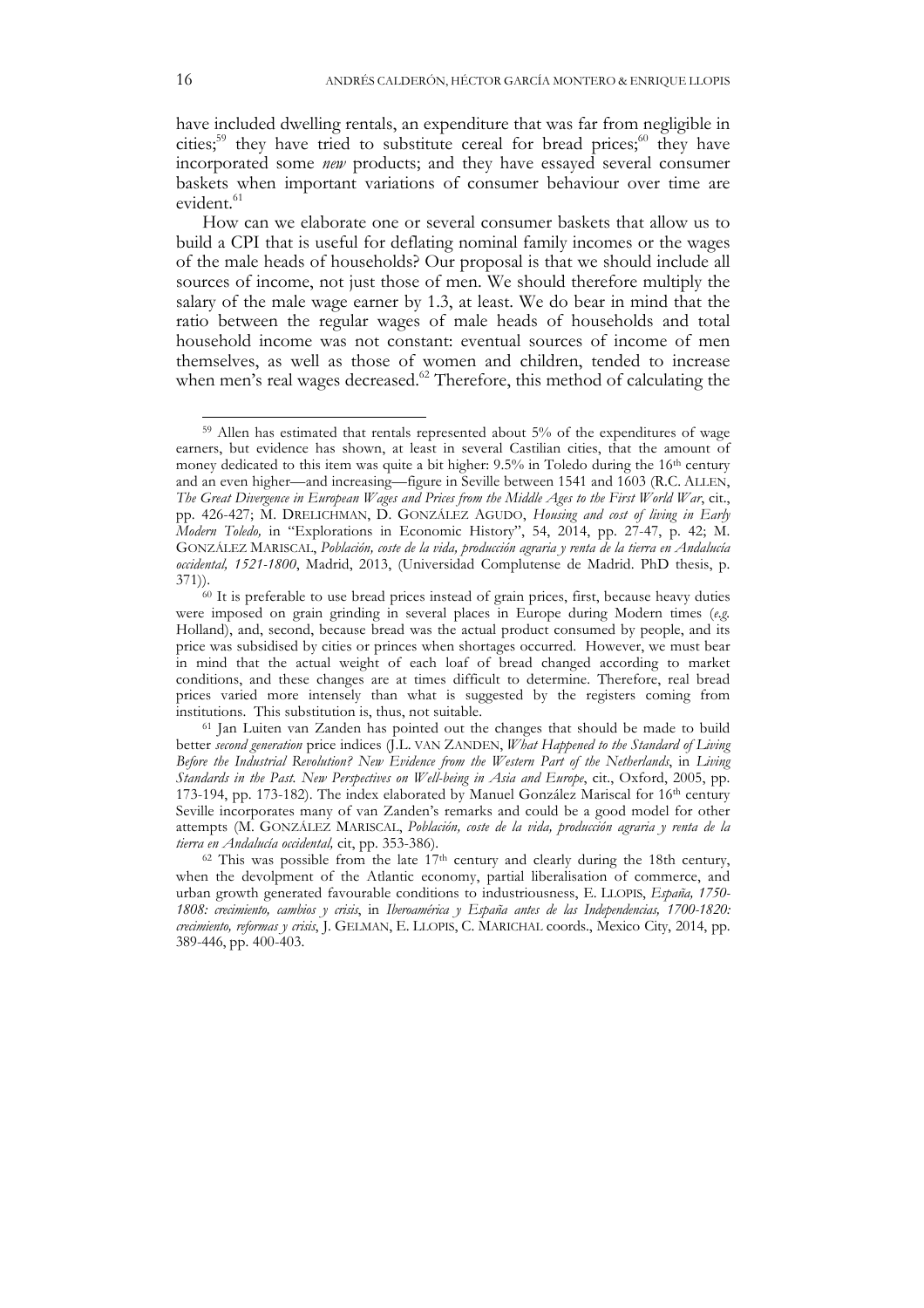*family welfare ratio* is still a proposal that needs to be revised and researched thoroughly until we have a sample of a few cities. The figures will probably never reach a high level of accuracy, but we do think that there is enough material waiting for us at national and local archives that can provide a more precise appraisal of the actual income of families.

Having established the thresholds of family expenditures of different types of wage earners in a city, we can now proceed to the next step: how were these various family budgets actually spent? This exercise of estimation of the consumer basket is subject to at least two restrictions:

a) We should include only those goods and services whose price series cover the whole period under consideration, have few gaps, are homogeneous, and don't pose insurmountable problems with the units of measure. Usually, not all the goods that should be included have such series.<sup>63</sup>

b) The calorie intake calculated must be enough not only to survive but also to allow the wage earner to perform the tasks actually needed to receive a salary. The debate on this matter is still open: Allen has raised the threshold to 2,100 kilocalories per person and day, while Malanima has raised the figure even further to 2,500 kilocalories.<sup>64</sup>

Now that we have explained these restrictions, it is important to identify what kind of sources could help us elaborate CPIs that best suit the different kinds of families under survey. Roughly, we can divide these materials into two kinds:

1. Aggregate. They provide annual or multiannual data on the products actually introduced into a city—like tax records for certain items or the records of the animals processed at slaughterhouses—or they contain reasonable estimations of consumption provided by well-informed witnesses of the time, foreign or local. These kinds of sources are very reliable if they meet three criteria: when more than one source is available, since we can cross-check them; when the city's livelihood depended largely on goods coming from other places; and when the duties imposed on consumption were not unconscionable, since very intense fiscal pressure generated important incentives for smuggling. The last was the case in Madrid during the second half of the  $17<sup>th</sup>$  century.<sup>6</sup>

 <sup>63</sup> Sometimes, good series are not even available for very important items, like bread. Serial data on the prices of lower quality bread, which was consumed by families of unskilled wage earners, are seldom found.

<sup>64</sup> R.C. ALLEN*, Poverty lines in history, theory, and current international practice*, cit., p. 5; P. MALANIMA, *When did England overtake Italy?,* cit., p. 49.

<sup>65</sup> During this time, Madrid was the Spanish city bearing the highest taxes on foodstuffs and beverages (J.I. ANDRÉS, R. LANZA, *Prices and real wages in seventeenth century Madrid*, cit., p. 7).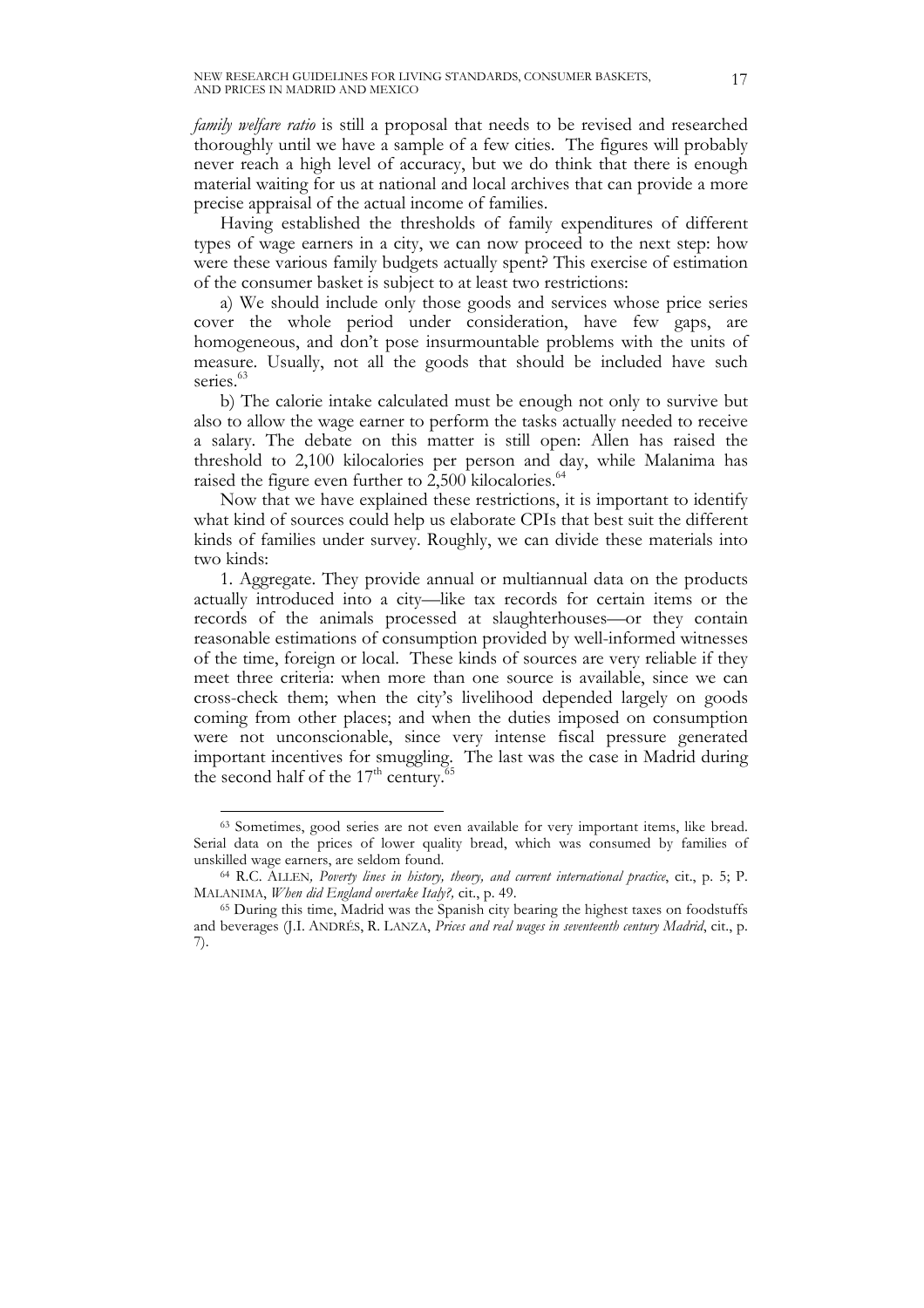2. Microeconomic.<sup>66</sup> Food rations, clothing, and footwear provided at hospitals, hospices, colleges, and prisons to its servants, residents, and inmates are of great interest since they allow us to approach consumption patterns, especially in the case of food. Furthermore, if they are serialised, they also allow us to detect alterations over time. However, we do acknowledge that the rations and items given to each individual of these institutions can seldom be considered representative of popular consumption levels in the corresponding cities. This is for several reasons: a) the expenditure level of institutions depended on the magnitude and trajectory of its assets and its sources of income, being perfectly possible that the evolution of the latter does not coincide in one or more stages with the evolution of wages; b) the considerable wealth of some of these institutions allowed them to feed, clothe, and shoe their residents far better than unskilled or even skilled workers could; $67$  c) some institutions statutorily limited the maximum number of people they could house in order to guarantee that their residents were properly fed, clothed, and shoed, so that it became evident that the patrons and directors of the city were generously exercising Christian charity;<sup>68</sup> and d) the diets given to children and youngsters included relatively small amounts of certain items or excluded others—like alcoholic beverages. In our view, rations provided to prison inmates are especially useful because it is not likely that such individuals would be supplied with a privileged diet. Therefore, the daily food quantities found at jails, including those with high protein content like meat—as was the case of Mexico City, can be considered as the threshold of per capita consumption of such products by the families of wage earners of the corresponding city.

The following section details how we have built the shopping baskets of Madrid and Mexico City. We just want to point out that all sources listed above have been used for this task. Thus, our consumer baskets are not, like *barebone* baskets, theoretical, but try to reflect actual consumption and expenditure patterns of several groups of families of workers in the aforementioned cities.

What conclusions can we draw from crossing the various sources that provide information on consumption and food rations? Essentially, three:

 <sup>66</sup> This taxonomy of aggregate and microeconomic sources comes from A. CALDERÓN FERNÁNDEZ, *Mirando a Nueva España en otros espejos*, cit., p. 134 and *passim*.

<sup>67</sup> The daily ration of meat—excluding bacon—at Santa Marta Hospital in Seville ranged between 147 and 160 grammes during the century from 1537 to 1637 (M. GONZÁLEZ MARISCAL, *Población, coste de la vida, producción agraria y renta de la tierra en Andalucía occidental*, cit., pp. 19-20).

<sup>68</sup> The rules of the College of San Isidoro of the Cathedral of Seville strictly established that the institution could not house more than 20 students.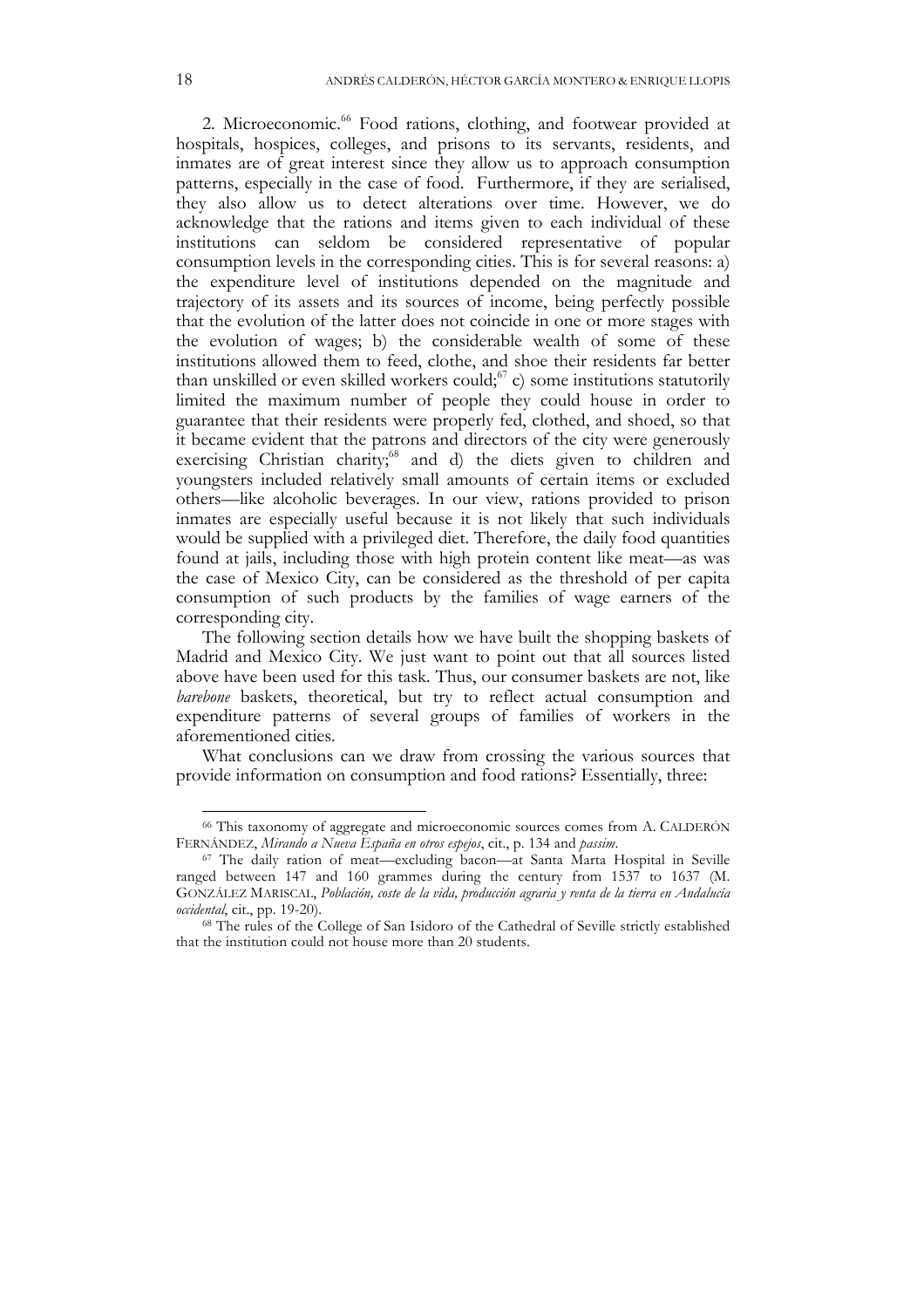1. Families of skilled and unskilled workers in the cities of Southern Europe and New Spain had per capita meat intakes much higher than those supposed by Allen and Allen et al.<sup>69</sup> In Madrid, annual per capita consumption of meat, excluding bacon, amounted to 38.7 kilogrammes in 1630, to 31.4 in 1769, and to 30.3 in 1796.70 In other Castilian cities, the average annual intakes of meat per head were lower but much higher than the figures suggested by the *barebone baskets:* 32.5 kg in Valladolid towards 1645,  $\overline{22}$  kg in Toledo in 1746, and 25.7 kg in Avila in 1775.<sup>71</sup> Towards the end of the Enlightenment century, average annual per capita consumption of meat in Mexico City, according to travellers' reports, amounted to no less than 98.5 kg. Prison records corroborate the high intake of this product; thus, the figure of annual per head consumption of meat by the lower classes in  $18<sup>th</sup>$  century Mexico City lies somewhere between 36.5 and 58.8 kg.<sup>72</sup> It is true that meat consumption was declining in  $18<sup>th</sup>$  century European cities as well as in many American ones, and that the consumption of this foodstuff was unevenly distributed among the different strata found in them. Nevertheless, we must bear in mind that neither did available figures point to a dramatic reversal of meat intake nor were disparities in food consumption among different urban groups as large as those recorded for income and wealth.73 Hence, it seems that the annual per capita consumption of meat in Madrid and Mexico City, even among families of unskilled workers, exceeded by far the 5 kg assumed by the Allen, Murphy, & Schneider barebone basket.<sup>74</sup> It is very likely that households of workers with the lowest incomes acquired giblets and offals of cattle and sheep. These were usually sold in Madrid by women called *menuderas* or *mondongueras,* and they were quite a bit cheaper than other parts of livestock.<sup>75</sup>

 <sup>69</sup> R.C. ALLEN, *The British Industrial Revolution in Global Perspective*, cit., p. 37; R.C. ALLEN, T.E. MURPHY, E. B. SCHNEIDER, *The Colonial Origins of the Divergence in the Americas*, cit., p. 873.

<sup>70</sup> J.U. BERNARDOS, *Mercado y abastecimiento, 1561-1850*, in *Madrid. Atlas Histórico de la Ciudad de Madrid, Siglos IX-XIX*, V. PINTO, S. MADRAZO dirs., Madrid, 1995, pp. 232-243, p. 233.

<sup>71</sup> Valladolid's figure comes from A. GUTIÉRREZ ALONSO, *Estudios sobre la decadencia de Castilla. La ciudad de Valladolid en el siglo XVII*, Valladolid, 1989, p. 281; those for Toledo & Avila, from an ongoing work of José Ubaldo Bernardos. We sincerely thank Professor Bernardos for supplying us with these unpublished data. 72 A. CALDERÓN FERNÁNDEZ, *Mirando a Nueva España en otros espejos*, cit., pp. 134-136.

<sup>73</sup> R. FLOUD, R.W. FOGEL, B. HARRIS, S.C. HONG, *The Changing Body. Health, Nutrition, and Human Development in the Western World since 1700*, Cambridge, 2011, p. 50; A. CALDERÓN FERNÁNDEZ*, Mirando a Nueva España en otros espejos*, cit., p. 133.

<sup>74</sup> R.C. ALLEN, T.E. MURPHY, E.B. SCHNEIDER, *The Colonial Origins of the Divergence in the Americas*, cit., p. 873.

<sup>75</sup> V. LÓPEZ BARAHONA, *Las trabajadoras madrileñas en el siglo XVIII,* cit.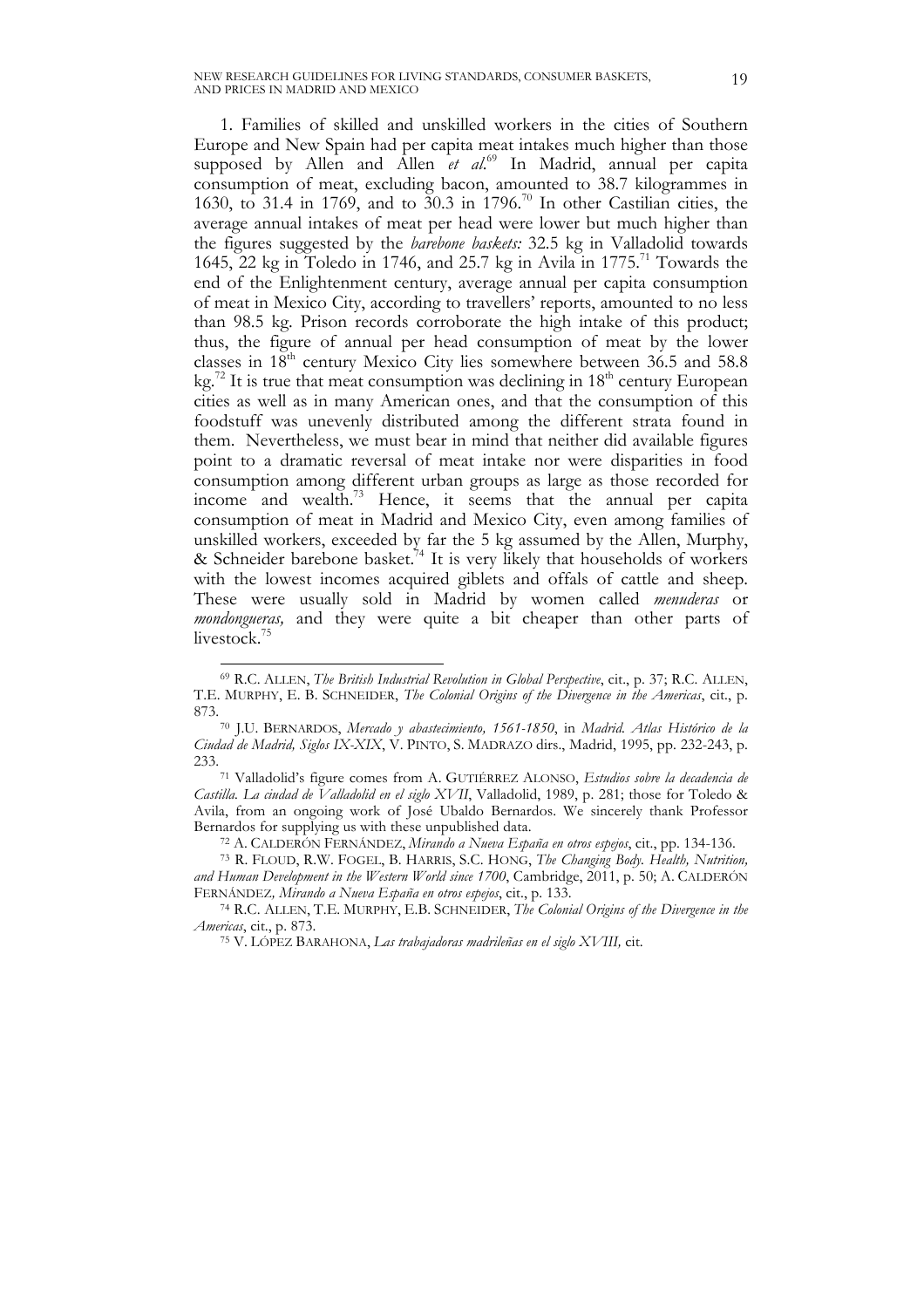2. The consumption of alcoholic beverages by wage earners of Mexico City and Madrid was relatively common and of some consideration. In the late  $18<sup>th</sup>$  century, the daily per capita consumption of pulque in Mexico City has been estimated at no less than 1.33 litres. The magnitude of this figure and numerous qualitative evidence suggest that pulque's importance in the diets of New Spaniards of low and medium-low income groups was not marginal.<sup>76</sup> The same is true with regard to wine in cities of Southern Europe. Andrés & Lanza, using tax data, estimated for  $17<sup>th</sup>$  century Madrid a per capita annual consumption of wine of 110 litres.<sup>77</sup> Quite likely, alcoholic beverages made up one-tenth or even more of total expenditures of urban wage earners, both skilled and unskilled, in New Spain and in Mediterranean Europe.

3. Despite the decline in real wages, during the  $18<sup>th</sup>$  century the diet of workers in New Spain and Spain was more varied than we have been considering until now. In the cities of New Spain, besides alcoholic beverages, cocoa, sugar, tobacco, and other products were part of the usual consumption of fairly broad sectors of the population.<sup>78</sup> Also in Madrid, although to a lesser extent, consumption of some products such as cocoa and sugar was spreading among some segments the populace.<sup>79</sup>

Therefore, our approach to the consumption of urban families in New Spain and in southern Europe does not support the hypothesis that the vast majority of wage earners on the planet had a very poor diet, almost entirely vegetarian and based on the cheapest available cereal, in which meat and drinks were only incorporated "on ceremonial occasions".<sup>80</sup> In light of the evidence gathered in this and in other studies, we can state that among families of unskilled wage earners in Madrid and Mexico City, consumption of meat, alcohol, and other products was far more important than what *barebone* baskets suggest. Perhaps these discrepancies can be explained by the fact that total family income was clearly higher than the mere wages earned by the male head of the household at his main source of employment. Hence, the unit suitable for the analysis of consumption and living standards is the family, not the male worker heading it. This raises many difficulties, but this change of scope is needed if we really want to understand social realities that were far more complex than the idea that many breadwinners

 <sup>76</sup> A. CALDERÓN FERNÁNDEZ, *Mirando a Nueva España en otros espejos*, cit., p. 139; J.J. HERNÁNDEZ PALOMO, *La renta del pulque en Nueva España, 1663-1810,* Sevilla, 1979.

<sup>77</sup> J.I. ANDRÉS, R. LANZA, *Trabajar y vivir en el Madrid de los Austrias*, cit.

<sup>78</sup> A. CALDERÓN FERNÁNDEZ, *Mirando a Nueva España en otros espejos*, cit., p. 146.

<sup>79</sup> J.U. BERNARDOS, *No sólo de pan. Ganadería, abastecimiento y consumo de carne en Madrid (1450-1805)*, Madrid, 1997 (Universidad Complutense de Madrid. PhD thesis), pp. 565-567.

<sup>80</sup> R.C. ALLEN, T.E. MURPHY, E.B. SCHNEIDER, *The Colonial Origins of the Divergence in the Americas,* cit., p. 872.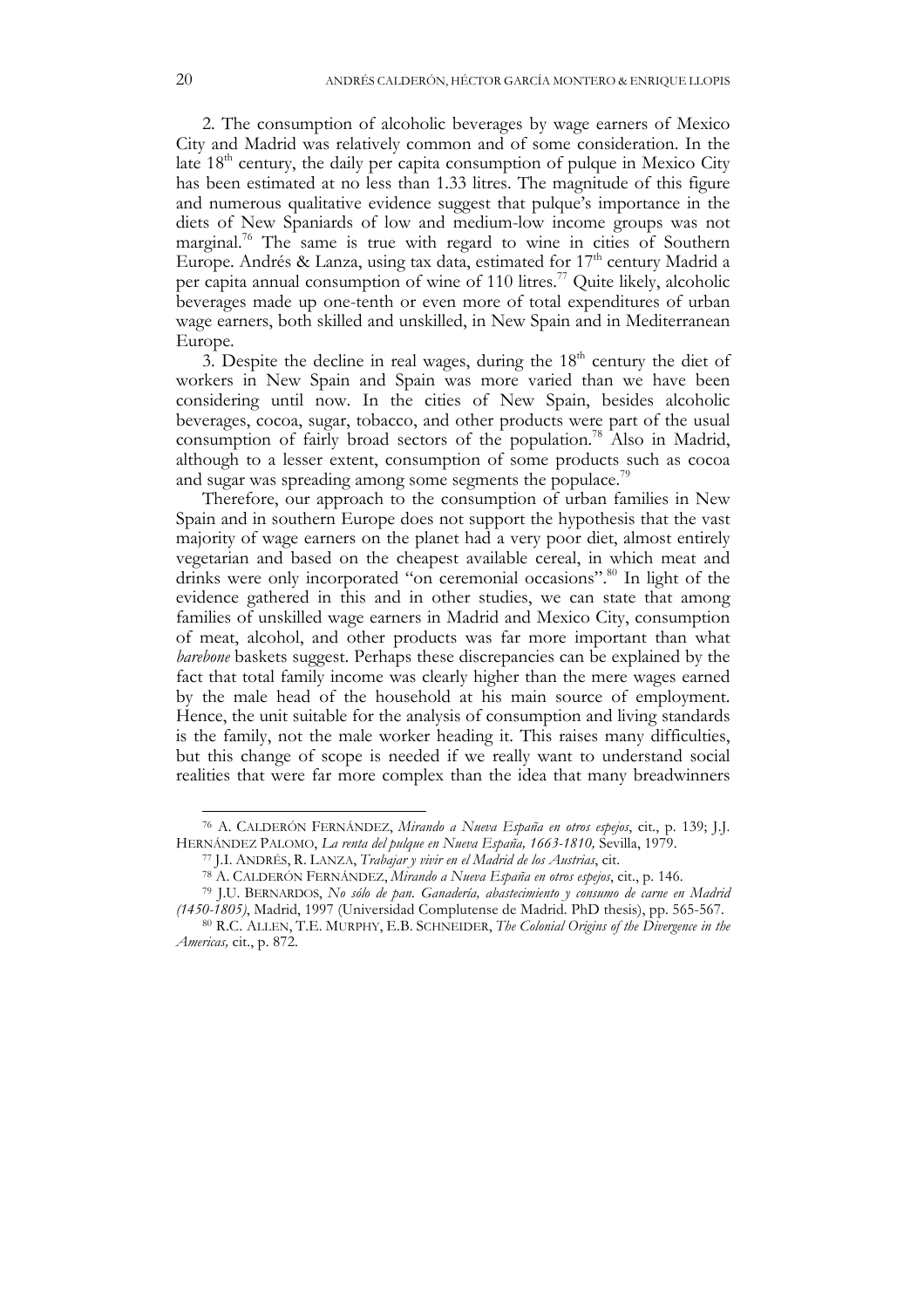around the globe were unable to ensure the survival and reproduction of their families.

It is beyond doubt that in most European regions the purchasing power of wages declined markedly during Early Modern times. How did urban families face this phenomenon? One way was to economise by moving to smaller or cheaper dwellings and by introducing dietary changes aimed at replacing more expensive calories by cheaper ones. That is why some researchers, like Rafael Dobado, have claimed that studies comprising several centuries of living standards should use variable consumer baskets that reflect both changing circumstances and the oscillating purchasing power of the salaries.<sup>81</sup> Van Zanden has stated that workers had a relatively narrow margin by which to modify their shopping basket. Nevertheless, he does acknowledge that meat and herring consumption diminished during Early Modern times and that potatoes allowed, from the second half of the  $18<sup>th</sup>$  century, the reduction of the intake of bread and vegetables.<sup>82</sup> In the 16<sup>th</sup> century *Reich*, the partial substitution of meat for vegetables cheapened the consumer basket of workers by 8%; the increasing consumption of tropical groceries and potatoes since the middle of the 18<sup>th</sup> century also contributed to the diminution of the cost of feeding poor families.<sup>83</sup> In Spanish America, where changes in relative prices of goods and services appear to have been particularly intense, it is very likely that the variations in the composition of the baskets of humble urban families were significant during viceregal times.<sup>84</sup>

The modification of the consumption basket was not the only, nor perhaps the most significant, mechanism by which to maintain a balance between income and expenditure in wage-earning urban households. What other adjustments occurred within these economic units? On the income side, to cope with the loss of purchasing power of wages, men, women, and children<sup>85</sup> became more industrious—chiefly in phases of increasing economic activity in the cities. As for the expenditure side, family sizes seem to have been reduced, especially in times when the desire to work more intensely conflicted with a weak demand for labour. This decline in household size could be the result of receding marriages and births, a rise in

 <sup>81</sup> R. DOBADO, *Pre-independence Spanish Americans: poor, short, and unequal or the opposite?,* in "Revista de Historia Económica",  $3\overline{3} - 1$ , 2015, pp. 15-59, p. 16.

<sup>82</sup> J.L. VAN ZANDEN, *What Happened to the Standard of Living Before the Industrial Revolution?,* cit., pp. 181-182 & 186-187.

<sup>83</sup> U. PFISTER, J. RIEDEL, M. UEBELE, MARTIN, *Real Wages and the Origins of Modern*  Economic Growth in Germany, 16th to 19th Centuries, EHES Working Paper 17, 2012, p. 2.<br><sup>84</sup> R. DOBADO, *Pre-independence Spanish Americans*, cit., p. 19.<br><sup>85</sup> P. MALANIMA, *Pre-Modern European Economy*. One Thousand Years

Leiden & Boston, 2009, pp. 238 & 283-285.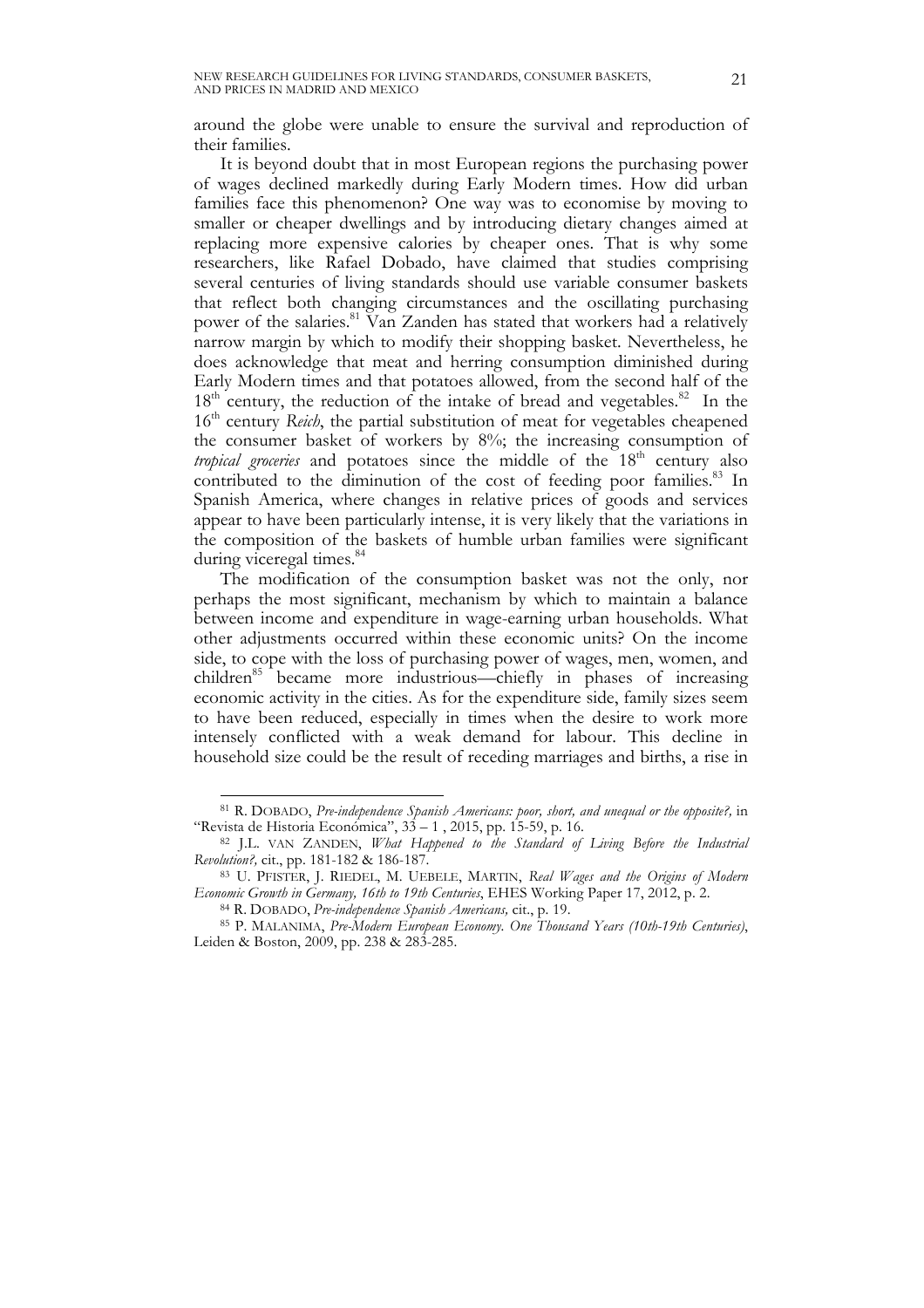mortality, or, also, an increase in temporary migration instead of permanent emigration to the cities. Temporary migration meant that urban singleperson households became more common; in many cases they left their families in rural areas, where the rest of the family continued to work.

In the long run, the drop in height, due to the change from a diet rich in protein to one with a poor content of it, could also help adjust family budgets of workers by diminishing caloric requirements.<sup>86</sup> In western Holland, the stature of males decreased by 4 centimetres between the  $14<sup>th</sup>$ - $15<sup>th</sup>$  and the  $17<sup>th</sup>$ -18<sup>th</sup> centuries.<sup>87</sup> In any case, this adjustment could not be controlled by families and could only bear fruit in the very long run.

During Modern times, salaries fell more than the total wage income of urban male workers and the latter fell, quite probably, more than the total income of families. However, maintaining a certain balance in the budgets of households appears to have required, at least at certain times, cutting spending by either varying the shopping basket or by reducing the size of families. Furthermore, the deterioration of the quality of diets caused decreases in height and in body mass that entailed decreases in caloric needs and hence helped to equilibrate household budgets. So, the sharp contraction of salaries in most territories of Early Modern Europe forced working-class families to seek other sources of revenue by working more and, sometimes, to change their habits and their consumption patterns to shrink their expenses.

In short, the *Allen methodology* has contributed to establishing an outline of the evolution of living standards of urban workers in different areas of several continents from the late Middle Ages until the 19<sup>th</sup> century. Nonetheless, to gain precise knowledge of the changes to living standards in the short and medium term, we need to boost research that concentrates on smaller spaces and shorter periods of time, since to attain this goal we need to perform many time- and labour-consuming tasks: build several series of male and female wages, approach the female employment rate and its changes, appraise the variations in the size of working-class families, and collect detailed information that allows us to construct shopping baskets that reflect various consumption patterns with accuracy.

It is chimeric to consider that the achievement of these objectives is within our reach, but we do believe that to deepen our knowledge of *actual*  living standards we do need to have a better idea of total income and expenditures of urban wage-earning families. And this will only be possible

<sup>86 &</sup>quot;Chronically malnourished populations of Europe universally responded to food constraints by varying body size" (R. FLOUD, R.W. FOGEL, B. HARRIS, S.C. HONG, *The Changing Body*, cit., p. 124).

<sup>87</sup> J.L. VAN ZANDEN, *What Happened to the Standard of Living Before the Industrial Revolution?,*  cit., p. 186.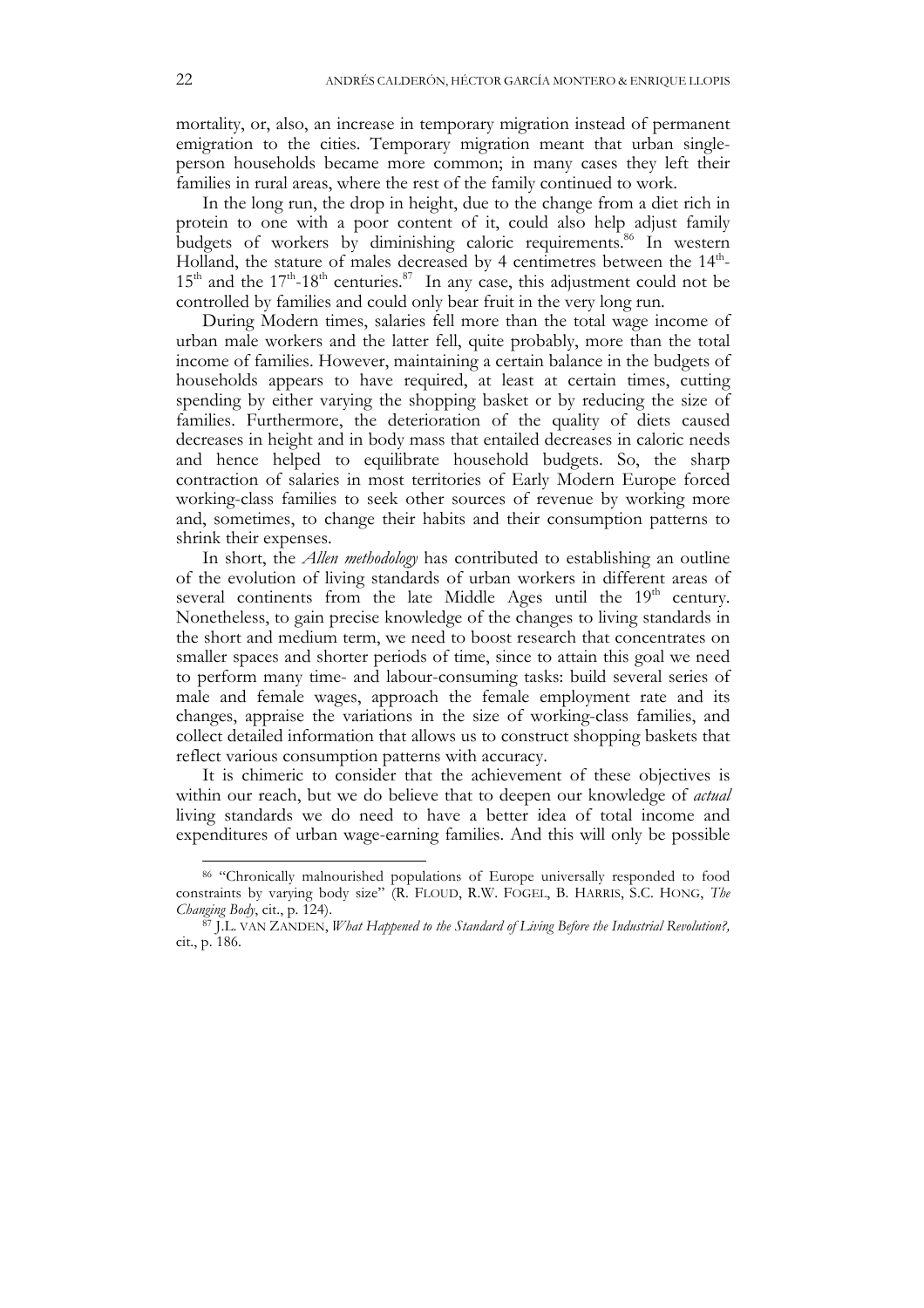if we search for new sources. That is, if we intensify our work in the archives. In other words, we need more traditional economic history.

# **4. ON THE CONSTRUCTION OF CONSUMPTION BASKETS IN MADRID AND MEXICO CITY.**

This section is devoted to developing our proposal of consumption baskets for the cities of Madrid and Mexico City. Coherently with the research proposal mentioned in section 3, our aim in this section is to build CPIs based on consumption baskets for two different social groups: skilled urban workers—bricklayers—and unskilled urban workers—labourers in the construction sector. Thus, the first one could be considered "respectable" and the second one close to "subsistence". Our baskets are based on the advances originated by recent academic debates, on the estimation of a "consumption-possibility frontier" for the different social groups in the 1760s, on quantitative data about the consumption of certain products in that decade in the cities, and on certain evidence available on "household" budgets.

The first important question we wished to consider when we started to construct the baskets was: what products could actually be part of the urban labourers' and bricklayers'—professions for which we have information on wages—consumption basket between 1700 and 1800?

First of all, we know that the main source of calories in the diet of the preindustrial urban population was bread.<sup>88</sup> At least since the diffusion of the second generation of price indexes, the vast majority of CPIs include as a rule the prices, or their estimations, of bread—not the corresponding grain—as the reference good. In the case of Mexico City, maize was as important as wheat and was not transformed into bread; nevertheless, it had transformation costs into an edible product that we must bear in mind and that have been overlooked. For instance, in June 1768, a load (*carga*) of *maíz prieto* (dark maize) cost 3.5 pesos; the next month, a load of the same kind of maize already ground for the *atole*<sup>89</sup> cost 6.25 pesos,<sup>90</sup> that is, 71 per cent more than the unprocessed load. That means that each *arroba* of ground maize cost some 4 1/6 *reales*. If we add the labour and fuel costs of

 <sup>88</sup> In Northern Europe in some cases oatmeal has been proposed as a substitute for bread (*e.g.* R.C. ALLEN, *Poverty lines in history, theory, and current international practice, cit.*) <sup>89</sup> A beverage made of water and ground maize, often seasoned with chocolate, sugar,

chilli, or fruit.

<sup>90</sup> AGNM, Bienes Nacionales, 724, 3.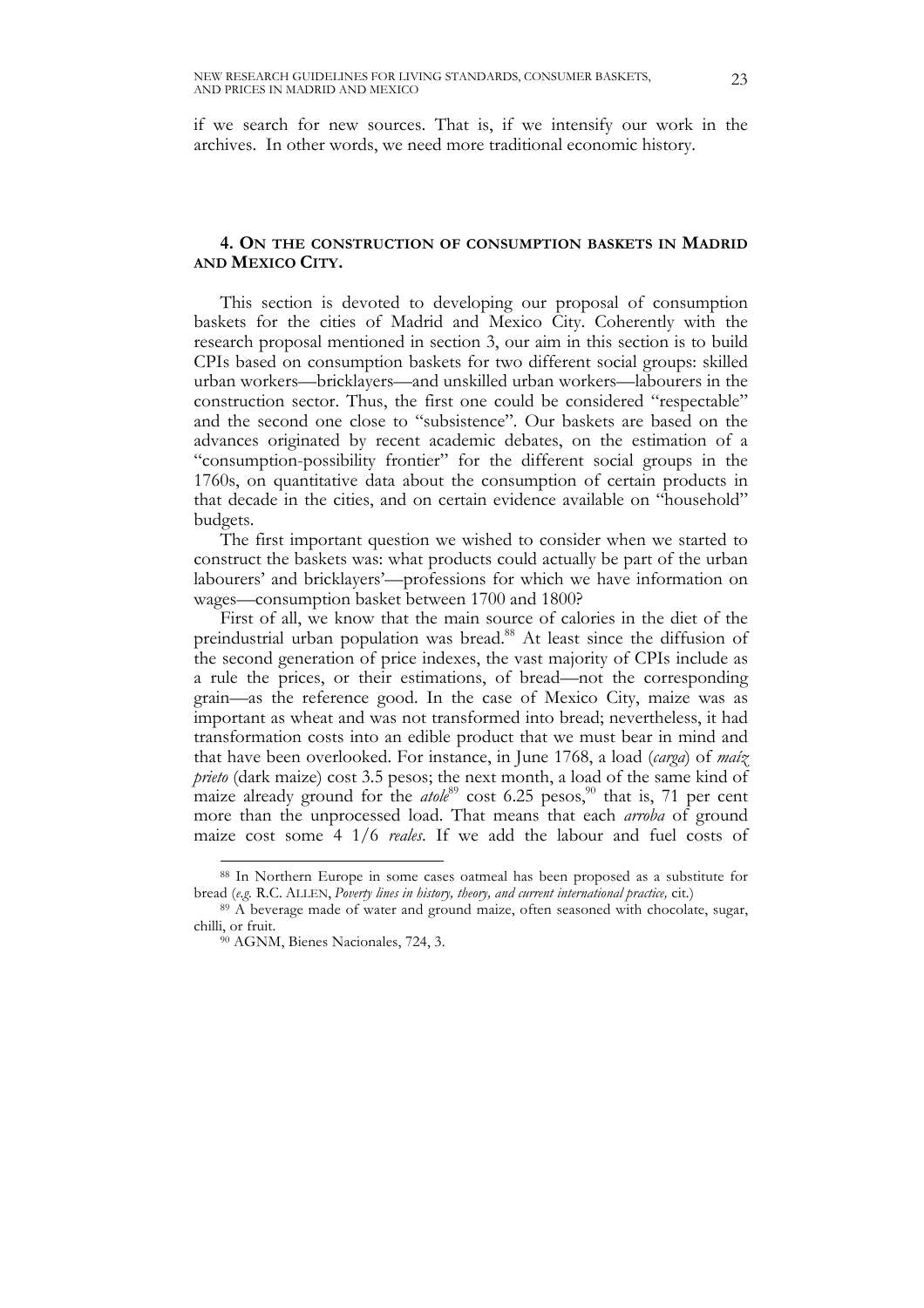transforming it into *atole*, the cost of each edible *arroba* would be around 5 reales. That was not much less than the cost of *cemitas*,<sup>91</sup> the cheapest bread available in Mexico City. Most of the time, wheat and maize prices were not synchronised. Therefore, when there was a price shock in the maize sector, cheap bread became more affordable than maize *transformed* into *atole* or *tortillas.* The costliness of tortilla making is also confirmed by the fact that they are almost totally absent from prison diets, where bread was dominant; when maize was consumed, it was in the form of *atole* rather than tortillas. So, if maize is to be preferred over cheap bread in the consumer basket, it should either incorporate its transformation costs or allow a higher calorie intake for families, so that women have enough energy to process it at home. For all these reasons, we have decided to build our consumer baskets for both skilled and unskilled workers with both wheat bread and maize.

Having said this, how much bread, and which kind of bread, was actually consumed? As it is widely known, different kinds of breads were baked in each city. Both the bread composition and the quality of the ingredients varied. Depending on the case, we can find breads made of wheat flour, or other cereals, with different flour qualities, as well as mixed breads, made of different proportions and qualities of cereals. As has been recently demonstrated by López Losa & Piquero,<sup>92</sup> this difference can play a very important role in the final outcome when we make comparisons among welfare ratios for different cities. Therefore, if we wish to calculate CPI that are actually adjusted to the real models of consumption of the "commoners", our first step should be to get prices for a "subsistence" kind of bread. It is contradictory to construct welfare ratios based on barebone baskets using the price of the bread consumed by the upper class.

In the case of Madrid, our original series<sup>93</sup> are based on data on highquality bread. With these numbers, we have calculated the cost of a variety of cheap breads widely consumed among the lower classes: the *pan baxo*. Simulations recently conducted on data on different Spanish cities show that brown bread was around one-third cheaper than high-quality wheat flour bread.<sup>94</sup> That is to say that the difference in including an expensive or a cheap kind of bread in a basket in which bread represents 30 per cent of

 <sup>91</sup> Considering the average price of a *carga* (load) of high quality wheat (*trigo bueno*) in 1768 of 45 *reales* (V. GARCÍA ACOSTA, *Los precios del trigo en la historia colonial de México,* Mexico City, 1988, p. 130), and considering the production costs available for 1769, an *arroba* of *cemita* bread would have cost 5 ¾ *reales*. If the *cemitas* were made of *trigo inferior* (wheat of lower quality), the price would be even less.

<sup>92</sup> E. LÓPEZ LOSA, S. PIQUERO, *Spanish Real Wages in the North-western Mirror,* cit.

<sup>93</sup> E. LLOPIS, H. GARCÍA MONTERO, *Precios y salarios en Madrid,* cit. 94 E. LÓPEZ LOSA, S. PIQUERO, *Spanish Real Wages in the North-western Mirror,* cit., pp. 11- 12. Data from the Hospital of Santa Marta in Seville show exactly the same ratio. Data kindly provided by Manuel González Mariscal.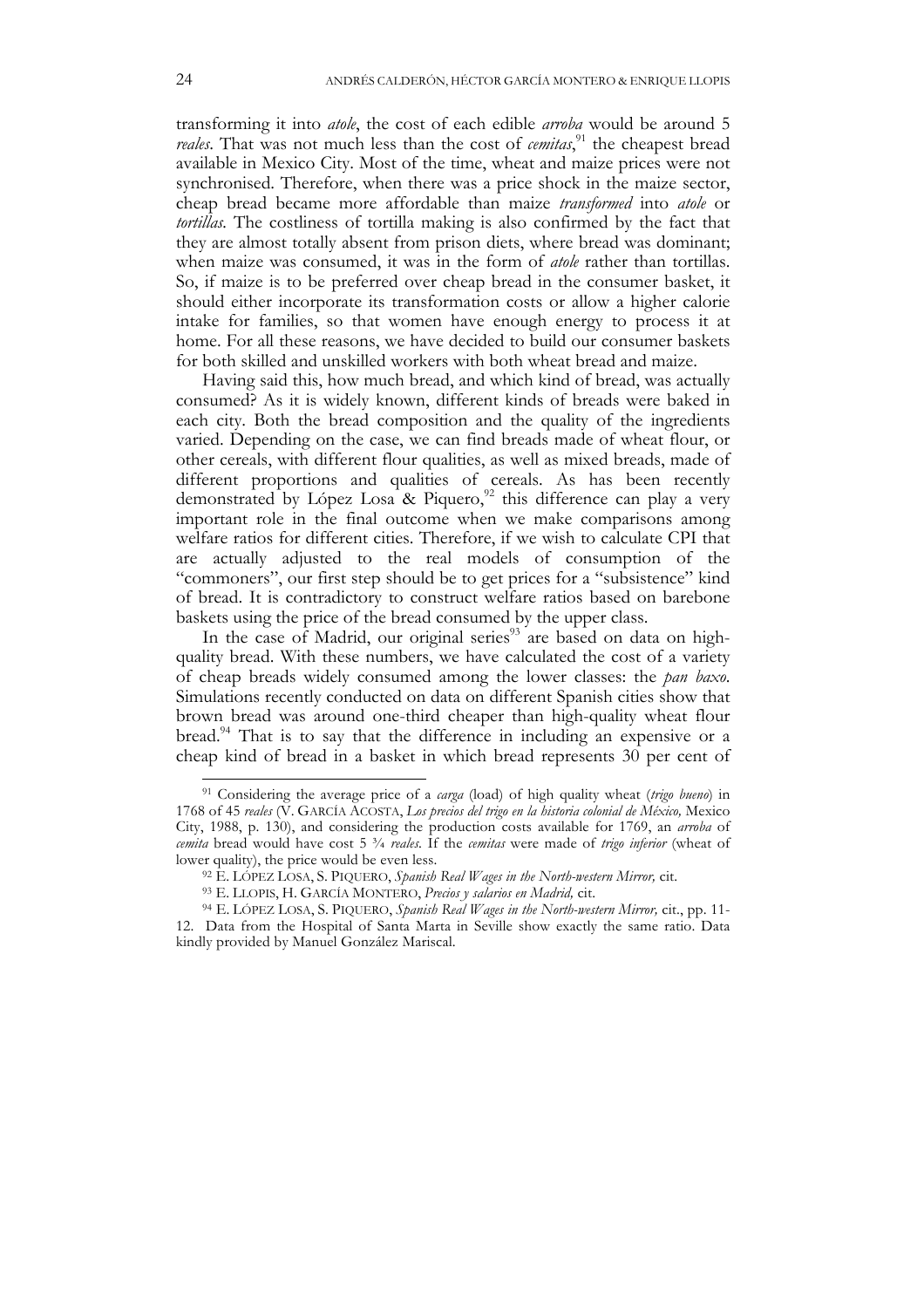total expenses,<sup>95</sup> in the Spanish case, might imply an artificial increase in the total expenditure of 9 or 10 per cent. $96$ 

In Mexico City, several kinds of breads were baked in the 18<sup>th</sup> century: the finest and whitest—*floreado especial,* the high quality—*floreado*, the ordinary —*pan común*, and those made of whole flour—the *pan basso* and the *cemita.*<sup>97</sup> We don't have references for the price of each kind of bread, but we do for the price of the flour used for ordinary bread and *cemita.* In 1769, one *arroba*  (11.5 kg) of white flour cost 11 ¾ *reales*, while the *arroba* of *cemita* flour cost only 3 ½ *reales*. <sup>98</sup> If we consider that the manufacturing costs for both kinds of bread were rather similar or the same (3 *reales*), the cost of one *arroba* of *floreado* bread was 14 ¾ *reales*, while the cost of the *cemitas* was only 6 ½ *reales* per *arroba—*that is, the price of cheap bread was just 44 per cent of the price of the expensive one.

In terms of the consumed quantities, in the case of Madrid we know that bread consumption of every kind was between 0.5 and 0.6 kg per inhabitant per day during the second half of the  $18<sup>th</sup>$  century.<sup>99</sup> Therefore, we constructed our baskets under the assumption that both skilled and unskilled workers consumed 200 kg of bread annually (0.55 kg daily). Thus, we assume that the difference in the consumption of this foodstuff among different social groups lay more in the quality than in the quantity of  $consumption.<sup>100</sup>$ 

In Mexico City, an average of 124.6 kg of bread was consumed annually in the city between 1763 and 1791. In the case of maize, the figure amounts to 119 kg. For our baskets we have considered 110 kg of each product for skilled workers and 70 kg of bread and 150 kg of maize for unskilled workers. A higher figure of maize seems implausible since a not-minor part of the maize introduced into the city was used to feed the numerous pigs

 <sup>95</sup> See R.C. ALLEN, *The Great Divergence in European Wages and Prices from the Middle Ages to* 

<sup>&</sup>lt;sup>96</sup> The opposite case, the aforementioned "oatmeal effect" (E. LÓPEZ LOSA, S. PIQUERO, *Spanish Real Wages in the North-western Mirror,* cit*.*) has, of course, an impact as well.

<sup>97</sup> V. GARCÍA ACOSTA, *Las panaderías, sus dueños y trabajadores. Ciudad de México, siglo XVIII,* Mexico City, 1989, p. 158. Barley was rarely used for making bread; we have references of such practice only during the maize crisis of 1785-86, Archivo Histórico del Instituto Nacional de Antropología e Historia [México], (AHINAH), Hospital Real de Naturales, 25. 98 AGNM, Indiferente Virreinal, 6645, 16.

<sup>99</sup> J.U. BERNARDOS, *El consumo en España (1750-1850),* in *El legado económico del Antiguo Régimen,* ed. E. LLOPIS, Barcelona, 2004, pp. 273-300, p. 280.

<sup>100</sup> This assumption is coherent with what we know from different testimonies such as the diet in the female prison (0.46 kg/day), hospitals (0.46 kg/day), and the consumption of a rich knight ("*caballero rico*") (0.46 kg of the best quality bread) (J.U. BERNARDOS, *Mercado y abastecimiento,* cit., pp. 232-234; also, IDEM, *El consumo en España,* cit., p. 280).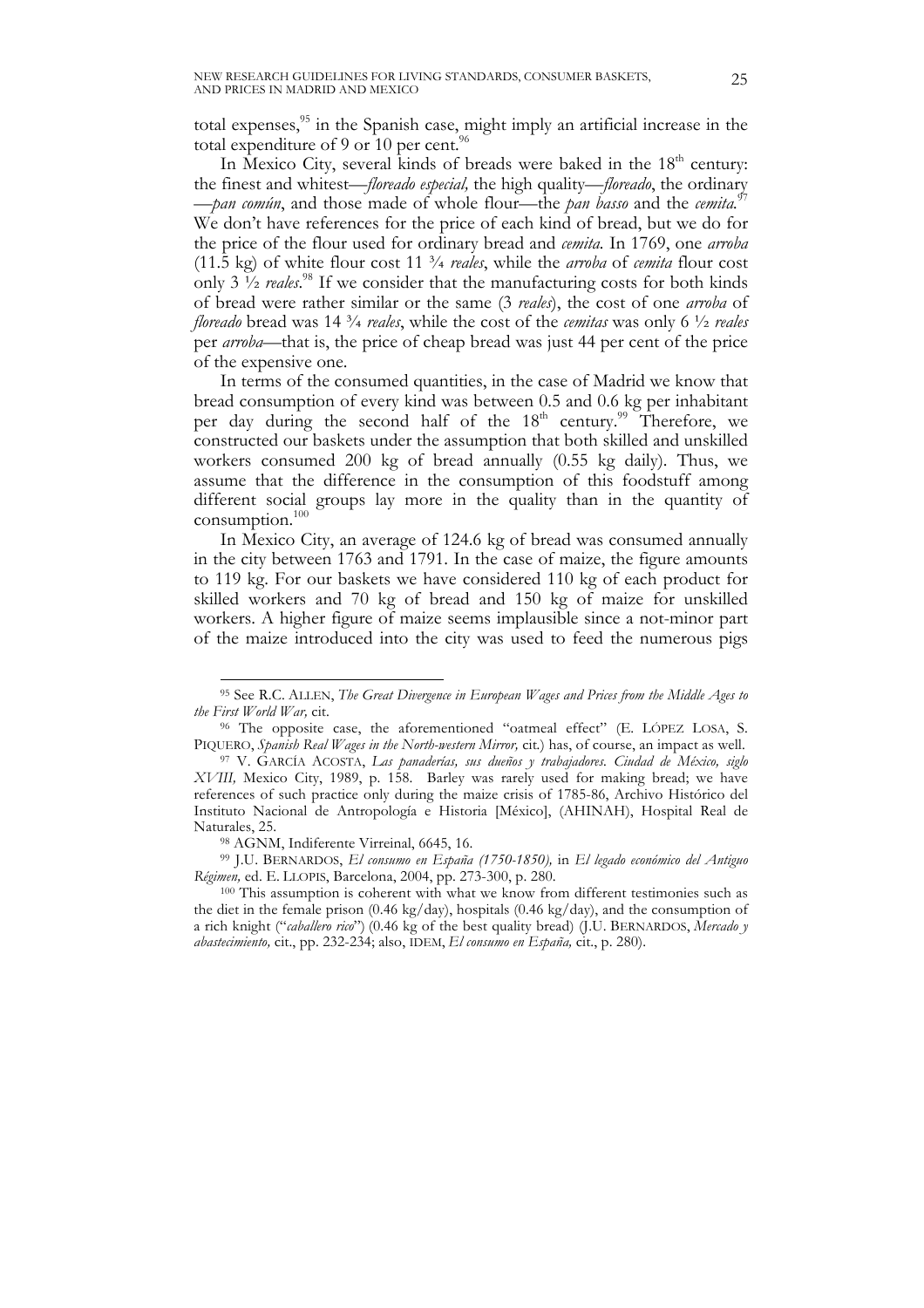living in it and its outskirts. $101$ 

A second essential reference in the budgets is that devoted to legumes. In Madrid, according to toll gate records, in 1789 each inhabitant ate on average about 0.04 kg daily<sup>102</sup> (Bernardos, 1997). Taking into account the daily importance of these foodstuffs—basically chickpeas and beans in Madrid—in the traditional diet of the lower classes, and its minor importance among the rich people being regarded as "the food of the poor", we include 27 kg per adult in both budgets as a reference. In Mexico City, an average of 12.4 kg of beans was consumed per inhabitant during the period 1763-1791; the annual consumption of chickpeas amounted to 3.2 kg per capita. We have thus assigned 10 kg of beans for each basket. Since chili was widely consumed in Mexico City, $10^{3}$  a consumer basket without it would not be representative. We have assigned, based on the averages of 1763-1791, 5 kg of consumption for both skilled and unskilled wage earners.

With respect to meat, we have to begin considering how much meat and what kind of meat was actually eaten by different social groups. The answer is again relevant because of the key importance of meat in the patterns of urban consumption. In Madrid as in Mexico City, beef was most popular among "commoners" while mutton was customary among the wealthy people and the clergy.<sup>104</sup> However, to be precise, in addition to lean meat, offal and entrails were widely consumed among the "commoners". They obviously had a lower cost, and for Madrid we assume 50 per cent of that of lean meat. We hypothesised that skilled workers ate only lean meat (both beef and mutton) and unskilled ones one-third lean and two-thirds offal and entrails. For Mexico City, along with beef and mutton, pork and its derivates were widely consumed by both rich and poor.<sup>105</sup> Therefore, we have assigned a consumption of 25 kg of beef and 10 kg of pork for both skilled and unskilled workers, and for the former also 15 kg of mutton.

In Madrid average consumption of meat, beef, and mutton fluctuated in a decreasing way between 35 kg and 24 kg per inhabitant per year during the second half of the  $18<sup>th</sup>$  century.<sup>106</sup> Taking into account the higher

 <sup>101</sup> The figure was estimated as high as 109,500 loads per year, *Gazeta de México,* May 5th, 1789.102 J.U. BERNARDOS, *No sólo de pan,* cit*.*

<sup>103</sup> "The country's own meals are all loaded with chili", F. DE AJOFRÍN (FRAY), *Diario del viaje que por orden de la Sagrada Congregación de Propaganda Fide hizo a la América Septentrional en el siglo XVIII,* ed. V. CASTAÑEDA Y ALCOVER, Madrid, 1958, vol. 1, p. 92.

<sup>104</sup> J.U. BERNARDOS, *El consumo en España,* cit., p. 280; A. CALDERÓN FERNÁNDEZ, *Mirando a Nueva España en otros espejos,* cit., p. 158.

<sup>105</sup> E. QUIROZ, *Res, carnero o cerdo. Carnes populares en el siglo XVIII novohispano*, in "Nacameh", 1, 2007, 2, pp. 142-159, p. 145.

<sup>106</sup> J.U. BERNARDOS, *Mercado y abastecimiento,* cit*.*, pp. 232-234; IDEM, *El consumo en España,* cit., p. 280; IDEM, *La conformación del mercado interior castellano a través del sistema de*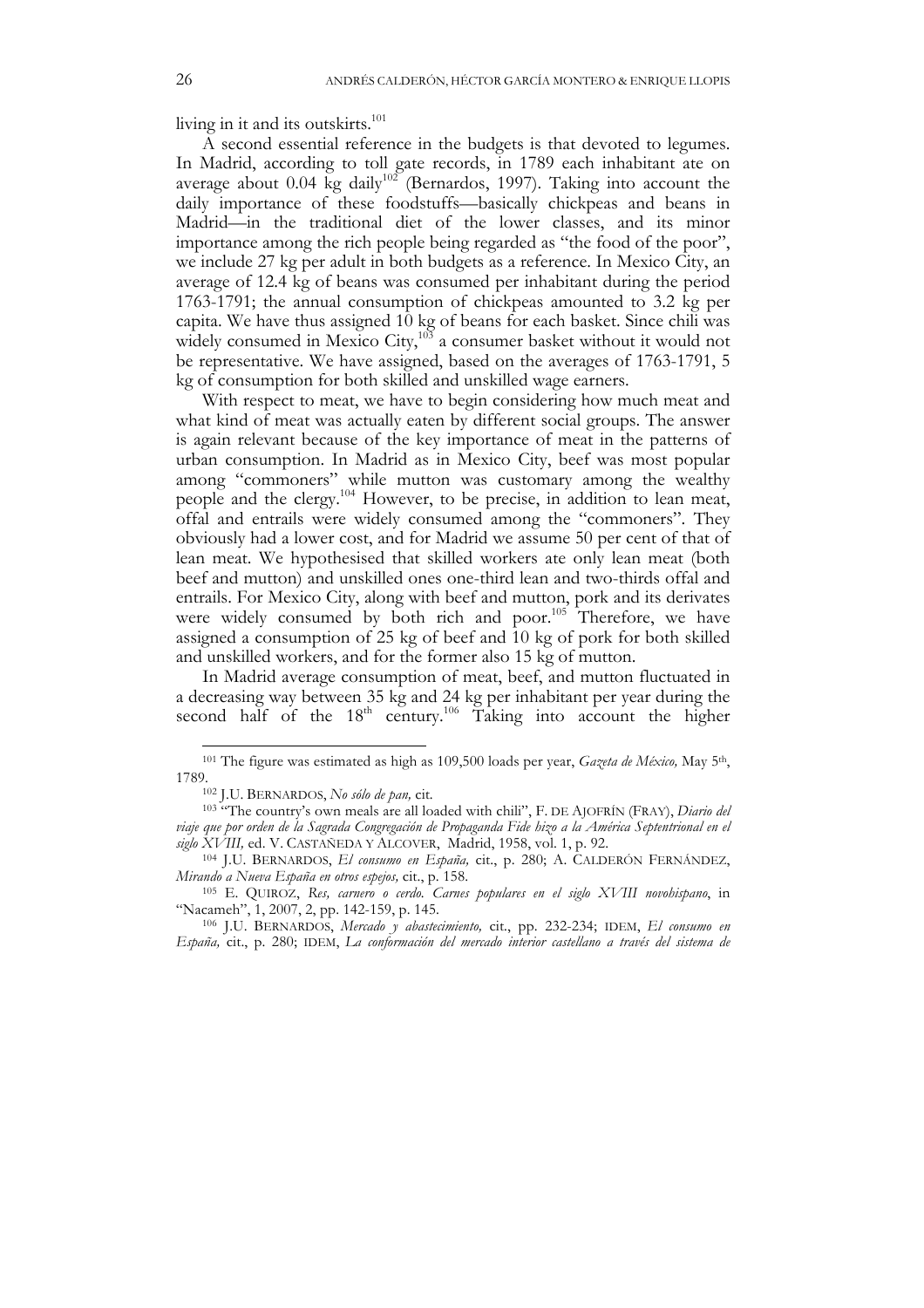consumption of meat among rich people, we consider a lower intake both for bricklayers and labourers. For other animal products such as pork and its products and poultry, few price series are available and the consumption figures are much more scarce and confusing. Yet, prices for fish—with a significant consumption, around 20 gr daily in 1789, in particular during Lent—and lard—a compulsory item because of its presence in the usual daily stew, whose consumption was slightly below 30 gr daily during the  $1760s<sup>107</sup>$ —are available and these products are included in our baskets. In Mexico City, Quiroz has estimated a daily consumption of 460 gr of meat for the white half of the population and of 163 gr for the Indian and mixedrace half.<sup>108</sup> For a construction labourer, his estimates rise to 250 gr of meat per day.109 The inmates of the Acordada jail in 1787 were given 345 gr of beef meat daily, and those of the municipal jail of Mexico in 1791 were given an average of 326 gr of the same sort of meat; the latter figure would be even greater if we exclude the Lent period, when their ration diminished to mere 85 gr.<sup>110</sup> We are being nevertheless cautious and our estimation of daily meat consumption for skilled workers has been fixed at 137 gr and at 96 for unskilled workers.

Wine, a staple with a significant importance in the budgets of preindustrial Europe's inhabitants, also shows complexities. The problems are again related to the great diversity of types and/or qualities and the significant price differences among them. In Mexico City *pulque,* a fermented beverage derived from an agave called *maguey,* played a very important role in the diet of its inhabitants, men, women, and children alike. Its importance was even greater for the less-affluent sectors of the population. The average annual consumption per capita amounts to 264.2 litres between 1763 and 1788.<sup>111</sup> We have thus included an estimate of 200 litres of pulque in both of our baskets for Mexico City.

Our process for other foodstuffs merits a brief explanation. For eggs we rely on the average consumption found by Bernardos<sup>112</sup> in Madrid in 1789— 74 average units annually—and we assume lower quantities among bricklayers—56 units, or 75 per cent—and labourers—40 units, or 54 per cent—due to their higher intake among the wealthy groups. Regarding olive

 $\overline{a}$ 

*abastecimiento madrileño de productos básicos (1560-1850),* in "Minius: Revista do Departamento de Historia, Arte e Xeografía", 22, 2014, pp. 53-80.

<sup>107</sup> IDEM, *El consumo en España,* cit., p. 280.

<sup>108</sup> E. QUIROZ, *Res, carnero o cerdo,* cit., p. 144.

<sup>109</sup> EADEM, *La importancia histórica del consumo de carne en México: el mercado interno novohispano y el mercado urbano regulado en el siglo XVIII,* in "Nacameh", 4, 2010, Supl. 1, pp. S22-S32, p. S26.

<sup>110</sup> A. CALDERÓN FERNÁNDEZ, *Mirando a Nueva España en otros espejos*, cit., pp. 149-151.

<sup>111</sup> F. SEDANO, *Noticias de México,* Mexico City, 1974, vol. 3, p. 56.

<sup>112</sup> J.U. BERNARDOS, *No sólo de pan,* cit.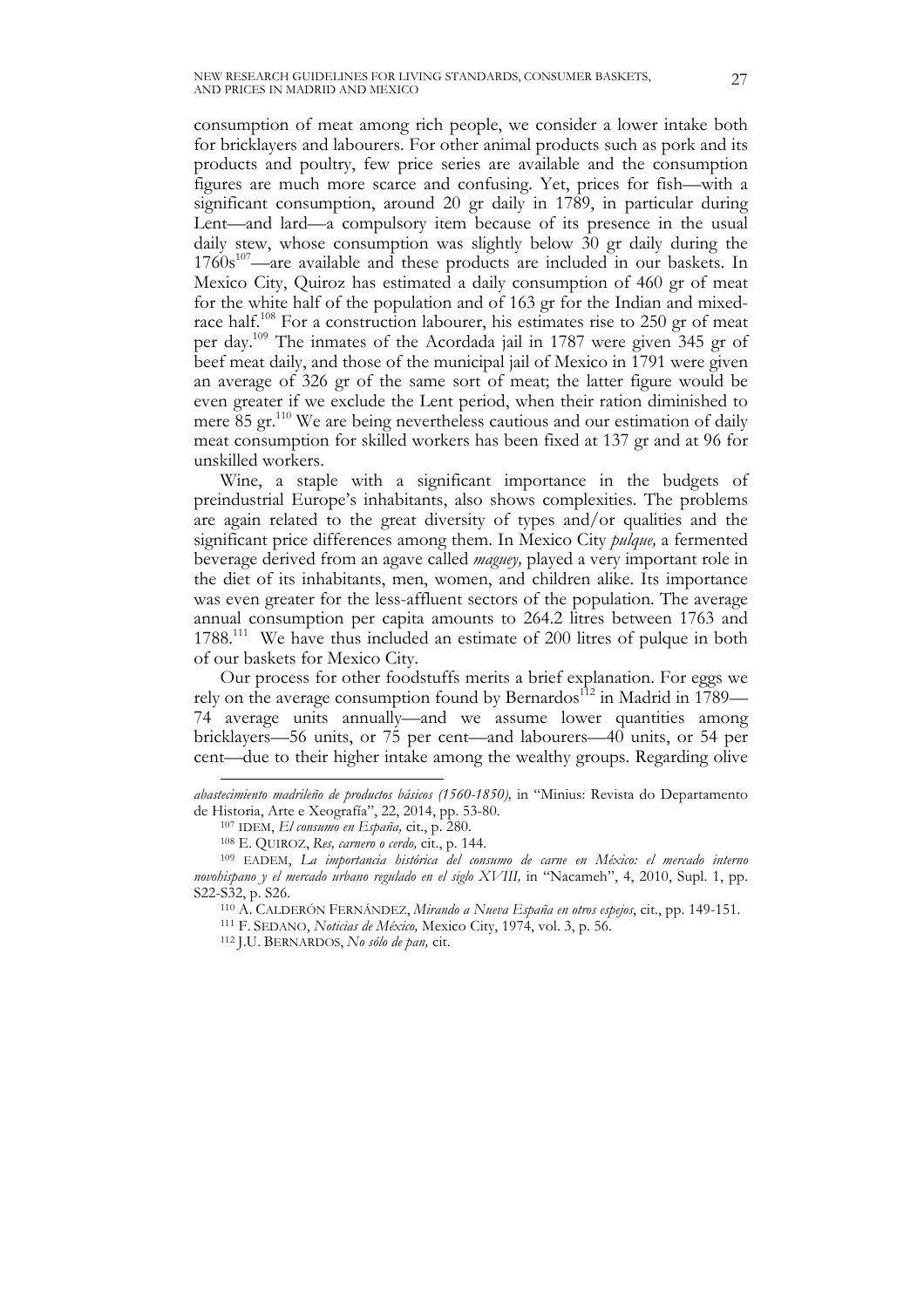oil, in Madrid we take the annual average consumption found by Bernardos in 1789, 9.33 l. In the case of Madrid, cheese is only appropriate<sup>113</sup> for skilled workers, and the quantities we use, in the absence of better information, are those proposed by Allen.<sup>114</sup> For Mexico City, we are considering lard<sup>115</sup> as the most important source of fat, assuming an annual consumption of 5 kg for skilled and 4 kg for unskilled workers. We have also found an average cheese consumption of 2.6 kg per year in the city between 1763 and 1791, and we have thus assigned a figure of 2.5 kg for skilled workers only.

With respect to salt, we assume for Madrid an average consumption of 8.5 kg based on the annual average consumption found by Bernardos for 1789.<sup>116</sup> In Mexico City, the average consumption from 1763-1791 was 12.4 kg per year per inhabitant. Thus, for our baskets we are assigning 10 kg.

Finally, we include sugar only for skilled workers in Madrid, as a foodstuffs representative of colonial products with 4 kg—slightly below the average of 5 kg in 1789—and 2 kg respectively. In the case of Mexico City, sugar played a much more important role in the diet of its inhabitants. In the period analysed, an annual average of 20 kg per inhabitant was found. Proof that sugar consumption was widespread and adapted to all segments of the market is found in the numerous kinds of sugar present in the city, including, from best to worst: white, white and streaky (*entreverada blanca*), streaky (*entreverada*), ordinary or brown (*corriente, prieta*), chunks (*pedacería*), and powder (*polvo*). Between 1765 and 1778, a *panocha* (a cilinder of condensed brown sugar weighing  $\frac{1}{2}$  pound, that is, 230 grammes) cost just  $\frac{1}{4}$  of a real.117 That meant that a construction labourer could buy 5.5 kg of *panocha* with his earnings of just one day. Therefore, we have included 15 kg of streaky sugar for skilled labourers and the same amount of brown sugar for unskilled labourers. Along with sugar, cocoa was consumed by the inhabitants of Mexico City, although due to its price we have only considered it in the basket of skilled labourers. Considering the average consumption of the city of 6,5 kg per year per person between 1763 and 1791, we have assigned 5 kg to the basket.

Regarding clothes, the existence of fabrics with very diverse qualities and

 <sup>113</sup> The consumption of cheese does not seem to be so widespread in Madrid.

<sup>114</sup> R.C. ALLEN, *The Great Divergence in European Wages and Prices from the Middle Ages to the First World War*, cit.

<sup>115</sup> Lard consumption in the city is not clear, since the only available figure is that provided by San Vicente, and it seems exaggerated (J.M. SAN VICENTE, *Exacta descripción de la magnífica Corte mexicana, cabeza del nuevo americano mundo, significada por sus essenciales partes, para el bastante conocimiento de su grandeza,* in *La ciudad de México en el siglo XVIII (1690-1780). Tres crónicas,* ed. A. RUBIAL GARCÍA, Mexico City, 1990, pp. 133-181, p. 176).

<sup>116</sup> J.U. BERNARDOS, *No sólo de pan,* cit. 117 AGNM, Indiferente Virreinal, 643, 18; 687, 2 ; & 3124, 6; Templos y Conventos, 208, 3; & 209, 1.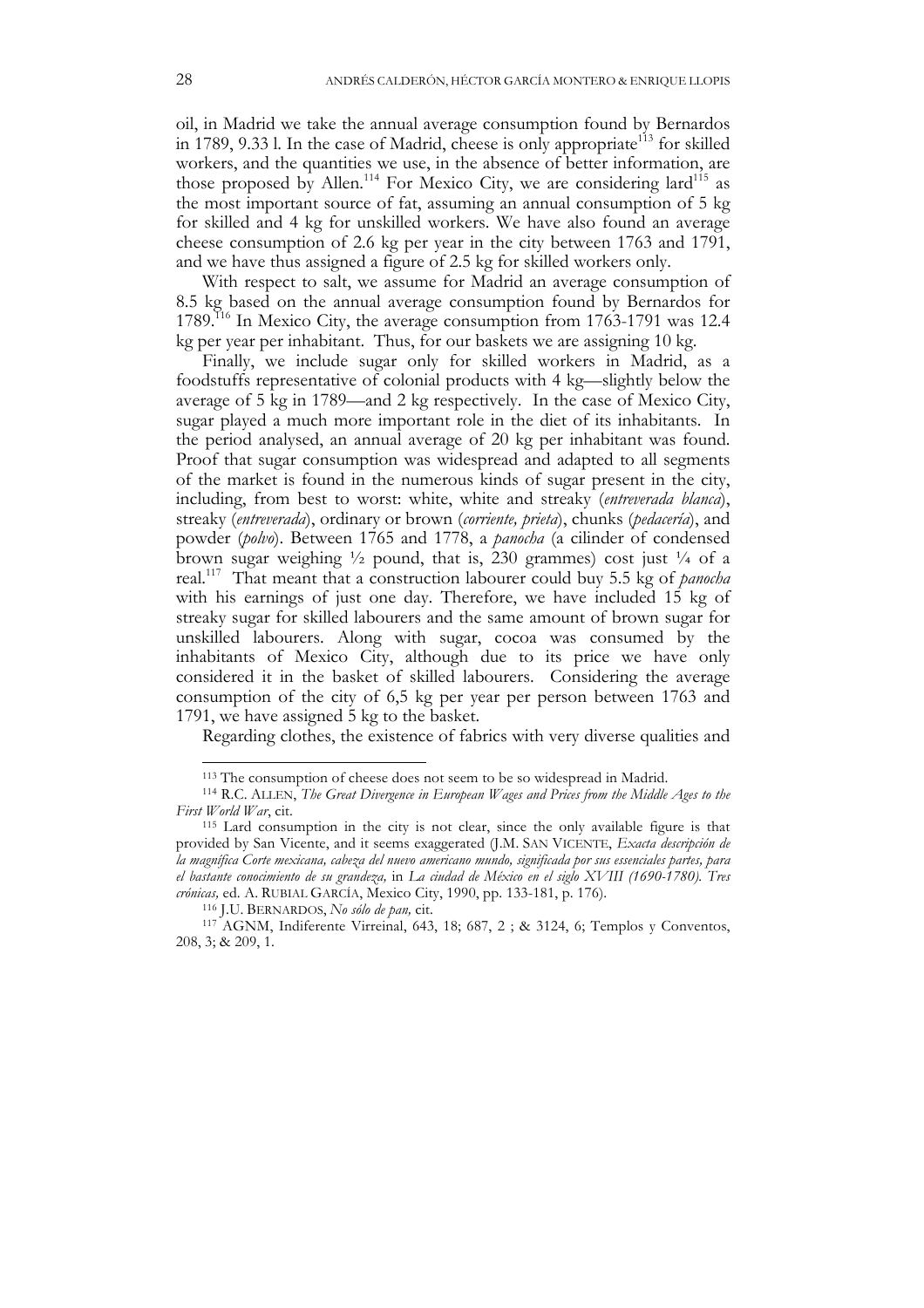prices and different patterns of consumption across countries and social classes is also well-known. At the same time, at best, most CPIs usually rely on series of generic categories such as linen wool clothes if not of the raw materials (linen, wool, silk…) they were made of. In our case, at the moment, the only substantial improvement we can make with respect to the standard CPI is the inclusion of small quantities of wool clothes—*paño* in Madrid—as the most widespread sort of fabric in the  $18<sup>th</sup>$  century in Europe. As for Mexico City, we have considered *bramante crudo*, a linen imported from Europe, and *manta* (cotton fabric made in the realm itself) as a representative consumption for skilled workers and *manta* alone for unskilled workers.

The share devoted to fuels and lighting for Madrid includes lamp oil, tallow candles, and charcoal. Even with no clear quantitative evidence available, we know the two first products were widely used.<sup>118</sup> Regarding charcoal, according to Bernardos,<sup>119</sup> in 1789 the consumption of firewood was one-sixth of that of charcoal. Thus, charcoal is the reference fuel in the consumption basket for Madrid. How much charcoal and firewood could really be used by labourer and bricklayer families? In Madrid, Bernardos estimates for 1789 a daily average consumption of charcoal of 0.65 kg, that is to say 237 kg per inhabitant per year. In Mexico City, the figures of total firewood and charcoal consumption are available for the year of 1785. That year, 291,928 loads of firewood and 320,832 loads of charcoal were introduced into the city.<sup>120</sup> The figure is so important and seems even exaggerated in a city with mild weather like Mexico City, but this has its explanations: first, the great consumption of firewood by the Royal Mint and to a lesser extent, also charcoal; second, that no forests were near enough to the city so that its inhabitants could gather wood from time to time for cooking and heating their households. Therefore, we have assigned only 2.5 loads of charcoal to the basket of skilled workers and 1.5 to that of unskilled workers.

The last reference to be considered is housing. Regarding Madrid, we have information about the evolution of rents between 1680 and 1800.<sup>121</sup> Based on this evidence, we selected the cheapest rent for a particular room as representative of potential cost of housing for labourers and a slightly more expensive room for bricklayers. For both we assume their rents followed the general trend of rents in the years without information. As a

 <sup>118</sup> In the absence of better information we assume the figure proposed by R.C. ALLEN (2001), *The Great Divergence in European Wages and Prices from the Middle Ages to the First World War,* cit., and P. MALANIMA (2013), *When did England overtake Italy?,* cit.

<sup>119</sup> J.U. BERNARDOS, *El consumo en España,* cit., p. 285.

<sup>120</sup> *Gazeta de México,* February 28th, 1786, p. 7.

<sup>121</sup> E. LLOPIS, H. GARCÍA MONTERO, *Precios y salarios en Madrid,* cit.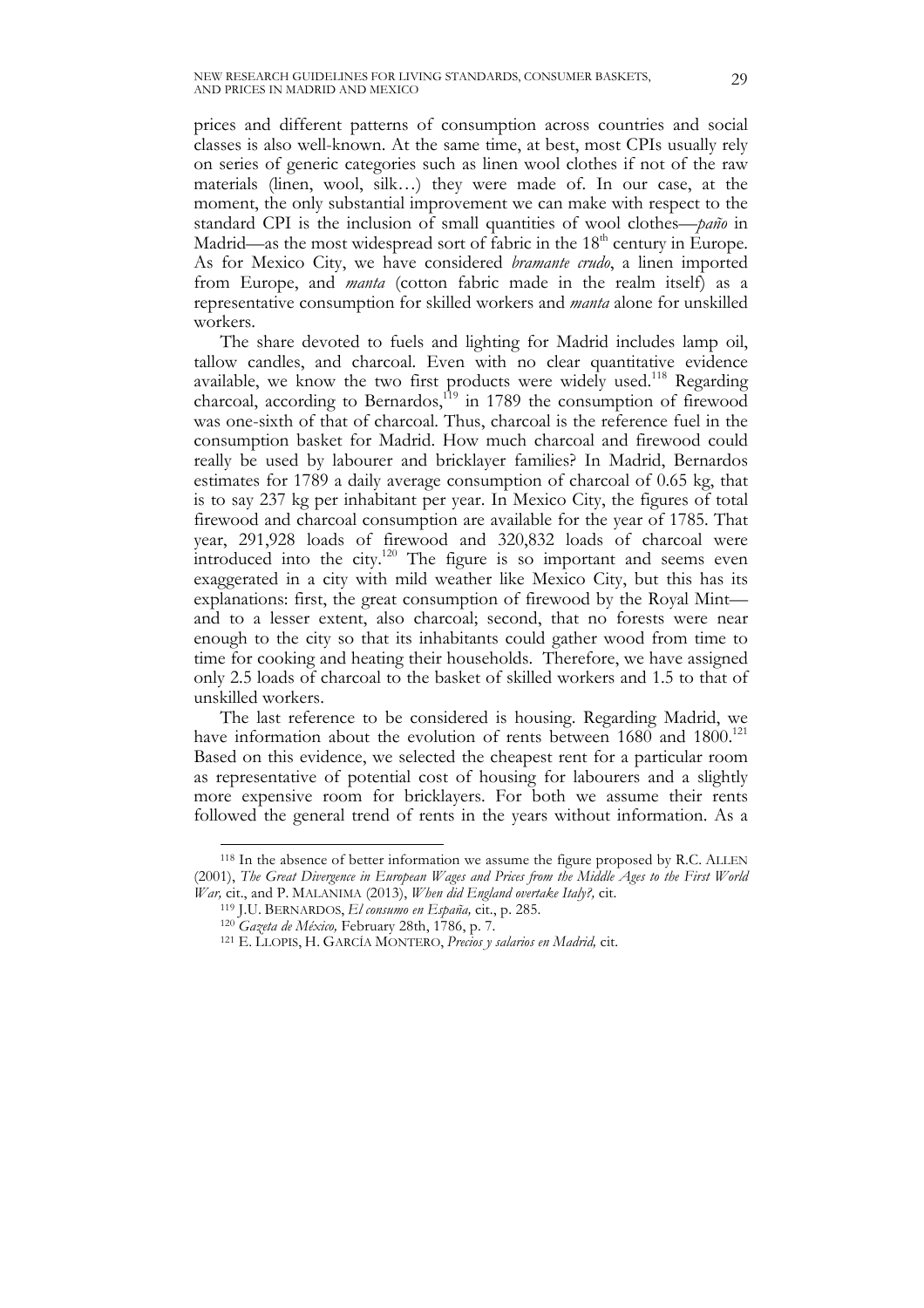result, rents got 7.5 per cent of the "consumption-possibility frontier" for unskilled workers and 10 per cent for skilled workers. In Mexico City, all rents in the city in 1796 amounted to 1'418,392 pesos.<sup>122</sup> Sedano<sup>123</sup> states that in the housing census of 1790, which was conducted along with the population census, the value of rents was of 1'719,126 pesos, excluding the 'suburbs', which made up another 286,500 pesos. Considering that the city was smaller at the beginning of the period and that rents didn't begin to increase before  $1783$ ,<sup>124</sup> for the general index of 1763-1791 we have assigned a value of 1.2 million pesos for rentals, which accounts for 9,9% of total consumer expenditures. For bricklayers we have assigned a tenement room—*cuarto de vecindad*—costing 10 *reales* a month, and for labourers one of the same kind costing 8 *reales* a month.

To summarise, we have elaborated the consumption baskets shown in Tables 1 and 2 for Madrid and Mexico City labourers and bricklayers. They are the result of our estimations of family incomes, the assumptions about the average size of the families, and the mentioned evidence—and in certain cases assumptions—about real consumption patterns among urban populations.

 <sup>122</sup> COMISIÓN MONETARIA, *Datos sobre rentas de fincas urbanas en la ciudad de México,*  Mexico City, 1903.

<sup>123</sup> F. SEDANO, *Noticias de México,* cit., vol. 3, p. 17.

<sup>124</sup> A. CALDERÓN FERNÁNDEZ, *Una serie de precios de vivienda*, cit.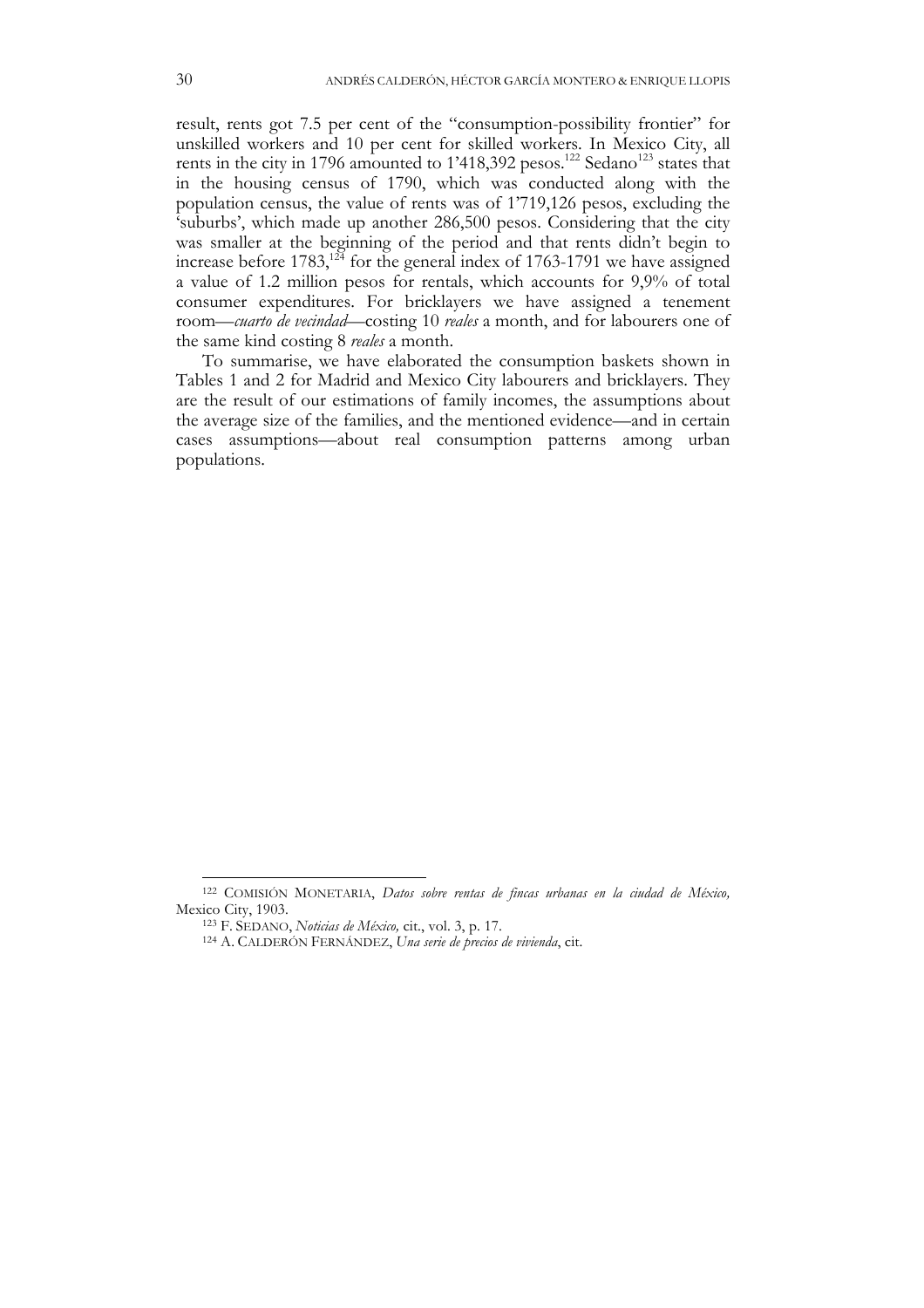# **TABLE 1. CONSUMPTION BASKETS FOR LABOURERS AND BRICKLAYERS IN THE CONSTRUCTION SECTOR, MADRID 1680-1800**

|                 | Bricklayer (skilled worker) |          |                                   | Labourer (unskilled worker) |          |                          |
|-----------------|-----------------------------|----------|-----------------------------------|-----------------------------|----------|--------------------------|
|                 | Quantity<br>per year        | Kcal/day | Spending<br>share<br>$(^{0}_{0})$ | Quantity<br>per year        | Kcal/day | Spending<br>share<br>(%) |
| <b>Bread</b>    | 200 kg                      | 1345     | 30                                | $200 \text{ kg}$            | 1345     | 33                       |
| Beans/chickpeas | $27$ kg                     | 266      | 3,3                               | $27$ kg                     | 266      | 5,5                      |
| Beef/offal      | 13 kg                       | 70       | 3,5                               | $21,6$ kg                   | 116      | 6,5                      |
| <b>Mutton</b>   | $12 \text{ kg}$             | 80       | 4,6                               |                             |          |                          |
| Lard            | $9,1 \text{ kg}$            | 154      | 4,3                               | $9,1 \text{ kg}$            | 154      | 8,5                      |
| Olive oil       | 9,33 1                      | 177,4    | 3,5                               | 9,33 1                      | 177,4    | 6,5                      |
| Fish/cod        | $4,5$ kg                    | 38,5     | 1,6                               | $3 \text{ kg}$              | 17,6     | 1,6                      |
| <b>Cheese</b>   | $5,2$ kg                    | 53       | 2,5                               |                             |          |                          |
| Eggs            | 56 units                    | 12       | 1,4                               | 40 units                    | 9        | 0,8                      |
| Wine            | 68,251                      | 159      | 9,5                               | 68,251                      | 159      | 12                       |
| Salt            | $8,5 \text{ kg}$            |          | 0,9                               | $6,8 \text{ kg}$            |          | 1,4                      |
| Sugar           | $4 \text{ kg}$              | 40,1     | 4,5                               |                             |          |                          |
| Soap            | $4,2$ kg                    |          | 1,7                               | $2,6$ kg                    |          | $\mathbf{2}$             |
| Linen           | 3 <sub>m</sub>              |          | 1,4                               | $1,5 \text{ m}$             |          | $\mathbf{1}$             |
| Wool cloth      | 3 <sub>m</sub>              |          | 8,1                               | 2 <sub>m</sub>              |          | 6,2                      |
| <b>Shoes</b>    | 1 pair                      |          | 1,2                               | 1 pair                      |          | 2,5                      |
| Candles         | $2,6$ kg                    |          | $\mathbf{1}$                      | $1,3$ kg                    |          | $\mathbf{1}$             |
| Lamp oil        | $2,6$ kg                    |          | $\mathbf{1}$                      | 1,31                        |          | $\mathbf{1}$             |
| Charcoal        |                             |          | 6                                 |                             |          | 3                        |
| Housing         |                             |          | 10                                |                             |          | 7,5                      |
| <b>TOTAL</b>    |                             | 2395     | 100,0                             |                             | 2232     | 100,0                    |

Source: See text.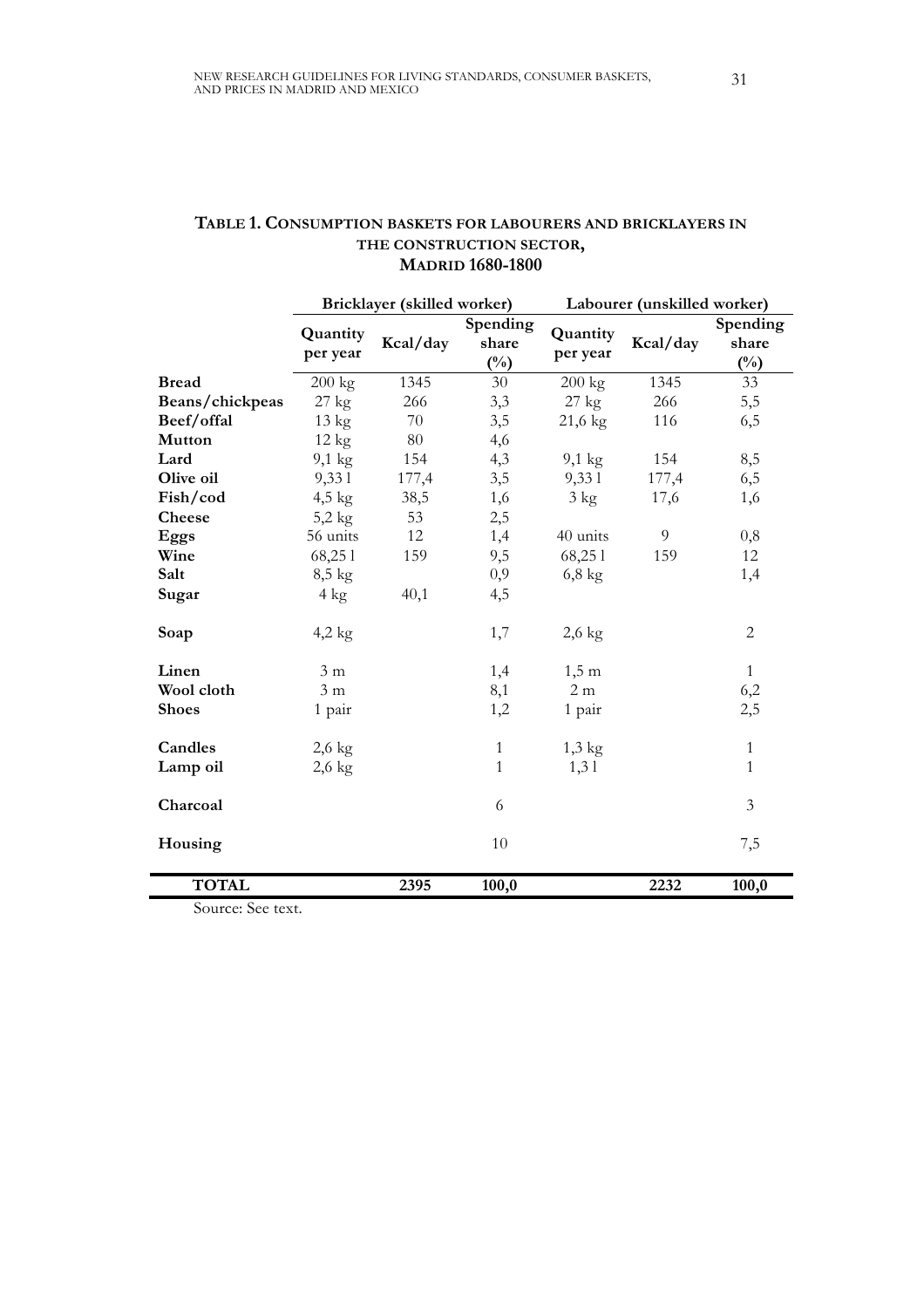|                | Bricklayer (skilled worker) |                |                           | Labourer (unskilled worker) |                |                          |
|----------------|-----------------------------|----------------|---------------------------|-----------------------------|----------------|--------------------------|
|                | Quantity<br>per year        | Kcal/day       | Spending<br>share $(\% )$ | Quantity<br>per year        | Kcal/day       | Spending<br>share $(\%)$ |
| <b>Bread</b>   | 110 kg                      | 723            | 25,4                      | 70 kg                       | 460            | 22,5                     |
| Maize          | $110 \text{ kg}$            | 654            | 5,7                       | $150 \text{ kg}$            | 892            | 10,8                     |
| Beef/offal     | $25 \text{ kg}$             | 167            | $\overline{2}$            | $25 \text{ kg}$             | 167            | 2,8                      |
| <b>Mutton</b>  | $15 \text{ kg}$             | 16             | 3,3                       |                             |                |                          |
| Pork           | $10 \text{ kg}$             | 11             | 1,3                       | $10 \text{ kg}$             | 11             | 1,8                      |
| Lard           | $5 \text{ kg}$              | 120            | 3,1                       | $4 \text{ kg}$              | 96             | 3,5                      |
| <b>Beans</b>   | $10 \text{ kg}$             | 89             | 0,7                       | $10 \text{ kg}$             | 89             | $\mathbf{1}$             |
| Cheese         | $2,5$ kg                    | 21             | 1                         |                             |                |                          |
| Cocoa          | $5 \text{ kg}$              | 31             | 6,9                       |                             |                |                          |
| Sugar          | $15 \text{ kg}$             | 164            | 4,4                       | $15 \text{ kg}$             | 164            | 4,9                      |
| Salt           | $10 \text{ kg}$             |                | 2,1                       | $8 \text{ kg}$              |                | 2,3                      |
| Pulque         | 2001                        | 236            | 14,6                      | 2001                        | 236            | 20,3                     |
| Chili          | $5 \text{ kg}$              | $\mathfrak{Z}$ | 3,5                       | $5 \text{ kg}$              | $\mathfrak{Z}$ | 4,8                      |
| Soap           | $4,2$ kg                    |                | 1,9                       | $3 \text{ kg}$              |                | $\overline{2}$           |
| Linen          | 3 varas                     |                | 3,4                       |                             |                |                          |
| (bramante)     |                             |                |                           |                             |                |                          |
| Cotton (manta) | 3 varas                     |                | 1,4                       | 5 varas                     |                | $\overline{4}$           |
| <b>Shoes</b>   | 1 pair                      |                | 1,9                       | 1 pair                      |                | 2,6                      |
| Candles        | $4 \text{ kg}$              |                | 2,6                       | $2 \text{ kg}$              |                | 1,8                      |
| Lamp oil       | 11                          |                | $\mathbf{1}$              | , 51                        |                | 0,7                      |
| Charcoal       | 2,5 cargas                  |                | 4,3                       | 1,5 cargas                  |                | 3,6                      |
| Housing        |                             |                | 9,6                       |                             |                | 10,6                     |
| <b>TOTAL</b>   |                             | 2235           | 100                       |                             | 2118           | 100                      |

# **TABLE 2. CONSUMPTION BASKETS FOR LABOURERS AND BRICKLAYERS IN THE CONSTRUCTION SECTOR, MEXICO CITY 1759-1791**

Source: See the text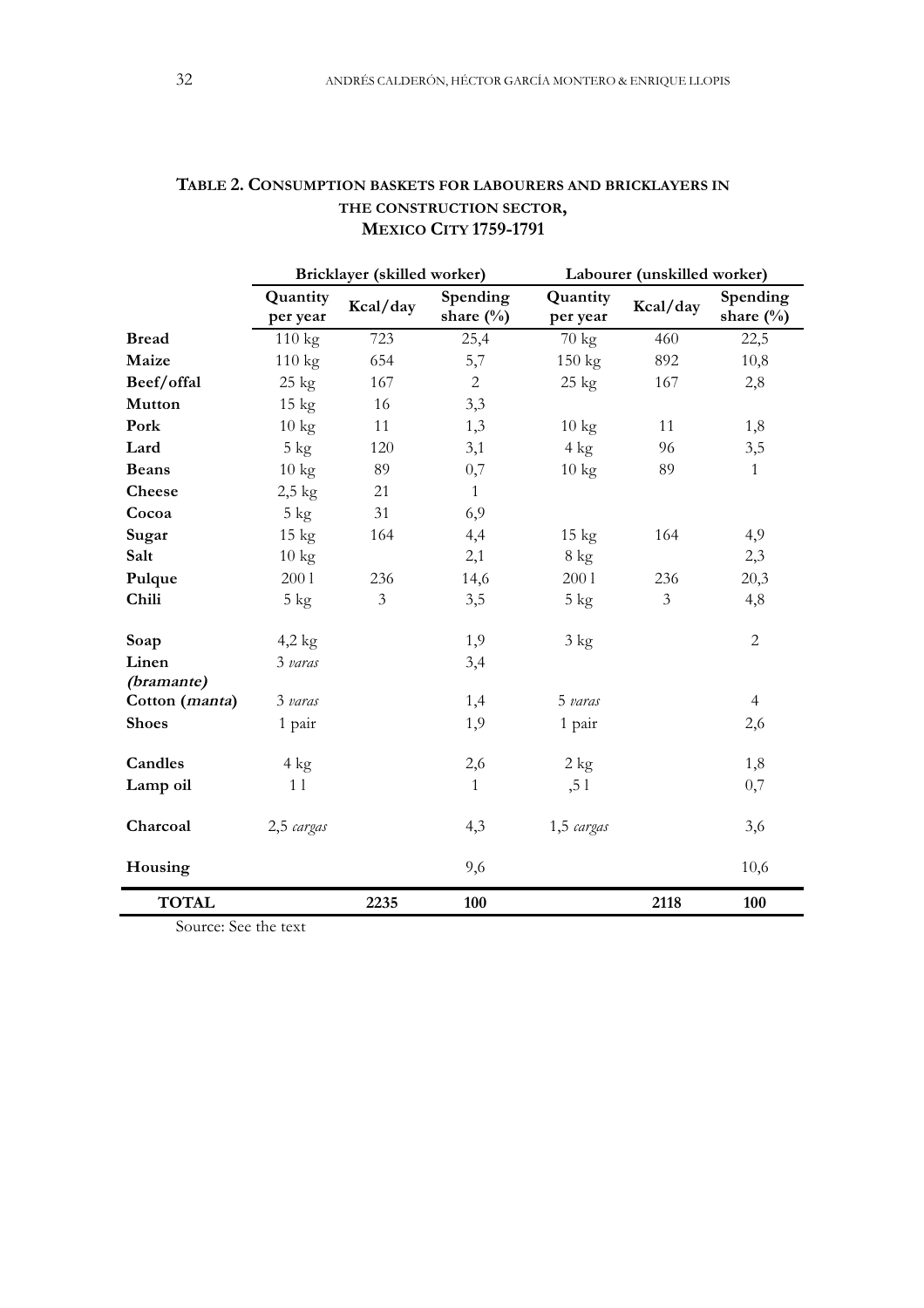# **5. THE CONSUMER PRICE INDEX FOR MADRID**

The CPI for Madrid, as Figure 1 shows, reveals that the evolution of cost of living for bricklayers and labourers in the construction sector was almost identical between 1700 and 1800. This was due to the fact that consumption baskets were not very different and changes in absolute prices were much more important than in relative prices in this period. Having said that, a comparison between the trends in the cost of living of a wealthy family and a humble one probably would show more substantial differences. The reason is that certain kinds of goods and services, such as luxury imported goods and domestic manpower, which had significant importance in the budgets of wealthy people, became cheaper in relative and/or absolute terms in the  $18<sup>th</sup>$  century, in particular during its second half.



**FIGURE 1. CONSUMER PRICE INDICES FOR MADRID, 1700-1800**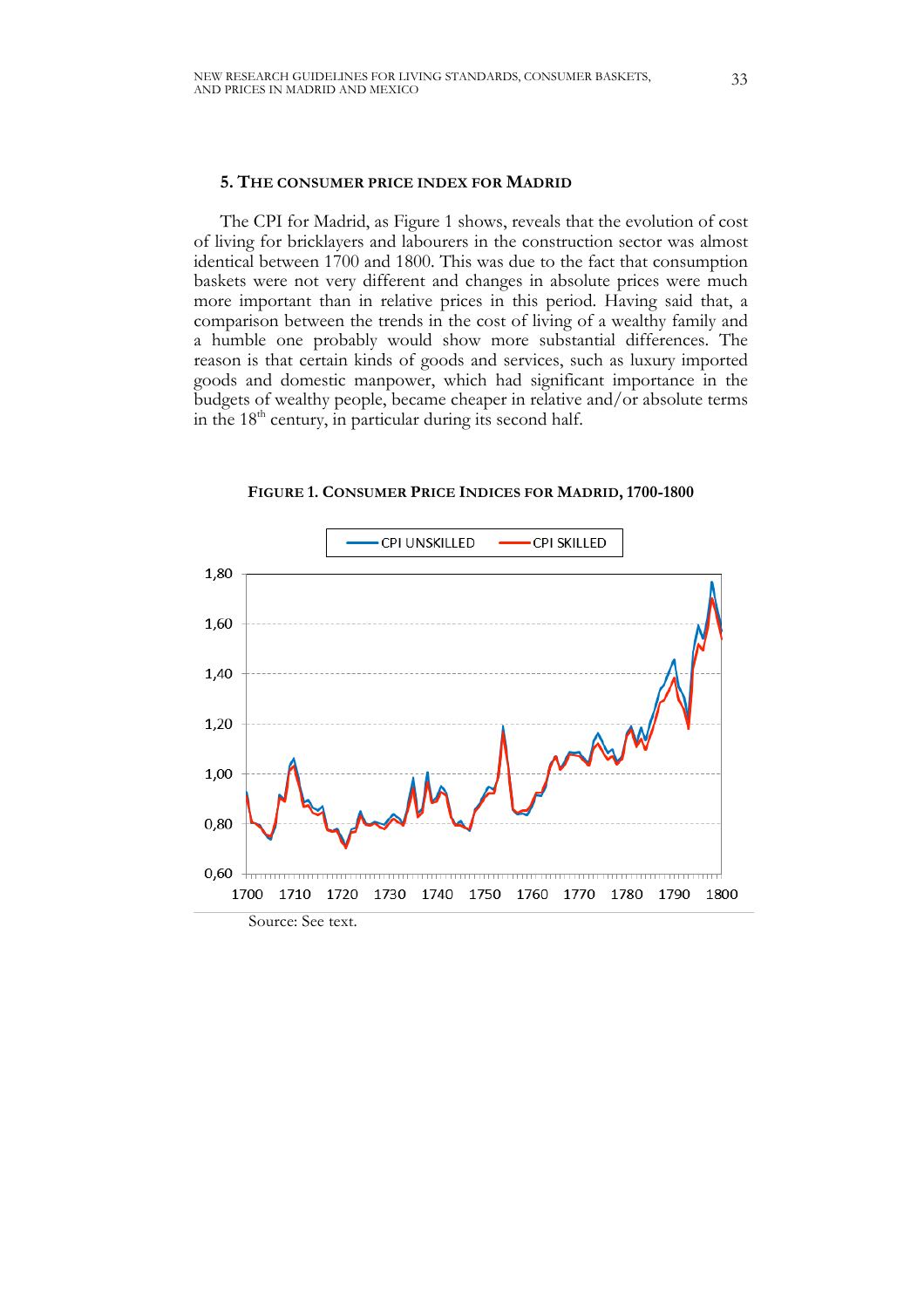In the evolution of CPI in Madrid between 1700 and 1800 two main periods can be distinguished: a first one, between 1700 and 1747, with a trend toward stagnation, and a second one, with an upward movement, in the second half of the  $18<sup>th</sup>$  century. Between  $1686-1690$  and  $1743-1747$ , the cost of living for bricklayers and labourers in the construction sector grew at an annual rate of 0.07 per cent. However, this period of stagnation was interrupted by short phases of fluctuation. The major shortages before 1750 were registered in 1699-1700, 1707-1713, and 1735-1742.

Between 1743-1747 and 1796-1800, the cost of living for bricklayers grew at an annual rate of 1.31 and 1.35 for labourers. The main shortages in the second half of the  $18<sup>th</sup>$  century took place in the first four years of the 1750s, in the first half of the 1760s, in the second half of the decade of the 1780s, and in the last years of the century.

In Madrid, during the second half of the  $18<sup>th</sup>$  century, prices grew at a slower pace than in other Castilian cities. Between 1743-1747 and 1796- 1800, the cost of living increased in Palencia at an annual rate of 1.57% and in Seville 1.65%.125 Probably the intense protection policy for Madrid consumers, which was aimed at avoiding new riots, $126$  is the key to explaining why inflation was a bit softer in Madrid in the last third of the  $18<sup>th</sup>$  century.<sup>12</sup> Within the other Spanish Crown, the Crown of Aragon, in Barcelona, prices in terms of silver increased at an annual rate of 1.71% between the same dates. Thus, in that city, after a relatively strong deflationary period in the first half of the century (an annual rate of -0.8% between 1690-1698 and 1740-1748), the cost of living rose faster than in the Castilian cities. 128

In a previous work we argued that CPI in terms of silver between 1690- 1699 and 1783-1792 rose more in Madrid than in the cities of Northwestern Europe (14.9% in Madrid in front of 7.2% in Amsterdam, 7.7% in Antwerp, and 10.1% in London), a bit more than in Barcelona (12,8%) and a bit less

 <sup>125</sup> E. LLOPIS, A. GARCÍA-HIERNAUX, H. GARCÍA MONTERO, M. GONZÁLEZ MARISCAL, R. HERNÁNDEZ GARCÍA, *Índices de precios de tres ciudades españolas,* cit., pp. 62-72.

 $126$  The riots that happened in Madrid in 1766 ("el motín de Esquilache"), which were above all caused by the food shortage, pressed local and crown authorities to intensify the protection of Madrid consumers, see *El impacto de la Corte en Castilla. Madrid y su territorio en la* 

*época moderna*, J. M. LÓPEZ GARCÍA dir., Madrid, 1998, pp. 480-481. 127 On the protection policy for Madrid consumers, see C. CASTRO, *El pan de Madrid,*  cit., pp. 237-305.

<sup>128</sup> Data for Barcelona from G. Feliu, *Aproximaciò a un índex del cost de la vida a Barcelona, 1501-1807*, in *Josep Fontana. Història i projecte social. Reconeixement a una trajèctoria*, Barcelona, Crítica, 2004, vol. I, pp. 161-167; E. LLOPIS, A. GARCÍA-HIERNAUX, H. GARCÍA MONTERO, M. GONZÁLEZ MARISCAL, R. HERNÁNDEZ GARCÍA, *Índices de precios de tres ciudades españolas,*  cit., pp. 58-61.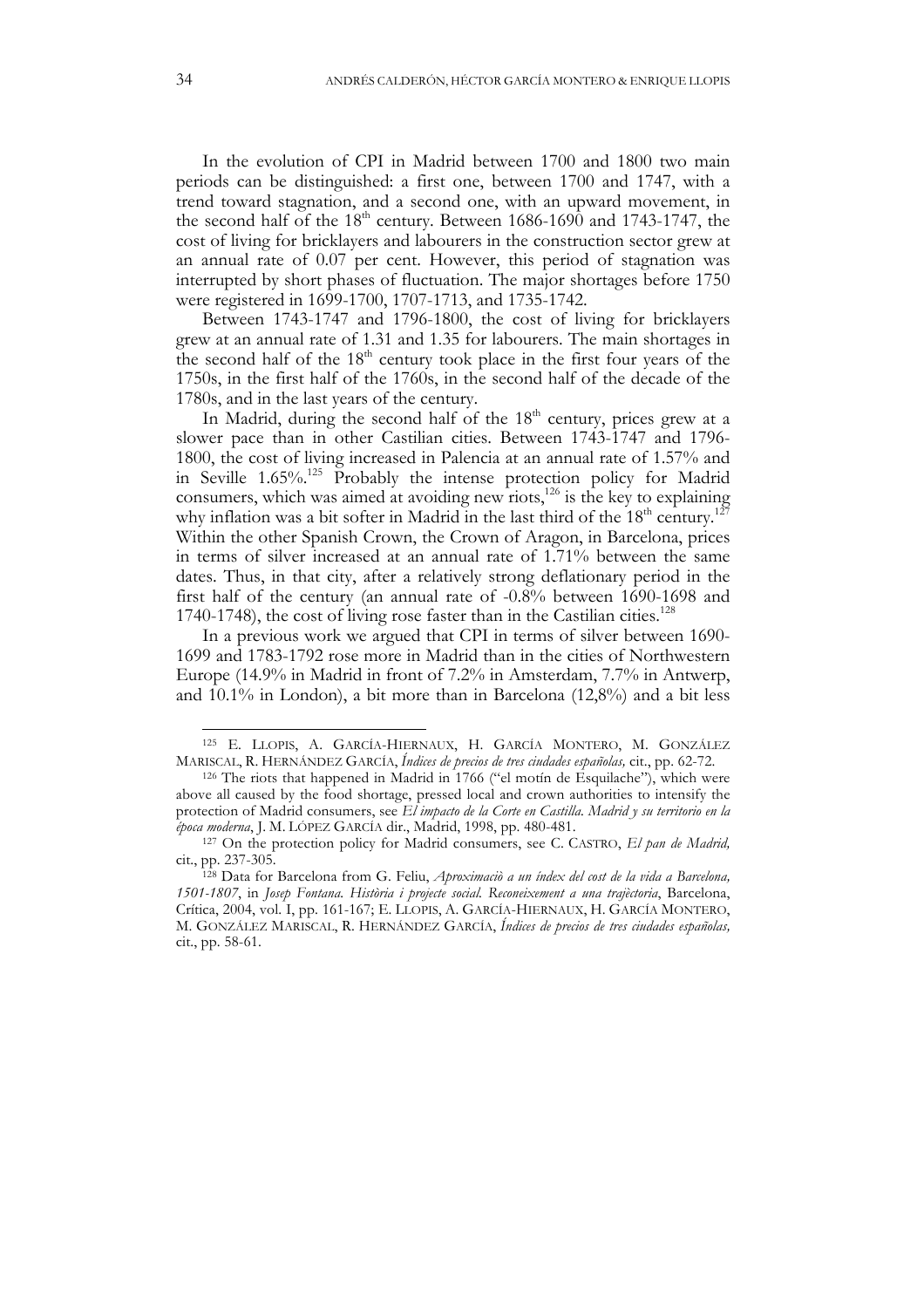than in Milan (15.8%) and Vienna (15.6%). Thus, Madrid shared the European price pattern during the  $18<sup>th</sup>$  century. However, Seville, Toledo, and Palencia suffered relatively intense inflation from a European perspective. Between the mentioned decades, the cost of living in silver increased in the first city 24.7%, 32.3% in the second, and 31% in the third.<sup>129</sup> Therefore, within Spain, Madrid shows significant peculiarities with respect to the CPI evolution during the 18<sup>th</sup> century. It reinforces our view that price history for a country cannot be based only on the history of prices for one single city.

In Madrid, price volatility did not register important variations during the second half of the  $18<sup>th</sup>$  century: the standard deviation of the logarithmic variation rates in unskilled workers' CPI was 0.689 in 1686-1747 and 0.666 in 1747-1800. The CPI volatility for bricklayers was a bit lower: 12.7 per cent in the first period and 9.1 per cent in the second. This result is not unexpected since the share of the budget devoted to goods with more intense annual variations was a bit higher among unskilled workers than among skilled ones. In short, unskilled workers, in addition to their lower incomes, faced higher instability in their consumption baskets.<sup>130</sup> As a result, different consumption baskets could affect one of the determinants of standards of living, in particular in the pre-industrial world: i.e., the volatility of prices.

In that sense, we compare the evolution in Madrid of the welfare ratios using our consumption basket for an unskilled family and a typical "barebone basket" as proposed by Allen with 2,100 kcal. As can be seen in Figure 2, the volatility in the case of Allen's CPI is significantly higher than in our CPI. Between 1686 and 1800, the standard deviation of the logarithmic variation rates in Allen's CPI is 0.129; for our CPI, this value is 0.069 in the case of the unskilled workers and 0.061 in the case of skilled workers. Therefore, volatility of prices was 89.7% and 111.5% higher, respectively. In our view, the use of Allen's barebone baskets exaggerates the volatility in the CPI, a key component of the material standard of living of the "commoners" in their everyday lives.

 <sup>129</sup> E. LLOPIS, H. GARCÍA-MONTERO, *Precios y salarios en Madrid,* cit., p. 301.

<sup>130</sup> About the impact of price volatility on the standards of living in pre-industrial societies, see K.G. PERSSON, *Grain markets in Europe, 1500-1900: Integration and Deregulation*, Cambridge, 1999, pp. 23-42.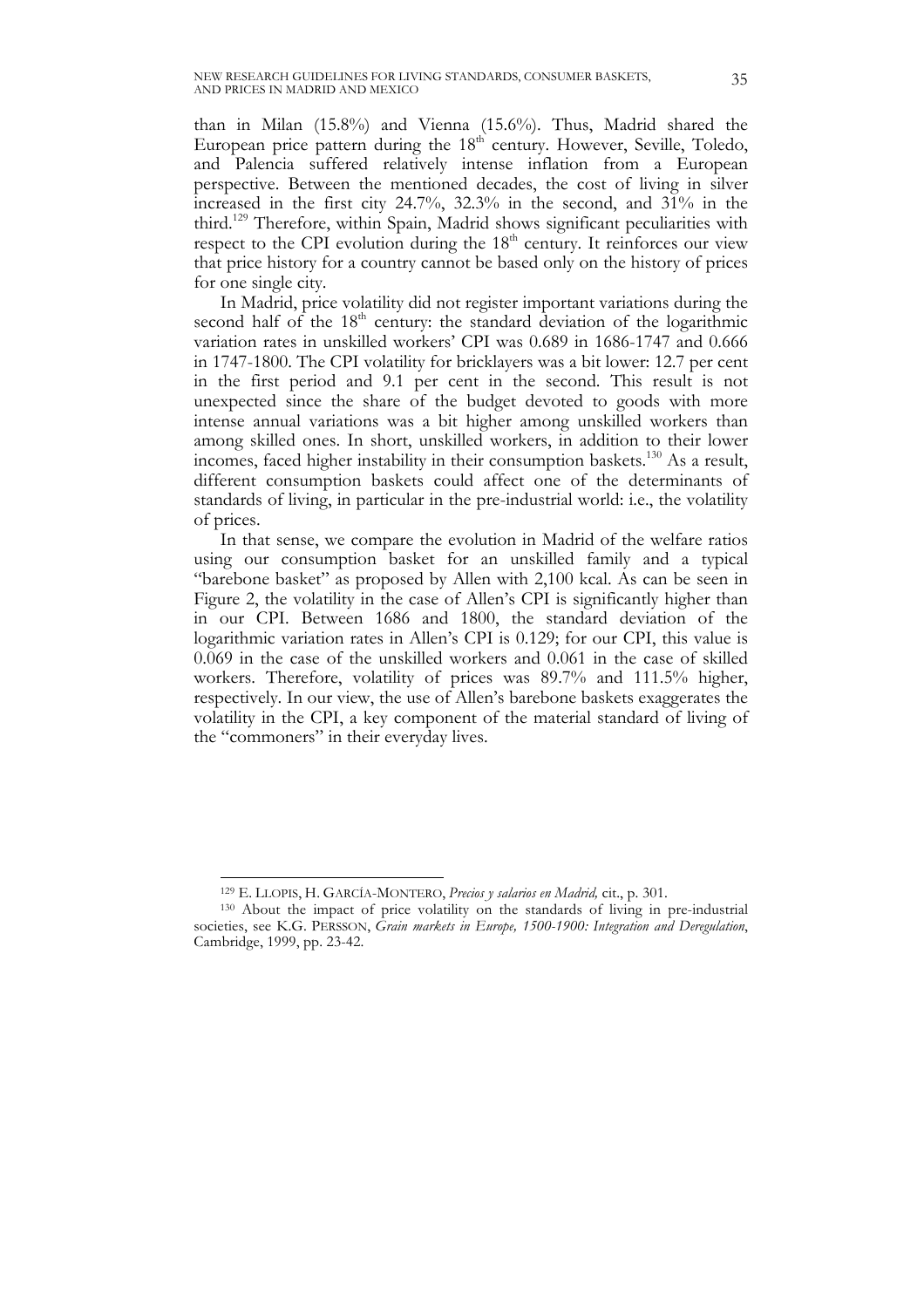# **FIGURE 2. CPI FOR UNSKILLED WORKERS IN MADRID USING OUR BASKET AND ALLEN'S BAREBONE BASKET OF 2100 KCAL, 1700-1800**



# **6. CONCLUSIONS**

The main conclusions of this research are:

1) In order to improve our knowledge on the evolution of standards of living of urban workers we need: a) to build more wage series, both for males and females and for different activities both in the industrial and in the service sectors; b) to try to estimate total family incomes; and, c) to research more intensively on the real composition of consumption baskets for the kinds of workers we are analysing. To this end, it is neccesary to reduce the geographical and temporal dimension of our research efforts in order to achieve a deeper, wider, and more reliable knowledge of the family economies of urban wage earners.

2) In the  $18<sup>th</sup>$  century, prices evolved in Madrid in a relatively similar way as the large cities of Western Europe.

3) However, in the Castilian context, Madrid's CPI does show a relevant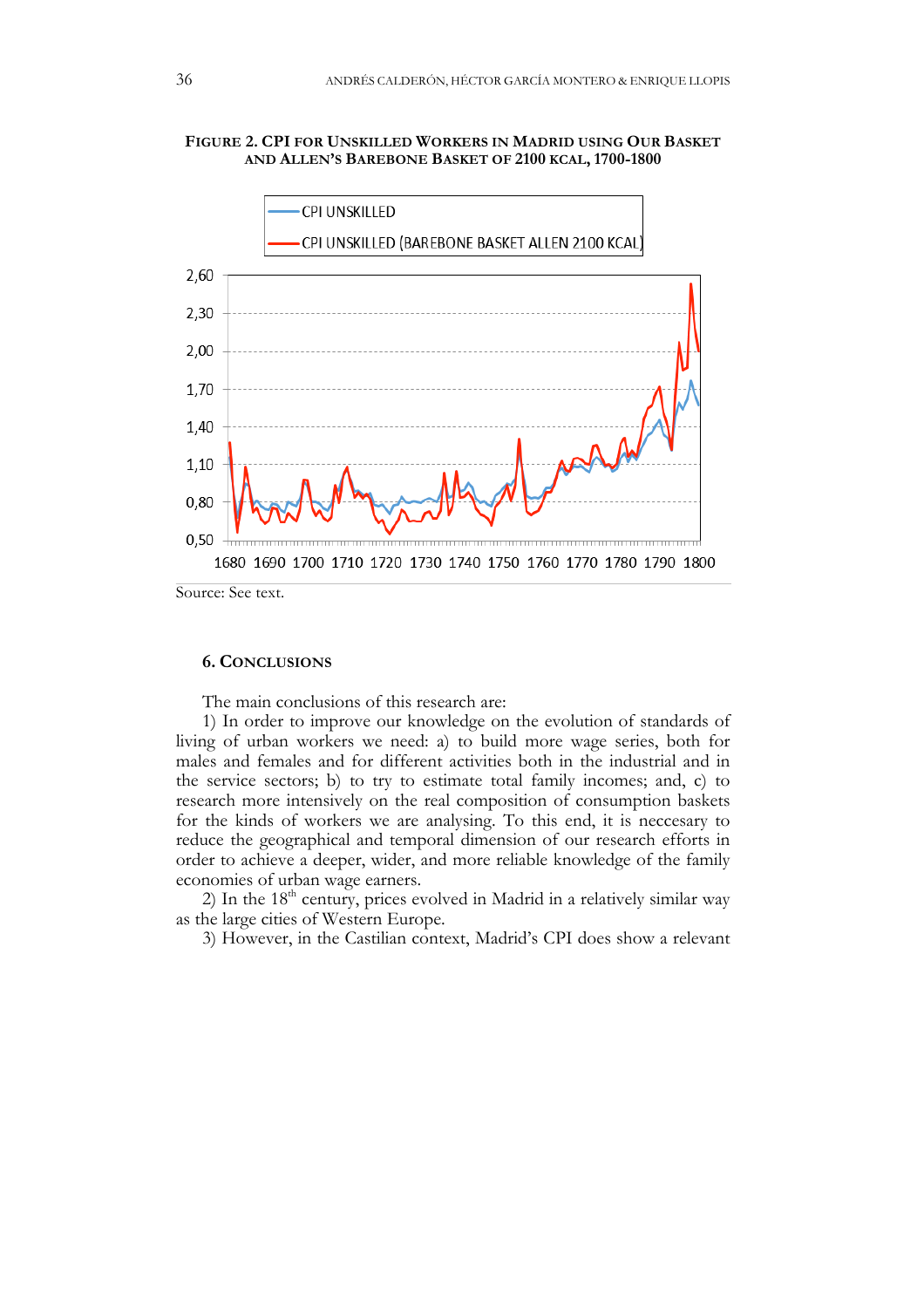peculiarity: in the second half, inflation was less intense than in the rest of the Castilian cities.

4) Volatility in the CPI was, in the  $18<sup>th</sup>$  century, approximately  $10<sup>o</sup>$ higher for unskilled workers than for skilled ones. Thus, the standard of living for the first ones was lower mainly because of their lower incomes, but also due to the impact of the higher volatility of their CPI.

# **7. REFERENCES**

*PRIMARY SOURCES*

ARCHIVO GENERAL DE LA NACIÓN MÉXICO (AGNM)

ARCHIVO HISTÓRICO DEL INSTITUTO NACIONAL DE ANTROPOLOGÍA E HISTORIA (AHINAH)

*Gazeta de México*. *Compendio de noticias de Nueva España,* volumes I – VI, available at: a contract at: a contract at: a contract at: a contract at: a contract at:

http://hemerotecadigital.bne.es/index.vm?q=parent%3A0004520440&s=50 &lang=es

# *LITERATURE*

V. ABARCA, *Campos conocidos, senderos nuevos. Población y producción agraria en Burgos, 1540-1865*, Madrid, 2016 (Universidad Complutense de Madrid. PhD thesis).

V. ABARCA, E. LLOPIS, J.A. SEBASTIÁN, J.U. BERNARDOS, A.L. VELASCO, *El descenso de la mortalidad en la España interior: Albacete y Ciudad Real, 1700-1895*, in "América Latina en la Historia Económica", 22 – 3, 2015, pp. 108-144.

F. DE AJOFRÍN (FRAY), *Diario del viaje que por orden de la Sagrada Congregación de Propaganda Fide hizo a la América Septentrional en el siglo XVIII,* ed. V. CASTAÑEDA Y ALCOVER, Madrid, 1958, 2 vols.

R.C. ALLEN, *The Great Divergence in European Wages and Prices from the Middle Ages to the First World War*, in "Explorations in Economic History", 38, 2001, pp. 411-447.

R.C. ALLEN, *Real Wages in Europe and Asia: A First Look at the Long-Term Patterns*, in *Living Standards in the Past. New Perspectives on Well-being in Asia and Europe*, R.C. ALLEN, T. BENGTSSON, M. DRIBE eds., Oxford, 2005, pp. 111- 130.

R.C. ALLEN, *India in the Great Divergence*, in *The New Comparative Economic History. Essays in Honor of Jeffrey G. Williamson*, T. HATTON, K. O'ROURKE, A.M. TAYLOR eds., Cambridge & London, 2007, pp. 9-32.

R.C. ALLEN, *The British Industrial Revolution in Global Perspective*, Cambridge & New York, 2009.

R.C. ALLEN, *Poverty lines in history, theory, and current international practice*, University of Oxford, Departament of Economics, Discussions Paper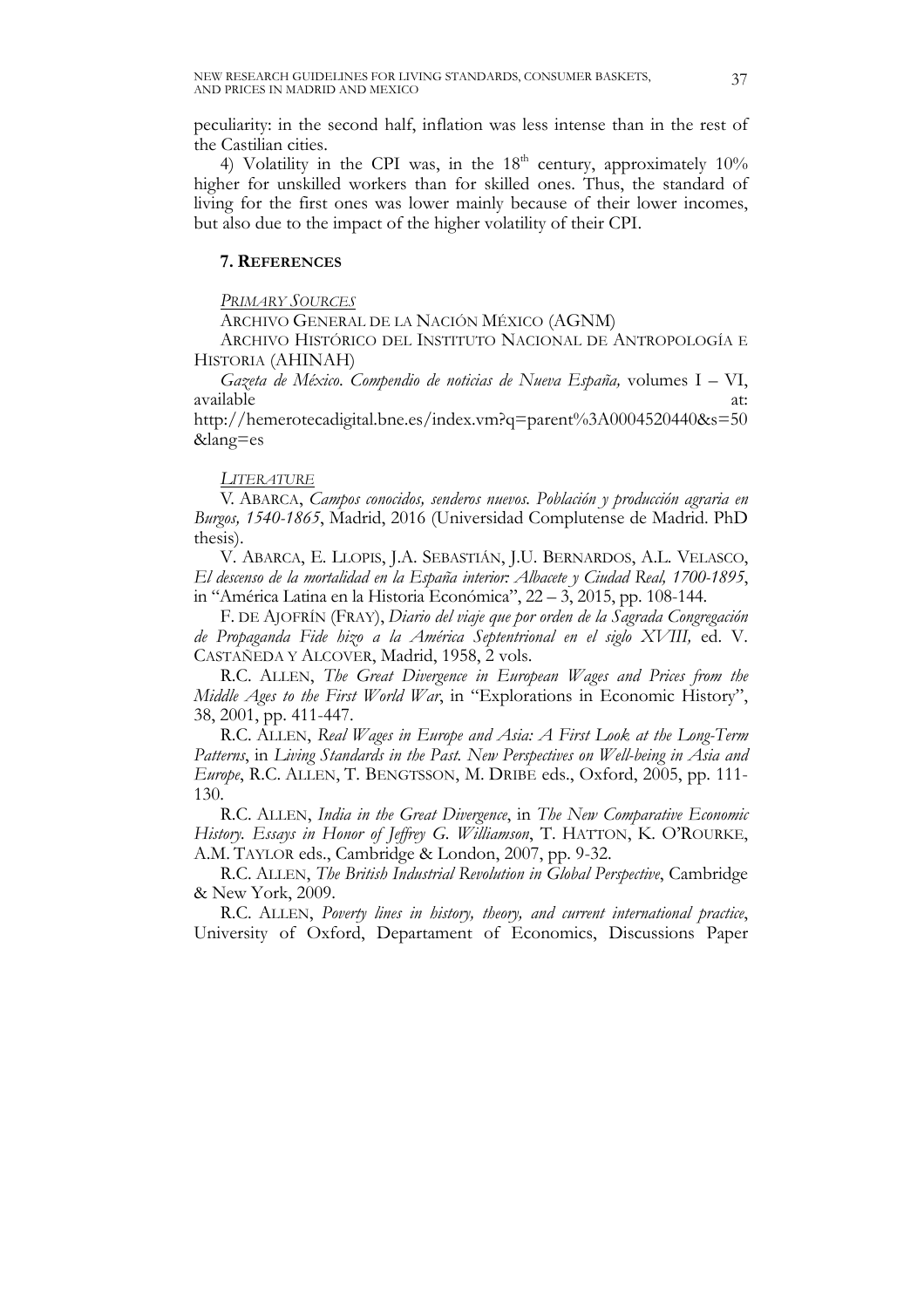Series, 685, 2013.

R.C. ALLEN, T.E. MURPHY, *Just before the metre, the gram, the litre: building a Rosetta Stone of weights and measures in the Early Modern World*, 2005, (available at http://www.nuffield.ox.ac.uk/users/murphy/measures/before\_metre.htm)

R.C. ALLEN, J.P. BASSINO, D. MA, C. MOLL-MURATA, J.L. VAN ZANDEN, *Wages, prices, and livings standards in China, 1738-1925: in comparison with Europe, Japan, and India*, in "Economic History Review", 64 - S1, 2011, pp. 8-38.

R.C. ALLEN, J.L. WEISDORF, *Was there an 'industrious revolution' before the industrial revolution? An empirical exercise for England, 1300-1800*, in "Economic History Review", 64 - 3, 2011, pp. 715-729.

R.C. ALLEN, T.E. MURPHY, E.B. SCHNEIDER, *The Colonial Origins of the Divergence in the Americas: A Labour Market Approach*, in "The Journal of Economic History", 72 - 4, 2012, pp. 863-894.

R.C. ALLEN, T.E. MURPHY, E.B. SCHNEIDER, *Una de cal y otra de arena. Building comparable real wages in a global perspective* in "Revista de Historia Económica", 33 – 1, 2015, pp. 61-75.

C. ÁLVÁREZ-NOGAL, L. PRADOS DE LA ESCOSURA, *The Decline of Spain (1500-1850): Conjectural Estimates*, in "European Review of Economic History", 11, 2007, pp. 319-366.

C. ÁLVÁREZ-NOGAL, L. PRADOS DE LA ESCOSURA, C. SANTIAGO-CABALLERO, *Agriculture in Europe´s Little Divergence: The Case of Spain*, in "Working Papers in Economic History", WP 15-07, 2015 (http://earchivo.uc3m.es/bitstream/handle/10016/21152/wp1507.pdf?sequence=1)

J.I. ANDRÉS*, Fiscalidad real y fiscalidad municipal en Castilla durante el siglo XVII: el caso de Madrid*, in "Investigaciones de Historia Económica", 5, 2006, pp. 41-70.

J.I. ANDRÉS, R. LANZA, *Prices and real wages in seventeenth century Madrid*, in "Economic History Review", 67 - 3, 2014, pp. 607-626.

J.I. ANDRÉS, R. LANZA, *Trabajar y vivir en el Madrid de los Austrias*, in *Ciudades y ciudadanía en la Europa moderna*, R. LÓPEZ VELA, M. TORRES eds., Madrid, 2015, pp. 227-253.

L.A. ÁNGELES, *GDP per capita or real wages? Making sense of conflicting views on pre-industrial Europe*, in "Explorations in Economic History", 45 - 2, 2008, pp. 147-163.

L. ARROYO, E. DAVIES, J.L. VAN ZANDEN, *Between conquest and independence: Real wages and demographic change in Spanish America*, in "Explorations in Economic History", 49 - 2, 2012, pp. 149-166.

L. ARROYO, E. DAVIES, J.L. VAN ZANDEN, *Optimistic but flawed? A reply*, in "Revista de Historia Económica", 33 – 1, 2015, pp. 77-82.

J.U. BERNARDOS, *Mercado y abastecimiento, 1561-1850*, in *Madrid. Atlas Histórico de la Ciudad de Madrid, Siglos IX-XIX*, V. PINTO, S. MADRAZO dirs., Madrid, 1995, pp. 232-243.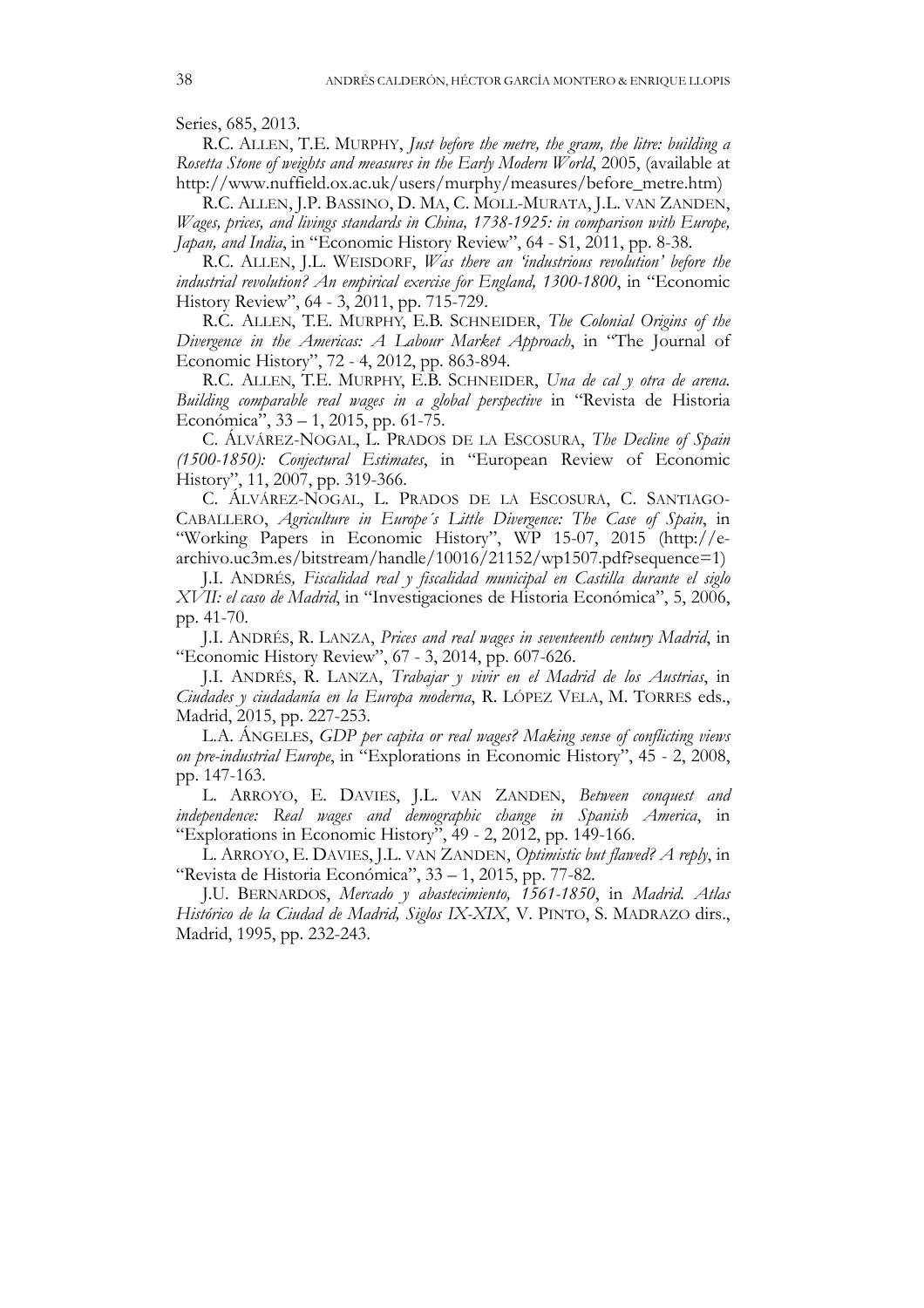J.U. BERNARDOS, *No sólo de pan. Ganadería, abastecimiento y consumo de carne en Madrid (1450-1805)*, Madrid, 1997 (Universidad Complutense de Madrid. PhD thesis).

J.U. BERNARDOS, *El consumo en España (1750-1850),* in *El legado económico del Antiguo Régimen,* ed. E. LLOPIS, Barcelona, 2004, pp. 273-300.

J.U. BERNARDOS, *La conformación del mercado interior castellano a través del sistema de abastecimiento madrileño de productos básicos (1560-1850),* in "Minius: Revista do Departamento de Historia, Arte e Xeografía", 22, 2014, pp. 53- 80.

A. BLAKEWAY, *The sixteenth-century price rise: new evidence from Scotland, 1500- 85*, in "Economic History Review", 68 - 1, 2015, pp. 167-190.

S. BROADBERRY, B. CAMPBELL, A. KLEIN, M. OVERTON, B. VAN LEEUWEN, *British Economic Growth, 1270-1870*, Cambridge, 2015.

A. CALDERÓN FERNÁNDEZ, *Una serie de precios de vivienda. Las accesorias del Real Colegio de San Ignacio de Loyola de los Señores Vizcaínos, 1771-1821*, in "Gaceta Vizcaínas"*,* 2 – 4, July-December, 2009, pp. 47-83.

A. CALDERÓN FERNÁNDEZ, *Mirando a Nueva España en otros espejos. Cuatro ensayos sobre demografía y niveles de vida, siglos XVI-XIX*, Madrid, 2016 (Universidad Complutense de Madrid. PhD thesis)

C. CAMARERO, *Vasallos y pueblos castellanos ante una averiguación más allá de lo fiscal: el Catastro de la Ensenada, 1749-1756*, in *El Catastro de la Ensenada 1749- 1756. Magna averiguación fiscal para alivio de los Vasallos y mejor conocimiento de los Reinos*, I. DURÁN BOO, C. CAMARERO coords., Madrid, 2002, pp. 113-387.

C. CAMARERO, J. CAMPOS, *El Vecindario de la Ensenada para la Corona de Castilla. Estudio preliminar*, in *Vecindario de Castilla, 1759*, ed. C. CAMARERO, Madrid, 1991, Vol. 1, pp. XXI-CXI.

C. CASTRO, *El pan de Madrid. El abasto de las ciudades españolas del Antiguo Régimen*, Madrid, 1987.

A.E. CHALLÚ, A. GÓMEZ GALVARRIATO, *Mexico's real wages in the age of the Great Divergence, 1730-1930,* in "Revista de Historia Económica", 33 – 1, 2015, pp. 83-122.

COMISIÓN MONETARIA, *Datos sobre rentas de fincas urbanas en la ciudad de México,* Mexico City, 1903.

N. CUERVO, *Población y crecimiento agrario en un territorio de la España central. La provincia de Ávila (siglos XVI-XIX)*, Madrid, 2015 (Universidad Complutense de Madrid. PhD thesis)

J. DJENDEREDJIAN, J.L. MARTIRÉN, *Measuring living standards. Some caveats concerning salary elements in pre-modern Rio de la Plata región, 1770-1830*, (XV Congress of the SEHA. Old and New Worlds: The Global Challanges of Rural History, Panel S10 - Living standards in the Americas and Europe, 16th – 20th centuries) Lisbon, January 27-30, 2016.

R. DOBADO, *Pre-independence Spanish Americans: poor, short, and unequal or the*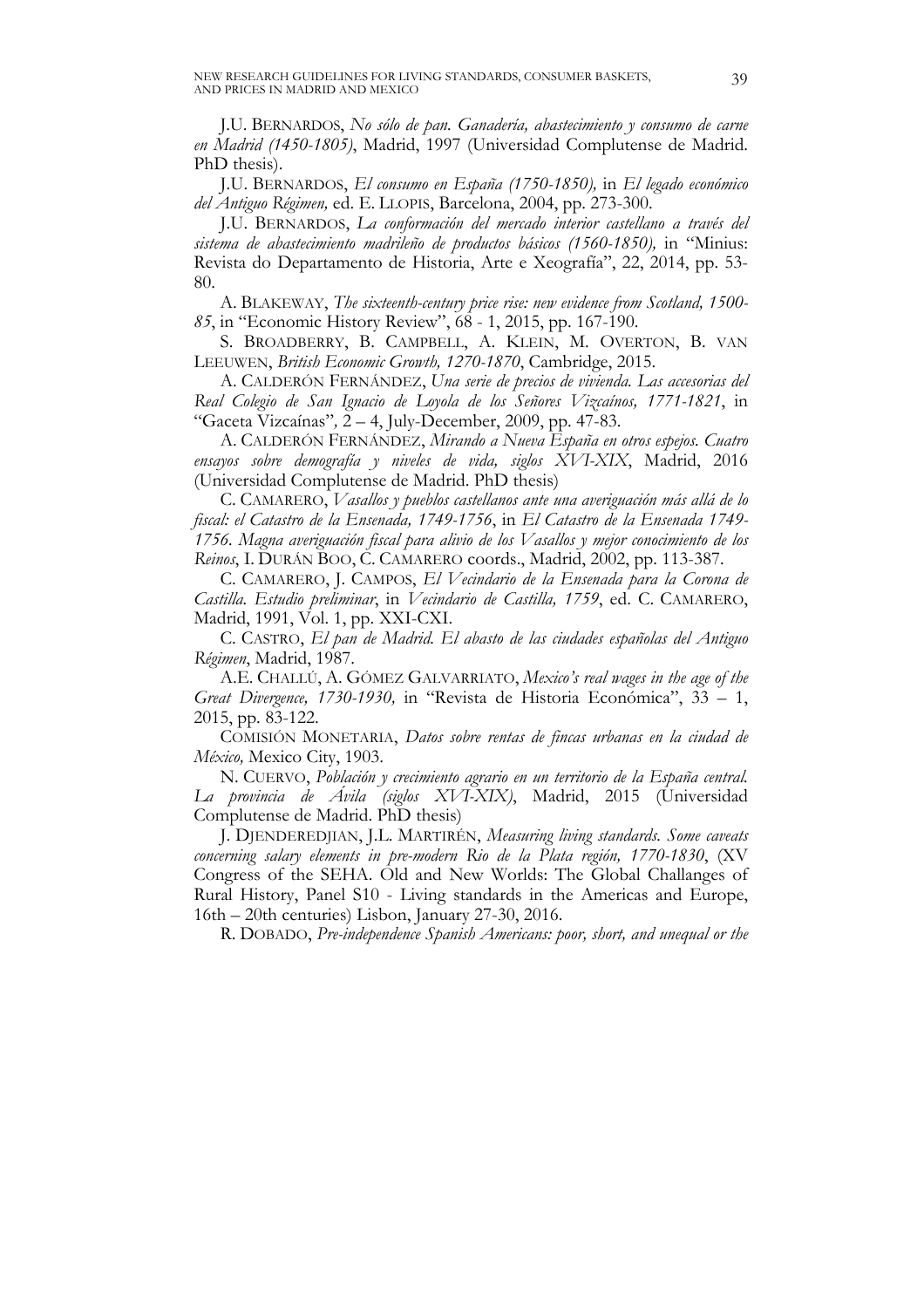*opposite?,* in "Revista de Historia Económica", 33 – 1 , 2015, pp. 15-59.

M. DRELICHMAN, D. GONZÁLEZ AGUDO, *Housing and cost of living in Early Modern Toledo,* in "Explorations in Economic History", 54, 2014, pp. 27-47.

L. ESPINOSA MORALES, *Análisis de precios de los productos diezmados. El Bajío oriental, 1665-1786,* in *Los precios de alimentos y manufacturas novohipanos,* coord. V. GARCÍA ACOSTA, Mexico City, 1995, pp. 122-172.

E. FLORESCANO, *Precios del maíz y crisis agrícolas en México (1708-1810). Ensayo sobre el movimiento de los precios y sus consecuencias económicas y sociales,*  Mexico City, 1969.

R. FLOUD, R.W. FOGEL, B. HARRIS, S.C. HONG, *The Changing Body. Health, Nutrition, and Human Development in the Western World since 1700*, Cambridge, 2011.

V. GARCÍA ACOSTA, *Los precios del trigo en la historia colonial de México,*  Mexico City, 1988.

V. GARCÍA ACOSTA, *Las panaderías, sus dueños y trabajadores. Ciudad de México, siglo XVIII,* Mexico City, 1989.

H. GARCÍA MONTERO, *Estatura y niveles de vida en la España interior, 1765- 1840*, Madrid, 2013 (Universidad Complutense de Madrid. PhD thesis).

R.L. GARNER, *Price trends in eighteenth-century Mexico*, in "Hispanic American Historical Review", 65 - 2, 1985, pp. 279–326.

M. GONZÁLEZ MARISCAL, *Población, coste de la vida, producción agraria y renta de la tierra en Andalucía occidental, 1521-1800*, Madrid, 2013, (Universidad Complutense de Madrid. PhD thesis).

A. GUTIÉRREZ ALONSO, *Estudios sobre la decadencia de Castilla. La ciudad de Valladolid en el siglo XVII*, Valladolid, 1989.

E.J. HAMILTON, *El tesoro americano y la revolución de los precios en España, 1501-1650*, Barcelona, 1975.

E.J. HAMILTON, *Guerra y precios en España, 1651-1800*, Madrid, 1988.

J.J. HERNÁNDEZ PALOMO, *La renta del pulque en Nueva España, 1663-1810,*  Sevilla, 1979.

P.T. HOFFMAN, D.S. JACKS, P.A. LEVIN, P.H. LINDERT, *Sketching the Rise of the Real Inequality in Early Modern Europe* in *Living Standards in the Past. New Perspectives on Well-Being in Asia and Europe*, R.C. ALLEN, T. BENGTSSON, M. DRIBE eds.,Oxford, 2005, pp. 131-172.

A. VON HUMBOLDT (FREIHERR), *Ensayo político sobre el Reino de la Nueva España,* Mexico City, 1978 (edition by Juan Antonio Ortega y Medina).

O. HUFTON, *Social conflict and the grain suply in eighteenth-century France*, in "Journal of Interdisciplinar History", 14, 1983, pp. 303-331.

E. LLOPIS, *La crisis económica en la España del siglo XVII: la decadencia de Castilla*, in A. FURIÓ, E. LLOPIS, F. COMÍN, J.M. SERRANO, A. COSTAS, *Las crisis a lo largo de la historia*, Valladolid, 2010, pp. 47-96.

E. LLOPIS, *España, 1750-1808: crecimiento, cambios y crisis*, in *Iberoamérica y*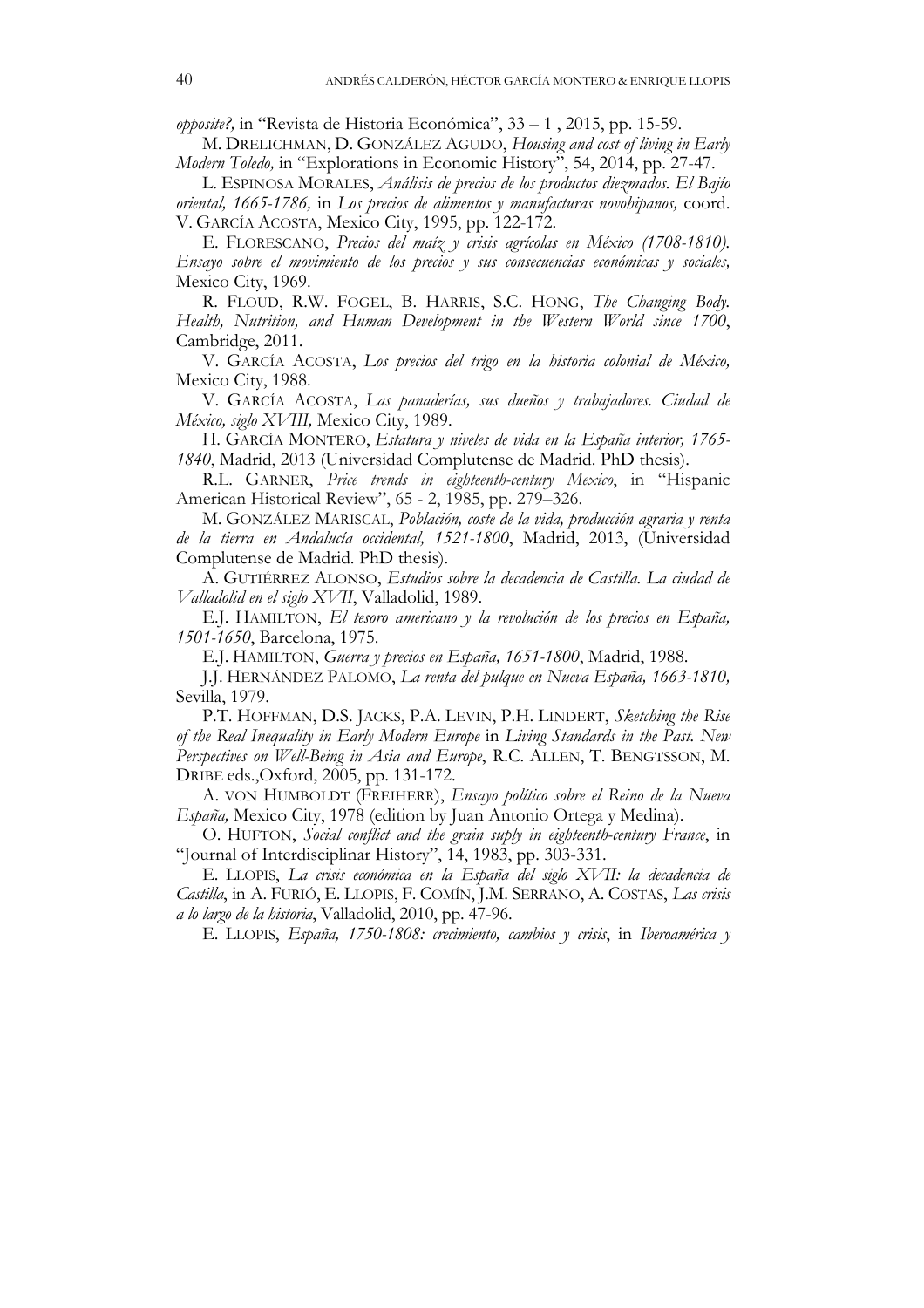*España antes de las Independencias, 1700-1820: crecimiento, reformas y crisis*, J. GELMAN, E. LLOPIS, C. MARICHAL coords., Mexico City, 2014, pp. 389-446.

E. LLOPIS, A. GARCÍA-HIERNAUX, H. GARCÍA MONTERO, M. GONZÁLEZ MARISCAL, R. HERNÁNDEZ GARCÍA, *Índices de precios de tres ciudades españolas, 1680-1800: Palencia, Madrid y Sevilla*, in "América Latina en la Historia Económica", 32, 2009, pp. 29-80.

E. LLOPIS, H. GARCÍA MONTERO, *Precios y salarios en Madrid, 1680-1800*, in "Investigaciones de Historia Económica", 7 – 2, 2011, pp. 295-309.

E. LLOPIS, J.U. BERNARDOS, A.L. VELASCO, ¿*Pasó de largo por la España interior la primera fase de la transición demográfica? La mortalidad en Ávila y Guadalajara, 1700-1895*, in "Investigaciones de Historia Económica", 11 - 2, 2015, pp. 69-79.

E. LLOPIS, J.A. SEBASTIÁN, V. ABARCA, J.U. BERNARDOS, A.L. VELASCO, *¿Retrocedió el producto agrario por habitante en Europa entre el siglo XVI y la segunda mitad del XVIII? El caso castellano*, (XV Congress of the SEHA. Old and New Worlds: The Global Challanges of Rural History, Panel S10 - Living standards in the Americas and Europe, 16th – 20th centuries) Lisbon, January 27-30, 2016.

V. LÓPEZ BARAHONA, *Las trabajadoras madrileñas en el siglo XVIII. Familias, talleres y mercados*, Madrid, 2015 (Universidad Autónoma de Madrid, PhD thesis).

J.M. LÓPEZ GARCÍA dir., *El impacto de la Corte en Castilla. Madrid y su territorio en la época moderna*, Madrid, 1998.

E. LÓPEZ LOSA, S. PIQUERO, *Spanish Real Wages in the North-western Mirror. On the Timings and Magnitude of the Little Divergence in Europe*, (XV Congress of the SEHA. Old and New Worlds: The Global Challanges of Rural History, Panel S10 - Living standards in the Americas and Europe, 16th – 20th centuries) Lisbon, January 27-30, 2016.

P. MALANIMA, *Pre-Modern European Economy. One Thousand Years (10th-19th Centuries)*, Leiden & Boston, 2009.

P. MALANIMA, *When did England overtake Italy? Medieval and Early Modern divergence in prices and wages*, in "European Review of Economic History", 17, 2013, pp. 45-70.

A. PERRENOUD, *El retroceso de la mortalidad ordinaria*, in *Historia de las Poblaciones Europeas*, Vol. II. *La revolución demográfica, 1750-1914*, J.P. BARDET, J. DUPÂQUIER dirs., Madrid, 2001, pp. 59-82.

K.G. PERSSON, *Grain markets in Europe, 1500-1900: Integration and Deregulation*, Cambridge, 1999.

U. PFISTER, *Economic growth in Germany, 1500-1850*, (Quantifying long run economic development conference, University of Warwick) Venice, March 22-24, 2011.

U. PFISTER, G. FERTIG, *The Population history of Germany: Reasearch agenda*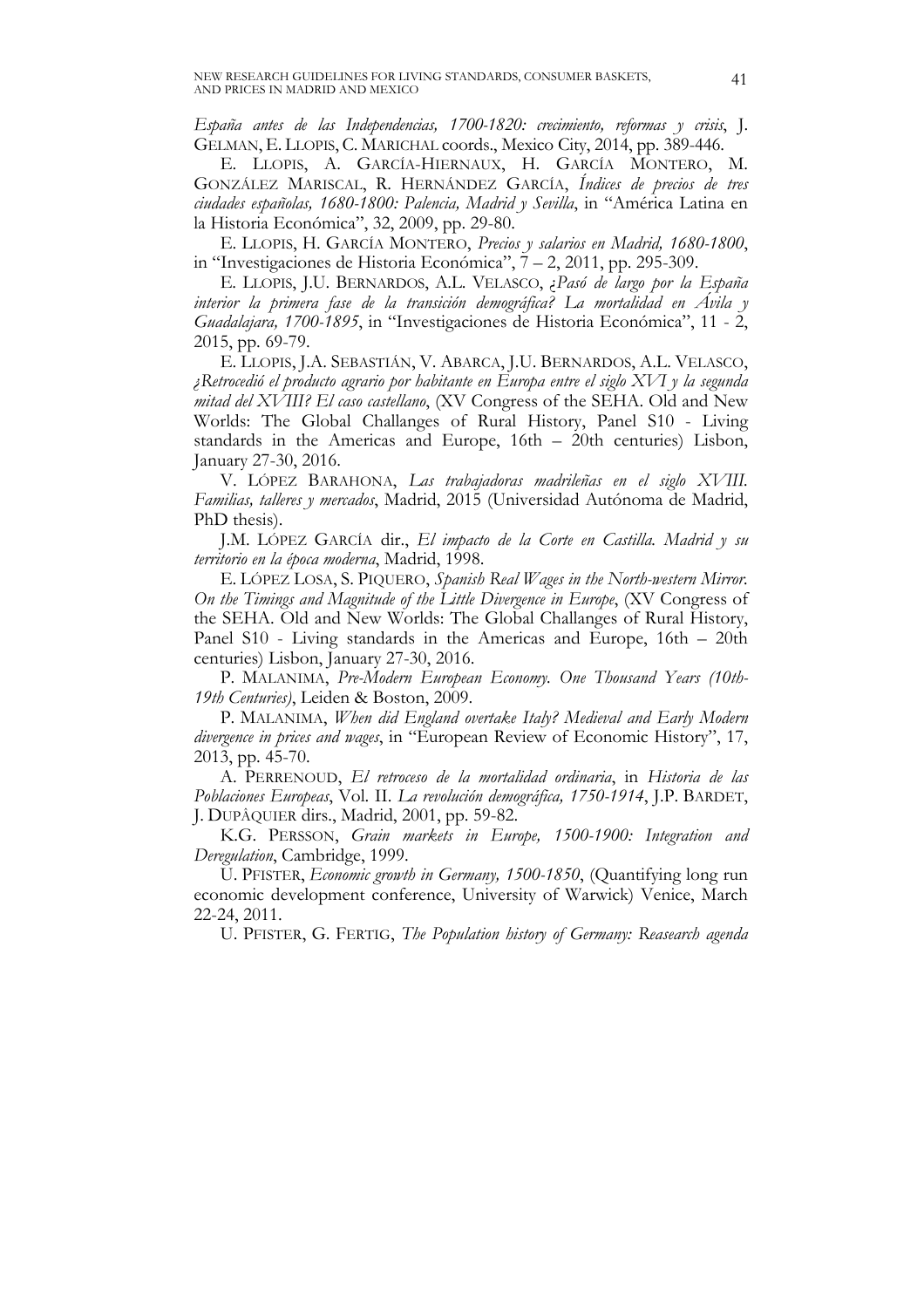*and preliminary results*, in "Max Planck Institute for Demographic Research Working Paper", WP 2010-035, 2010.

U. PFISTER, J. RIEDEL, M. UEBELE, MARTIN, *Real Wages and the Origins of Modern Economic Growth in Germany, 16th to 19th Centuries*, EHES Working Paper 17, 2012.

E. QUIROZ, *Entre el lujo y la subsistencia. Mercado, abastecimiento y precios de la carne en la ciudad de México, 1750-1812,* Mexico City, 2005.

E. QUIROZ, *Res, carnero o cerdo. Carnes populares en el siglo XVIII novohispano*, in "Nacameh", 1, 2007, 2, pp. 142-159.

E. QUIROZ, *La importancia histórica del consumo de carne en México: el mercado interno novohispano y el mercado urbano regulado en el siglo XVIII,* in "Nacameh", 4, 2010, Supl. 1, pp. S22-S32.

J.M. SAN VICENTE, *Exacta descripción de la magnífica Corte mexicana, cabeza del nuevo americano mundo, significada por sus essenciales partes, para el bastante conocimiento de su grandeza,* in *La ciudad de México en el siglo XVIII (1690-1780). Tres crónicas,* ed. A. RUBIAL GARCÍA, Mexico City, 1990, pp. 133-181.

I.E. SANTACRUZ, L. GIMÉNEZ-CACHO GARCÍA, *Pesas y medidas. Las pesas y medidas en la agricultura*", en E. SEMO (coord.), *Siete ensayos sobre la hacienda mexicana. 1780-1880,* Mexico City, 1977, pp. 247-269.

C. SARASÚA, *Working Harder but Still Poor. The 'Industrious Revolution' in 18th Century Spain*, (XVth World Economic History Congress, session "Industrious Women and Children of the World? J. de Vries 'Industrious Revolution' as Conceptual Tool for Researching Women´s and Children´s Work in an International Perspective"), Utrecht, August 3-7, 2009.

C. SARASÚA, *¿Activos desde cuándo? La edad de acceso al mercado de trabajo en la España del siglo XVIII*, in *El trabajo infantil en España (1700-1950),* ed. J.M. BORRÁS, Barcelona, 2013, pp. 63-88.

E.B. SCHNEIDER, *Real Wages and the family. Adjusting real wages to changing demography in pre-modern England*, in "Explorations in Economic History", 50, 2013, pp. 99-115.

R. SCHOFIELD, D.S. REHER, *The decline of mortality in Europe*, in *The decline of mortality in Europe*, R. SCHOFIELD, D.S. REHER, A. BIDEAU eds., Oxford & New York, 1991, pp. 1-17.

J.A. SEBASTIÁN AMARILLA, *La Edad Media (c. 1000-c. 1450). Configuración y primer despegue de la economía europea*, in *Historia Económica Mundial. Siglos X-XX*, F. COMÍN, M. HERNÁNDEZ, E. LLOPIS eds., Barcelona, 2005, pp. 14-66.

J.A. SEBASTIÁN AMARILLA, *El largo siglo XVII: crisis en España, depresión en Castilla*, in *España en crisis. Las grandes depresiones económicas, 1348-2012*, E. LLOPIS, J. MALUQUER DE MOTES eds., Barcelona, 2013, pp. 59-96.

F. SEDANO, *Noticias de México,* Mexico City, 1974.

H. VERA, *A peso el kilo. Historia del sistema métrico decimal en México,* Mexico City, 2007.